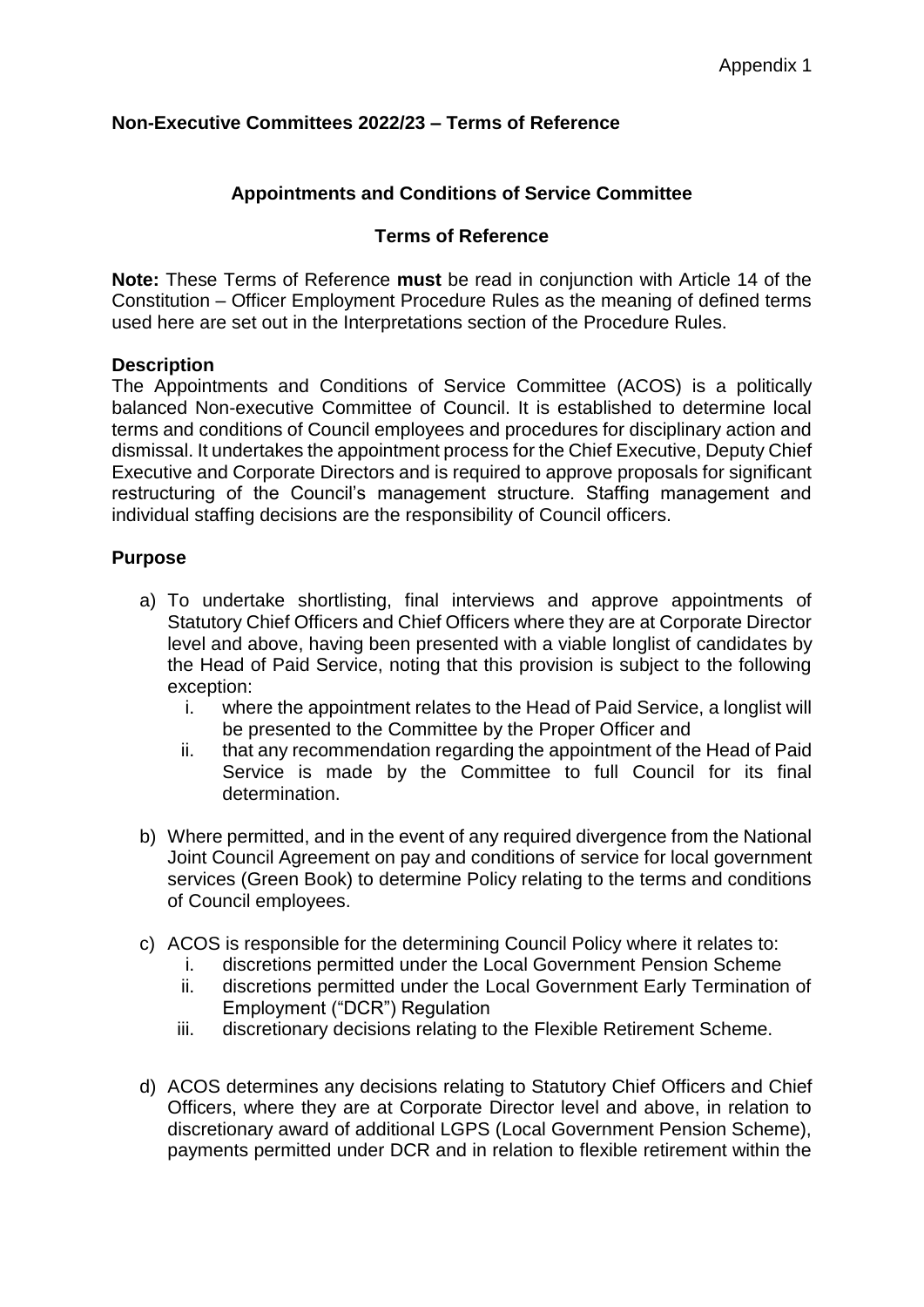Policy framework provided for by 3 above. ACOS must notify the Proper Officer and the Executive and carry out consultation with nominated councillors.

- e) To designate officers as Head of Paid Service, Section 151 Officer, Monitoring Officer and all other Proper Officers.
- f) To receive reports on action taken in respect of terms agreed for the Statutory Chief Officers, Chief Officers and Deputy Chief Officers leaving the employment of the Council where those terms include compensation.
- g) To approve proposals for any significant restructure of the Council's management, where it involves the transfer, addition or deletion of a Chief Officer or Deputy Chief Officer post to or from a directorate.
- h) To approve proposals from the Chief Executive for changes to salary levels (including ranges of salaries) for Chief Officers.
- i) To consider any grievances relating to or raised by the Chief Executive.

## **Membership and Chairing**

ACOS has 8 members who are councillors.

Where the Committee is involved in the following functions, at least one seat shall be reserved for the relevant Portfolio Holder whose remit covers Resources (or their substitute):

- i. the function of appointment (or dismissal) of a Statutory Chief Officer and Chief Officers above the level of Director; and
- ii. the function of designating Officers as the Head of Paid Service, Monitoring Officer or Section 151 Officer.

Where practical, members of this Committee should not also be members of Audit Committee, Investigating and Disciplinary Committee, or Appeals Committee.

In the event that the Committee is called upon to consider any grievances raised by or relating to the Chief Executive, those members considering the grievance shall not participate in any further consideration of the matter at other committees.

#### **Substitutes**

Substitutes are permitted for this Committee.

#### **Quorum**

The standard quorum for Council committees applies to this Committee.

#### **Frequency of Meetings**

Scheduled for monthly meetings with the exception of August but may be required to meet more frequently depending on the circumstances.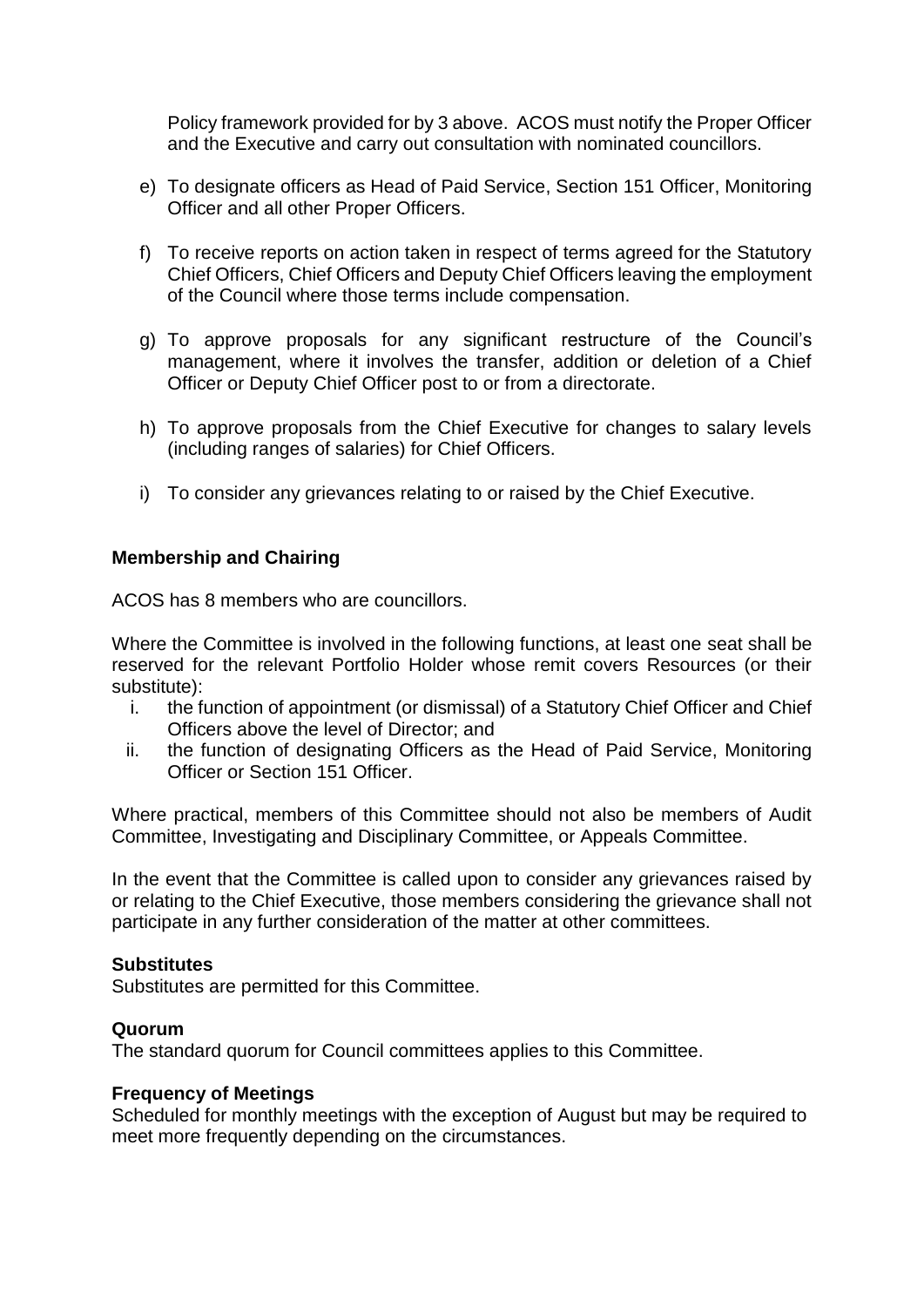# **Accountability**

The functions of this Committee are delegations by full Council. There are specific reporting requirements to full Council which are specified in the Officer Employment Procedure Rules.

### **Duration**

There is no limit on the lifespan of ACOS.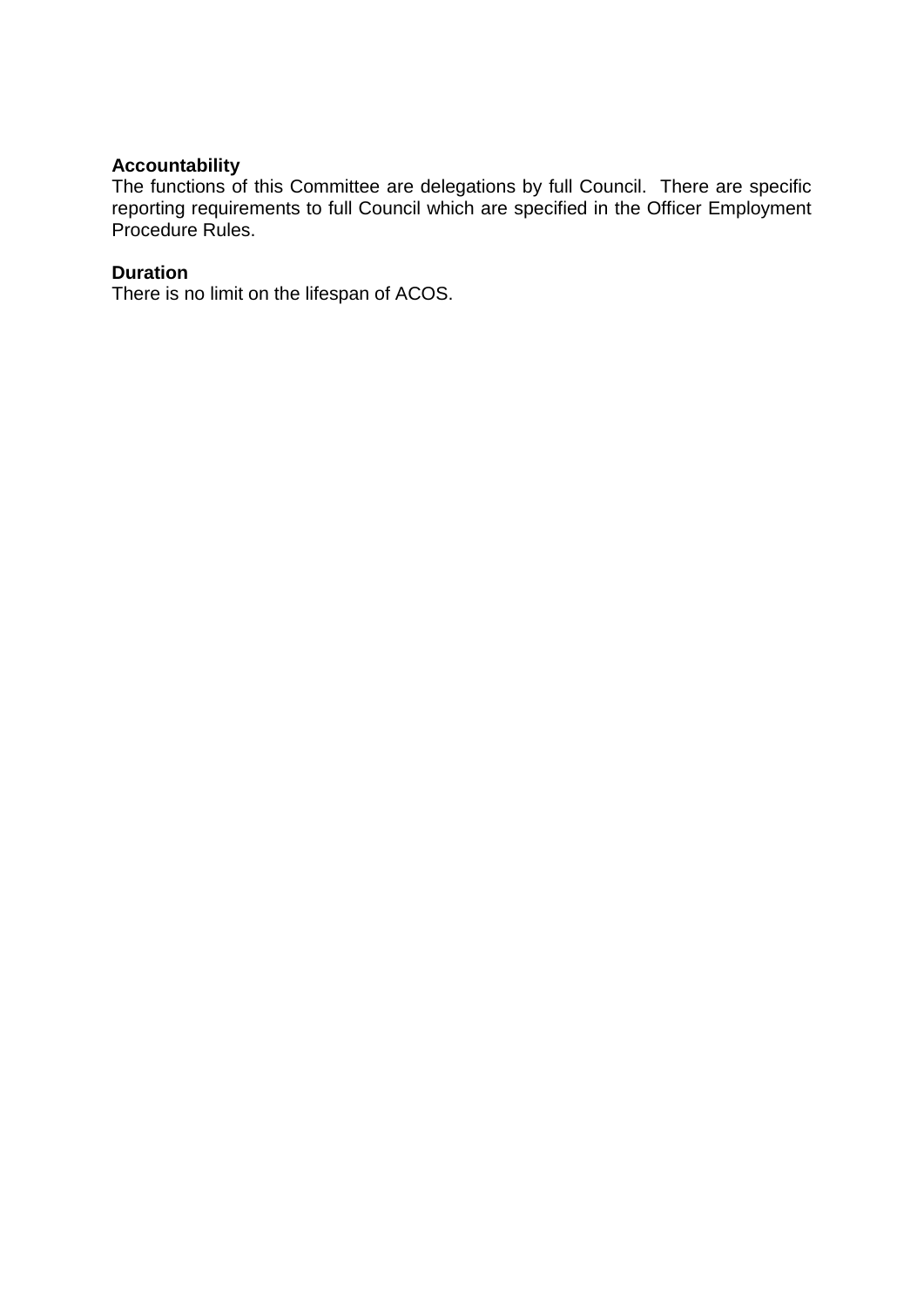# **Appeals Committee**

## **Terms of Reference**

# **Description**

The Appeals Committee (the Committee) is a politically balanced Non-Executive Committee of Council, and is accountable to Council.

## **Purpose**

The purpose of the Appeals Committee is to:

- (a) hear appeals by the Chief Executive, Section 151 Officer or Monitoring Officer against actions short of dismissal imposed by the Investigation and Disciplinary Committee in accordance with the procedures agreed by Council
- (b) consider the report of the Independent investigator and the findings of the Investigation and Disciplinary Committee
- (c) conduct further investigation where necessary
- (d) to consider which of the following options to follow:
	- i. confirm the decision of the Investigation and Disciplinary Committee;
	- ii. impose lesser sanctions than those imposed by the Investigation and Disciplinary Committee;
	- iii. remove all sanctions imposed by the Investigation and Disciplinary Committee.

The decision of the Appeals Committee is final.

## **Membership and Chairing**

The Appeals Committee has 5 members, one of whom must be an Executive Member.

Members of this Committee cannot also be members of the Investigating and Disciplinary Committee.

## **Substitutes**

Substitute members are permitted for this committee.

## **Quorum**

The standard quorum for Council committees applies to this committee, but one member must be an Executive Member.

## **Frequency of Meetings**

The Appeals Committee will meet as and when required.

## **Duration**

There is no limit on the lifespan of the Appeals Committee.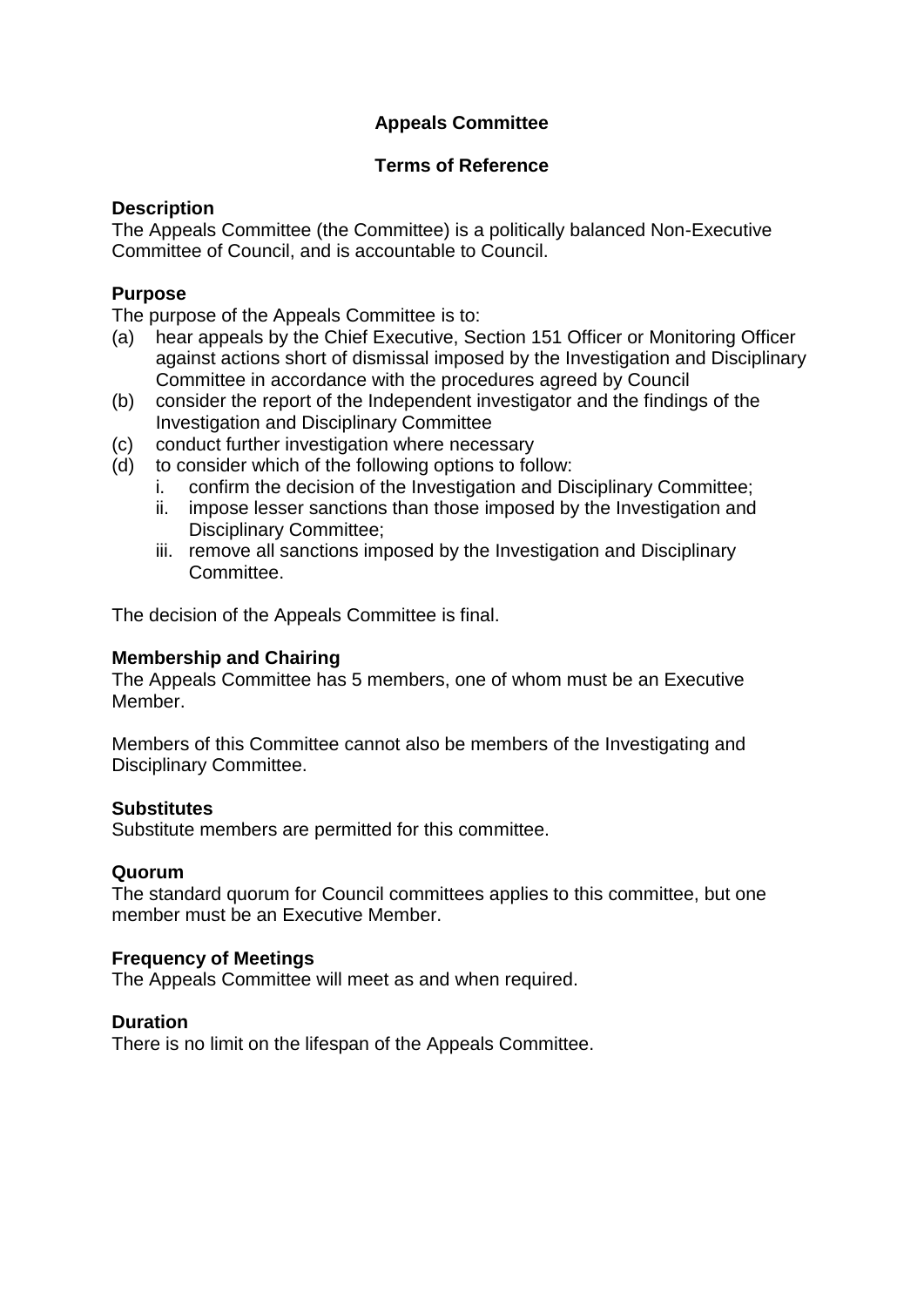# **Audit Committee**

## **Terms of Reference**

## **Description**

The Audit Committee (the Committee) is a politically balanced Non-Executive Committee of Council. The Committee is necessary to satisfy the requirements of the Accounts and Audit (England) Regulations 2015 and Section 151 of the Local Government Act 1972*.* The Committee is accountable to Council and will report annually to Council on its activities during the previous year.

The Committee operates within the relevant sections of:

- Audit Committee Practical Guidance for Local Authorities and Police 2018 (CIPFA)
- Delivering Good Governance in Local Government (CIPFA)
- the Public Sector Internal Audit Standards 2017 (IIA and CIPFA)
- the Local Government Application Note 2019 on PSIAS (CIPFA)
- the Code of Practice on Managing the Risk of Fraud and Corruption 2014 (CIPFA)

# **Purpose**

The purpose of the Audit Committee is to:

- (a) provide an independent and high-level focus on the audit, assurance and reporting arrangements that underpin good governance and financial standards
- (b) provide independent assurance to those charged with governance of the adequacy of the risk management framework and the internal control environment
- (c) provide independent review of the Council's governance, risk management and control frameworks
- (d) oversee the financial reporting and annual governance processes.
- (e) oversee internal audit and external audit, helping to ensure efficient and effective assurance arrangements are in place
- (f) consider assurance of the Council's financial and non-financial performance to the extent that it affects the Council's exposure to risk and weakens the control environment including emphasis on:
	- Governance risks around high level financial strategy and reserves
	- Governance risks connected to asset realisation
	- Governance of Capital Programme and projects
	- Value for Money and Delivering Objectives
	- Governance of linked incorporated bodies
- (g) oversee proposed and actual changes to the Council's policies and procedures pertaining to governance.

# **Objectives**

The Audit Committee will:

# **Governance, Risk & Control**

1. review the Council's corporate governance arrangements against the good governance framework, including the ethical framework and consider the local code of governance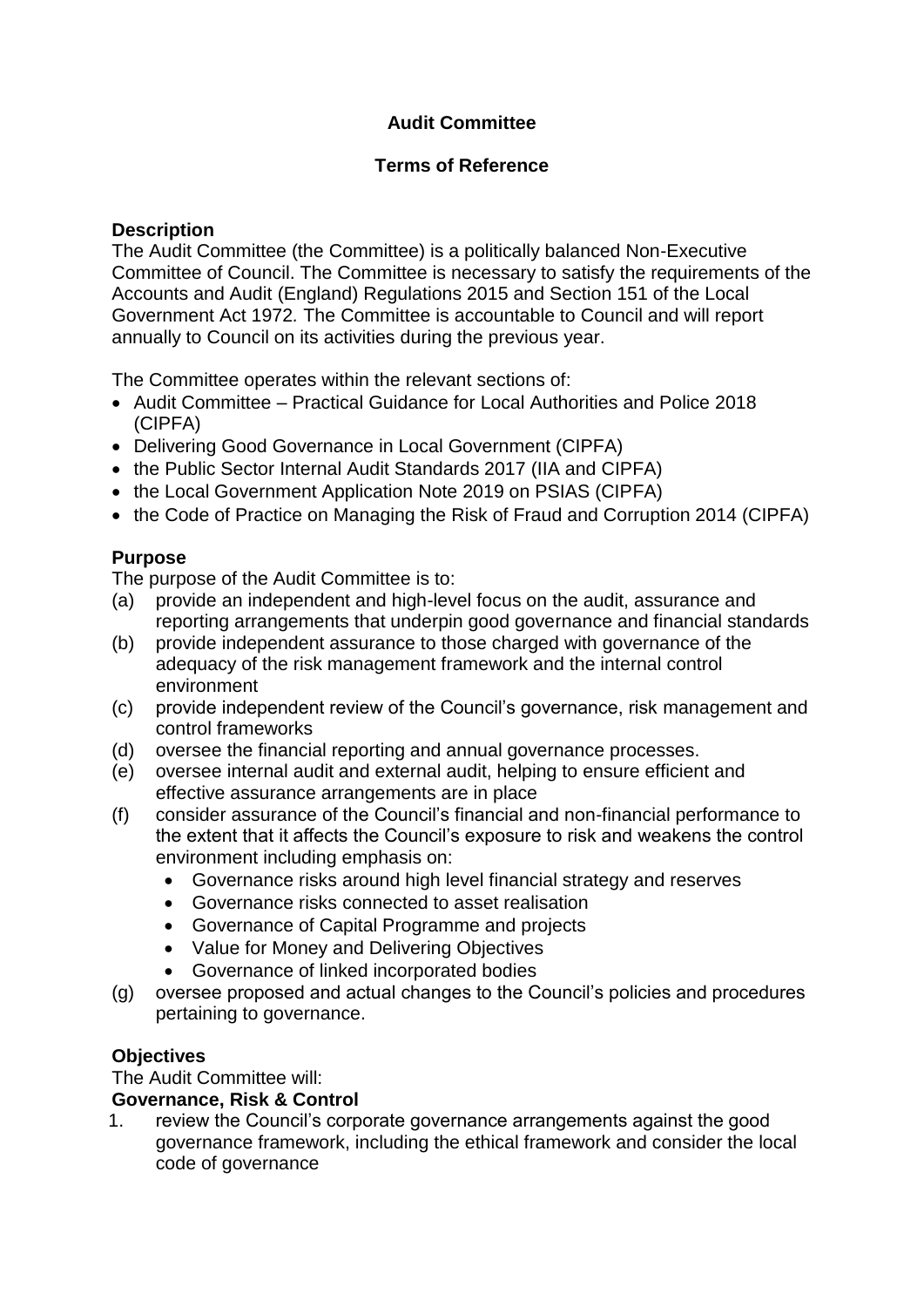- 2. review the Annual Governance Statement prior to approval and consider whether it properly reflects the risk environment and supporting assurances, taking into account Internal Audit's opinion on the overall adequacy and effectiveness of the Council's framework of governance, risk management and control
- 3. consider the Council's arrangements to secure value for money and review assurances and assessments on the effectiveness of these arrangements
- 4. consider the Council's framework of assurance and ensure that it adequately addresses the risks and priorities of the Council
- 5. receive and consider the results of reports from external inspectors, ombudsman and similar bodies and from statutory officers
- 6. monitor the effective development and operation of risk management in the Council.
- 7. monitor progress in addressing risk-related issues reported to the committee
- 8. consider reports on the effectiveness of internal controls and monitor the implementation of agreed actions
- 9. review the assessment of fraud risks and potential harm to the Council from fraud and corruption
- 10. monitor the counter-fraud strategy, actions and resources
- 11. review the governance and assurance arrangements for Council owned companies, significant partnerships or other collaborations, including reports of companies assurance
- 12. commission work from internal and external audit
- 13. consider arrangements for and the merits of operating quality assurance and performance management processes
- 14. consider the exercise of officers' statutory responsibilities and of functions delegated to officers
- 15. effectively scrutinise, review and monitor treasury management strategies and policies in accordance with guidance issued to local authorities, and make appropriate recommendations to the responsible body
- 16. consider any appeals made by an employee against decisions made by the Appointments and Conditions of Service Committee relating to a grievance made against the Chief Executive. Members involved in considering these will not be able to participate in any further consideration of the matter at other committees.

# **Financial Reporting**

- 17. review the annual statement of accounts. Specifically, to consider whether appropriate accounting policies have been followed and whether there are concerns arising from the financial statements or from the audit that need to be brought to the attention of the Council
- 18. consider the external auditor's report to those charged with governance on issues arising from the audit of the accounts
- 19. approve the Council's Statement of Accounts and associated governance and accounting policy documents.

# **External Audit**

20. support the independence of external audit through consideration of the external auditor's annual assessment of its independence and review of any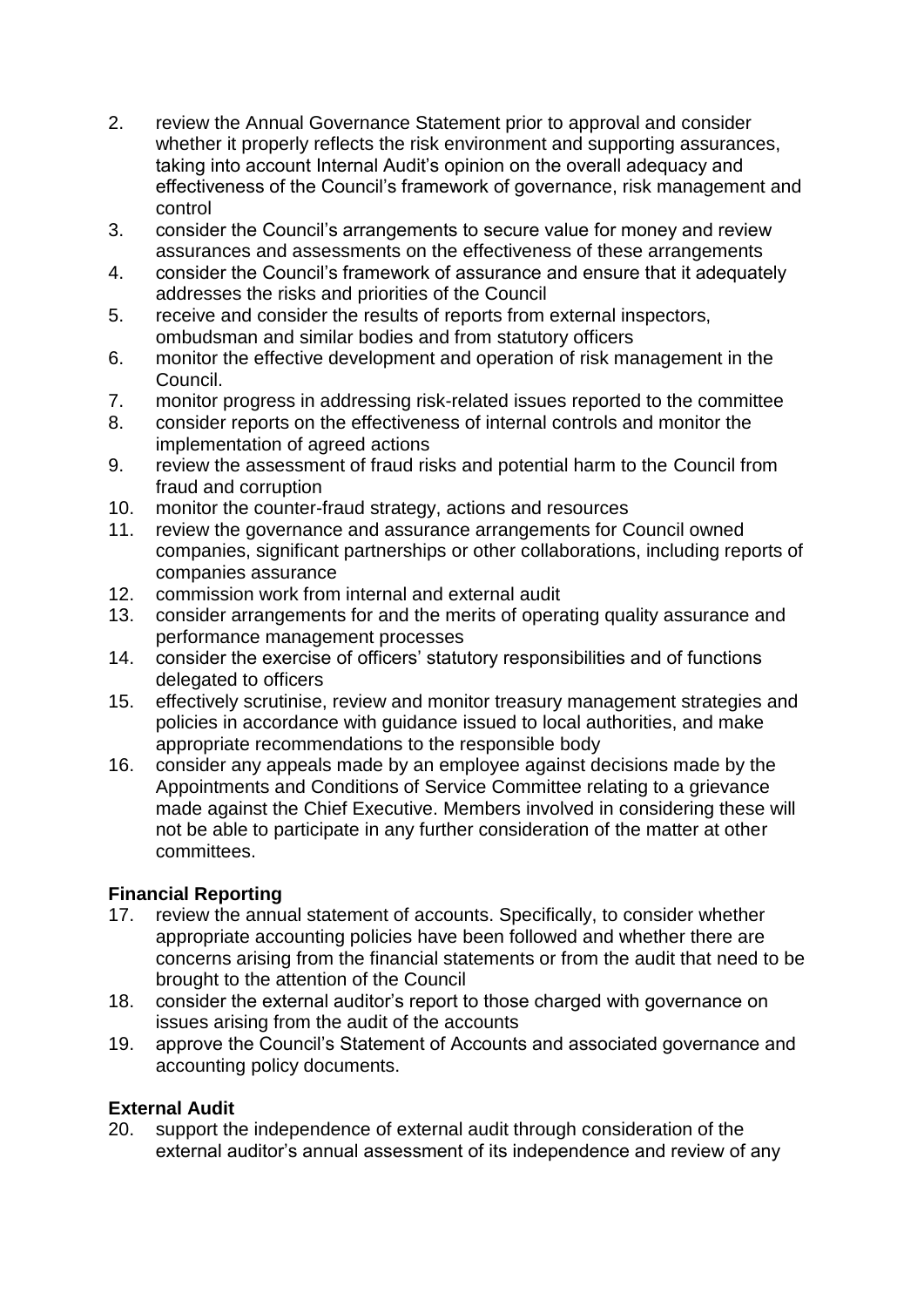issues raised by the Public Sector Audit Appointments Limited (PSAA) or the authority's auditor panel as appropriate

- 21. consider the external auditor's annual letter, relevant reports and the report to those charged with governance
- 22. consider specific reports as agreed with the external auditor
- 23. comment on the scope and depth of external audit work and to ensure it gives value for money
- 24. advise and recommend on the effectiveness of relationships between external and internal audit and other inspection agencies or relevant bodies.

## **Internal Audit**

- 25. undertake the duties of the Committee mandated by the Public Sector Internal Audit Standards (PSIAS) (as identified in Table 1 below)
- 26. consider reports from the Head of Internal Audit on internal audit's performance during the year, including the performance of external providers of internal audit services, and the Head of Internal Audit's annual report
- 27. consider summaries of specific internal audit reports as requested.

| Table 1: Duties Of The Board (Audit Committee) Mandated By PSIAS |                                                                                          |
|------------------------------------------------------------------|------------------------------------------------------------------------------------------|
| <b>PSIAS</b>                                                     |                                                                                          |
| ref                                                              | Duty of the Board                                                                        |
| 1000                                                             | Approve the Internal Audit charter                                                       |
| 1110                                                             | Approve the risk-based internal audit plan, including internal audit's resource          |
|                                                                  | requirements, including any significant changes, the approach to using other             |
|                                                                  | sources of assurance and any work required to place reliance upon those other            |
|                                                                  | sources.                                                                                 |
| 1110                                                             | Approve decisions relating to the appointment and removal of the Chief Audit             |
|                                                                  | Executive                                                                                |
| 1110                                                             | Receive an annual confirmation from the Chief Audit Executive with regard to the         |
|                                                                  | organisational independence of the internal audit activity                               |
| 1110                                                             | Make appropriate enquiries of the management and the Chief Audit Executive to            |
|                                                                  | determine whether there are inappropriate scope or resource limitations                  |
| 1110                                                             | The chair to provide feedback for the Chief Audit Executive's performance                |
|                                                                  | appraisal                                                                                |
| 1111                                                             | Provide free and unfettered access to the audit committee chair for the head of          |
|                                                                  | internal audit, including the opportunity for a private meeting with the committee.      |
| $\overline{1112}$                                                | Consider any impairments to independence or objectivity arising from additional          |
|                                                                  | roles or responsibilities outside of internal auditing of the head of internal audit. To |
|                                                                  | approve and periodically review safeguards to limit such impairments.                    |
| 1130                                                             | Approve significant additional consulting services agreed during the year and not        |
|                                                                  | already included in the audit plan, before the engagement is accepted                    |
| 1312                                                             | Contribute to the QAIP and in particular, to oversee the external quality assessment     |
|                                                                  | of internal audit that takes place at least once every five years.                       |
| 1320                                                             | Receive the results of the Quality Assurance and Improvement Programme from              |
|                                                                  | the Chief Audit Executive                                                                |
| 2020 &                                                           | Receive communications from the Chief Audit Executive on internal audit's audit          |
| 2030                                                             | plan and resource requirements including the approach to using other sources of          |
|                                                                  | assurance, the impact of any resource limitations and other matters                      |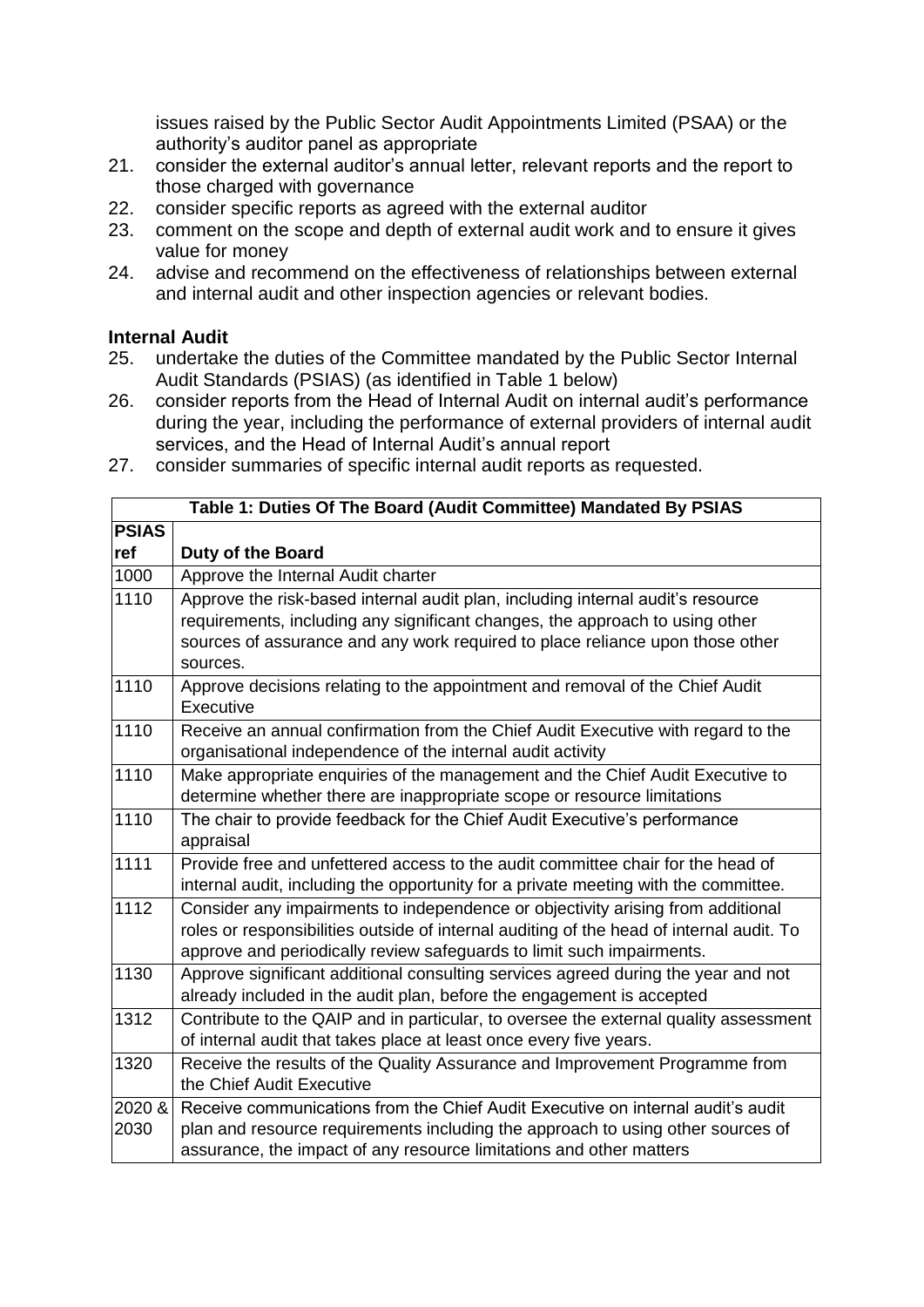| Table 1: Duties Of The Board (Audit Committee) Mandated By PSIAS |                                                                                                                                                                                                                                                                                                                                                                           |
|------------------------------------------------------------------|---------------------------------------------------------------------------------------------------------------------------------------------------------------------------------------------------------------------------------------------------------------------------------------------------------------------------------------------------------------------------|
| <b>PSIAS</b>                                                     |                                                                                                                                                                                                                                                                                                                                                                           |
| ref                                                              | <b>Duty of the Board</b>                                                                                                                                                                                                                                                                                                                                                  |
| 2060                                                             | Receive communications from the Chief Audit Executive on the internal audit<br>activity's purpose, authority, responsibility and performance relative to its plan.<br>Reporting must also include significant risk exposures and control issues, including<br>fraud risks, governance issues and other matters needed or requested by senior<br>management and the board. |
| 2600                                                             | Receive reports outlining the action taken where the head of internal audit has<br>concluded that management has accepted a level of risk that may be unacceptable<br>to the authority or there are concerns about progress with the implementation of<br>agreed actions.                                                                                                 |

## **Membership and Chairing**

The Audit Committee has 9 councillor members and up to 2 external independent members.

Members of the Executive are excluded from membership of the Committee.

The Chair of the Committee will be appointed by Full Council at its Annual General Meeting. If the Chair changes in year, the Committee will appoint a Chair for the remainder of the Municipal Year at its next available meeting.

The Chair of the Committee cannot be a Chair of the Board of any of the Council's Group of companies.

Any Councillor or external independent member serving as a Director of any Council company must declare an interest in agenda items related to the company of which they are a Director and must not take any part in the discussion or vote on the matter. From the Full Council Annual General Meeting in 2023 all Directors of Council companies will be excluded from membership of the Committee.

External independent members will have full voting rights.

## **Substitutes**

Councillor substitute members are permitted for this Committee. Independent member substitutes are not permitted for this Committee.

## **Quorum**

The standard quorum for Council committees applies to this Committee.

## **Frequency of Meetings**

The Audit Committee will usually meet six times per year.

## **Duration**

There is no limit on the lifespan of the Audit Committee.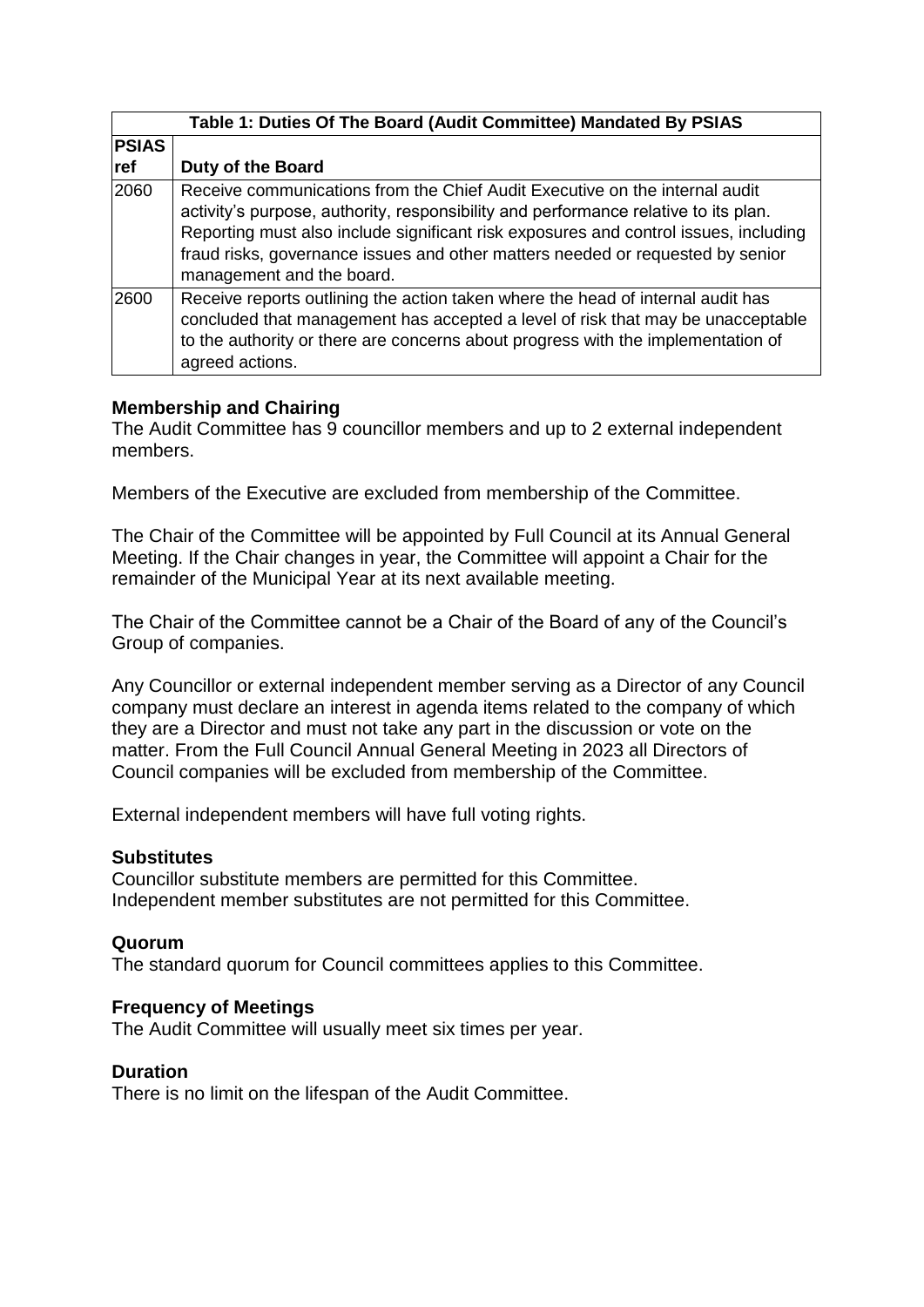# **Children and Young People Scrutiny Committee**

## **Terms of Reference**

## **Description**

The Children and Young People Scrutiny Committee (the Committee) is a politically balanced Non-Executive Committee of Council. It is established to discharge functions conferred by the Localism Act 2011 in relation to matters affecting children and young people. The Committee is accountable to Council and will report annually to Council on its activities during the previous year.

The Committee will offer constructive review, feedback and challenge to the Council's Executive and other relevant local decision makers on their decisions, actions, policy, strategy and performance.

## **Purpose**

The purpose of the Children and Young People Scrutiny Committee is to:

- (a) hold local decision-makers, including the Council's Executive and the Boards of the Council's group of companies, to account for their decisions, actions, performance and management of risk relating to children and young people
- (b) review existing policies and strategies of the Council and other local decisionmakers where they impact on Nottingham children and young people
- (c) contribute to the development of new policies and strategies of the Council and other local decision-makers where they impact on Nottingham children and young people
- (d) explore any matters affecting Nottingham and/ or its children and young people
- (e) make reports and recommendations to relevant local agencies with respect to the delivery of their functions, including the Council and its Executive

## **Objectives**

The Children and Young People Scrutiny Committee will:

- (a) develop and manage a work programme to ensure all statutory and other roles and responsibilities are fulfilled in relation to matters relating to children and young people to the required standard and which covers review and development of key strategic issues, policies and strategies relevant to Nottingham and its residents, and which adds value through the examination of issues of local importance and concern, in accordance with the scope and approach set out in Article 11 – Overview and Scrutiny.
- (b) to work with the other scrutiny committees to support effective delivery of a coordinated overview and scrutiny work programme
- (c) monitor the effectiveness of its work programme and the impact of outcomes from overview and scrutiny activity
- (d) regularly review the decisions, actions and performance of the Council's Executive and other relevant local decision makers, including the Council's group of companies, in order to fulfil its role in holding those decision makers to account.
- (e) consider any relevant matter referred to it by any of its members and consider any relevant local government matter relating to children and young people referred to it by any Nottingham City Councillor.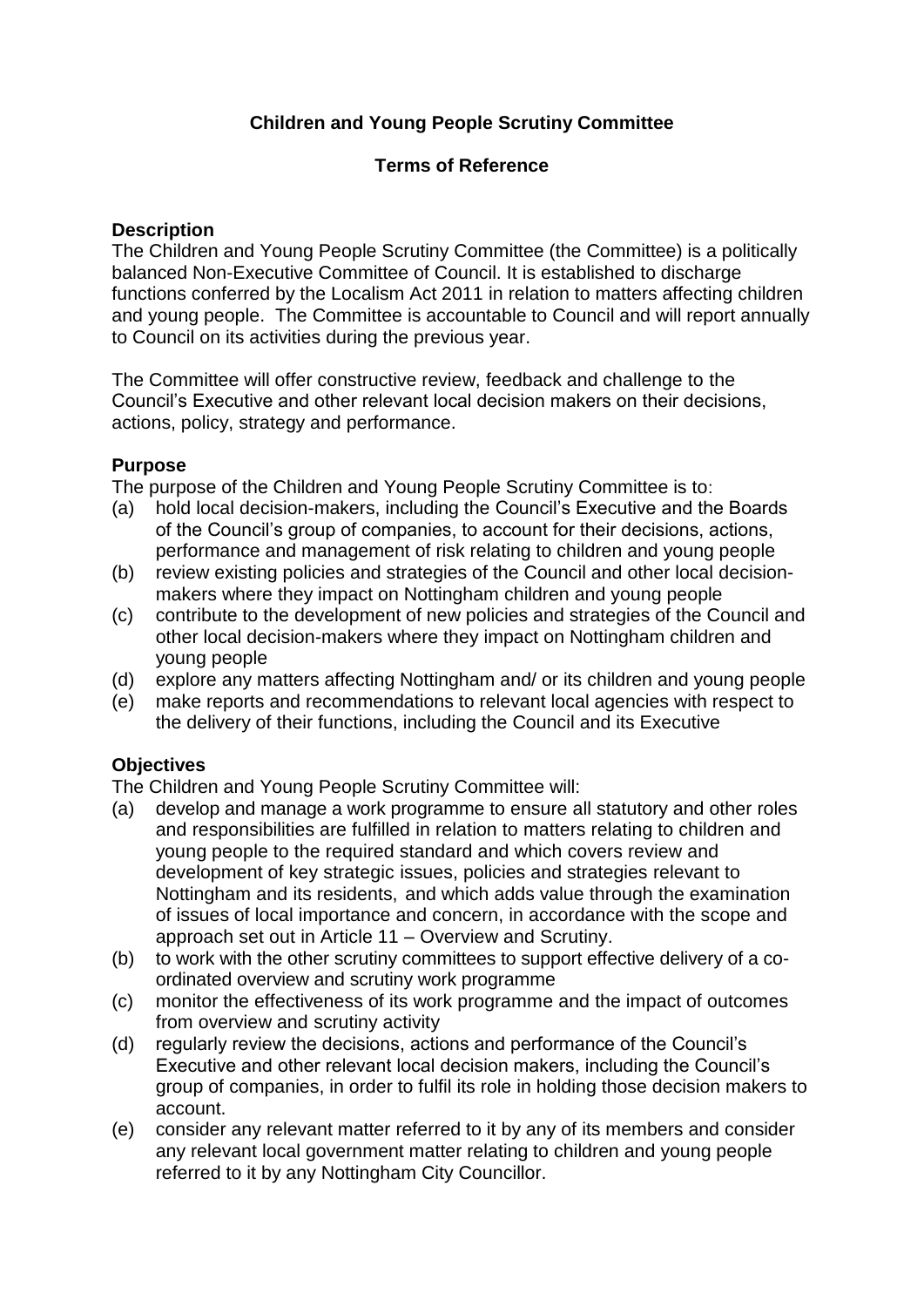The Overview and Scrutiny Committee has no decision making powers but has the power to:

- (a) require members of the Council's Executive, and certain other local decision makers, to: provide information to the Committee, to attend meetings, and answer questions posed by the Committee in relation to their Executive role
- (b) invite other persons to attend meetings of the Committee to provide information and/ or answer questions
- (c) make recommendations and provide reports to relevant decision makers, and in particular the Council's Executive, on matters within their remits. The Council's Executive and other relevant decision makers have a duty to respond in writing to such recommendations within two months of receipt.

Further detail on the rules and procedures relating to Overview and Scrutiny can be found in Article 11 - Overview and Scrutiny.

#### **Membership and Chairing**

The Children and Young People Scrutiny Committee has 9 members.

Members of the Executive are excluded from membership of the Committee.

Executive Assistants responsible for assisting on a Portfolio within the remit of this Committee are excluded from membership of this Committee.

The Chair of the Committee will be appointed by Full Council at its Annual General Meeting. The Chair cannot be a Chair of the Board of any of the Council's Group of companies.

The Children and Young People Scrutiny Committee may choose to appoint coopted members to the Committee. Voting arrangements for co-optees will be in accordance with the scheme of voting rights for co-opted member of overview and scrutiny committees set out in Article 11 – Overview and Scrutiny.

When the Committee plans to consider a matter that relates to an education function which is the responsibility of the Executive, the statutory education co-optees<sup>\*</sup> must be invited to be full and equal members of the Committee with voting rights for that specific item.

\*Church of England Diocese representative (if the local authority maintains one or more Church of England schools)/ Roman Catholic Diocese representative (if the local authority maintains one or more Roman Catholic schools)/ Parent Governors representatives (if the local authority maintains one or more schools).

#### **Substitutes**

Substitute members are permitted for this Committee.

#### **Quorum**

The standard quorum for Council committees applies to this Committee.

#### **Frequency of Meetings**

The Committee meets six times a year.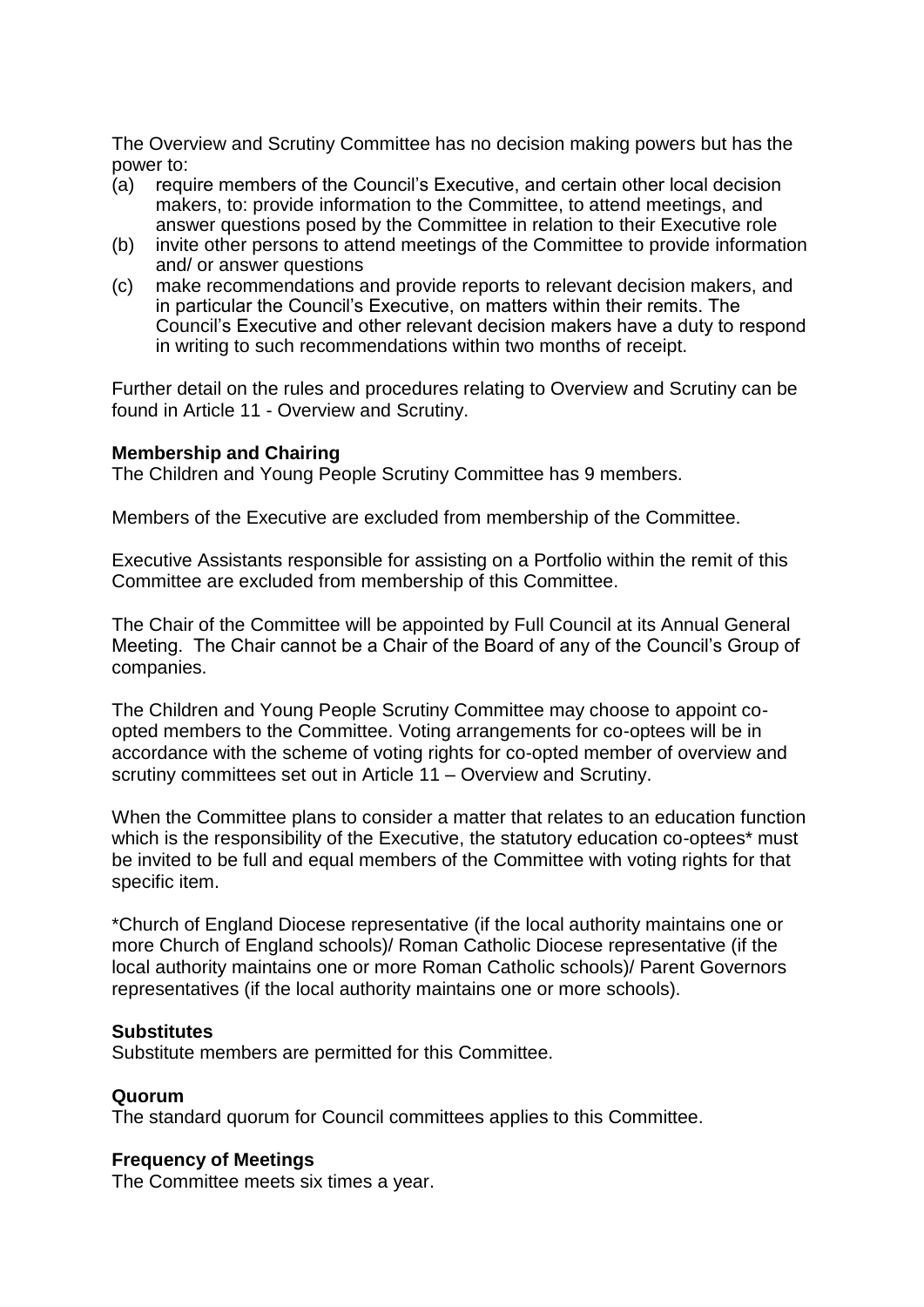# **Duration**

There is no limit on the lifespan of the Children and Young People Scrutiny Committee.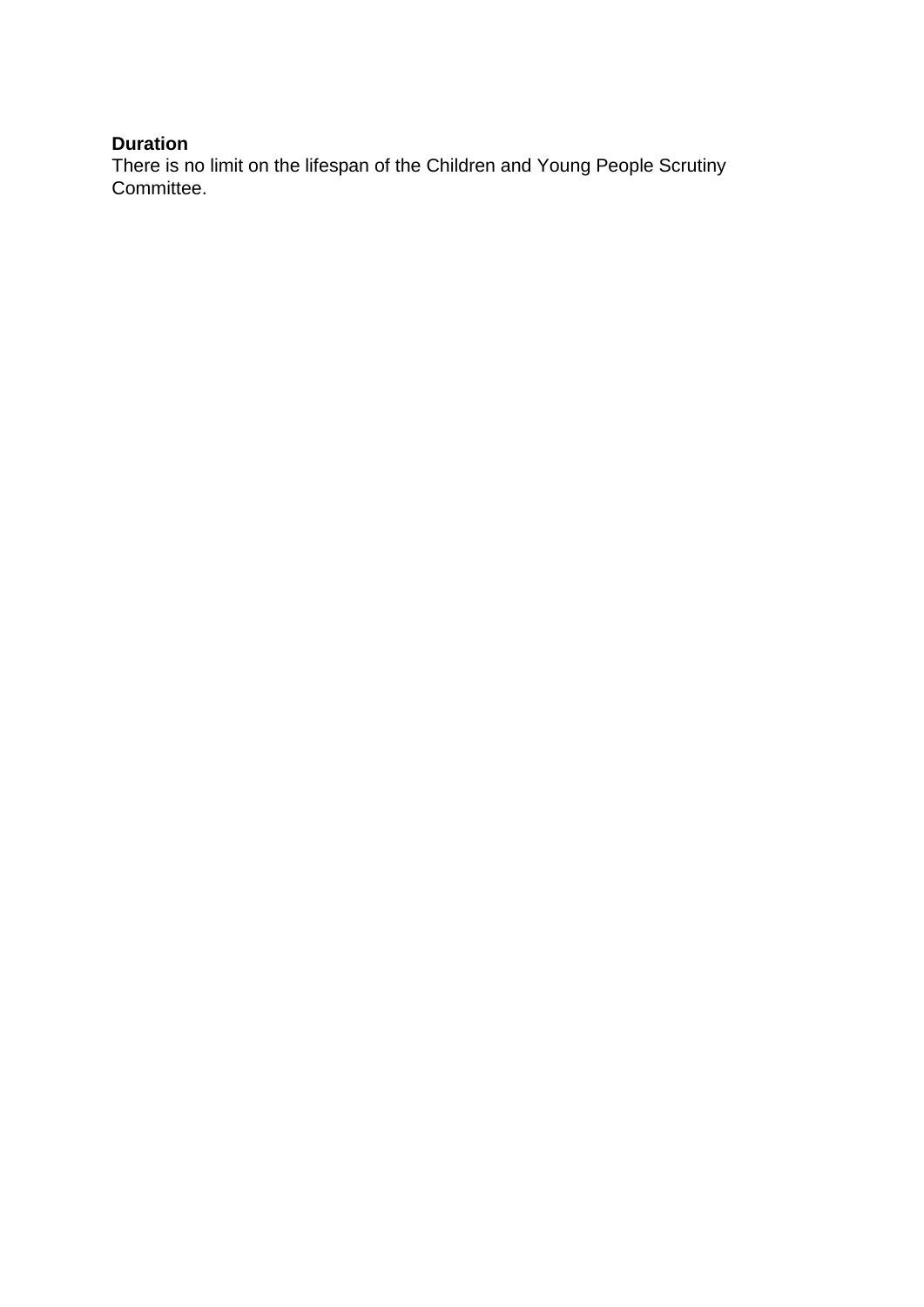# **Corporate Parenting Board**

## **Terms of Reference**

### **Description**

The Corporate Parenting Board (the Board) is a politically balanced Non-Executive Committee of Council. The City Councillors act collectively as the 'corporate parents' for children in the Council's care. The Committee is accountable to Council and will report annually to Council on its activities during the previous year.

## **Purpose**

The purpose of the Corporate Parenting Board is to secure Councillor and crossdepartmental involvement and commitment throughout the Council to deliver better outcomes for children in its care.

## **Objectives**

The Corporate Parenting Board will:

- (a) ensure that Nottingham City Council enables children in its care to:
	- have safe and stable care
	- be well looked after
	- be prepared for adult life
	- to grow into emotionally balanced and resilient young people
- (b) raise the profile of looked after children and their carers, and act as champions for the needs and rights of looked after children in the Council's various service areas, political groups and settings
- (c) invite people other than City Councillors and officers to attend meetings of the Board, on a regular or occasional basis, to act in an advisory role and to feed in the views of children and young people in care
- (d) make a commitment to prioritising the needs of looked after children and their carers
- (e) report regularly to the Children's Partnership Board (acting as the Children's Trust) on matters relating to partnership
- (f) make recommendations through the Executive Board on potential strategic change required within the Council to embed this agenda
- (g) have the ambition to raise the standards of core services to looked after children
- (h) promote achievement and help build aspirations
- (i) listen to the views of looked after children and young people and their carers and to involve them in the development and assessment of services
- (j) encourage looked after children to become active citizens
- (k) monitor the Council's provision for looked after children
- (l) oversee the provision of work placements and apprenticeships for looked after children by the City Council
- (m) identify best practice in other Councils, and to import these ideas as appropriate.

## **Membership and Chairing**

The Corporate Parenting Board has 10 members.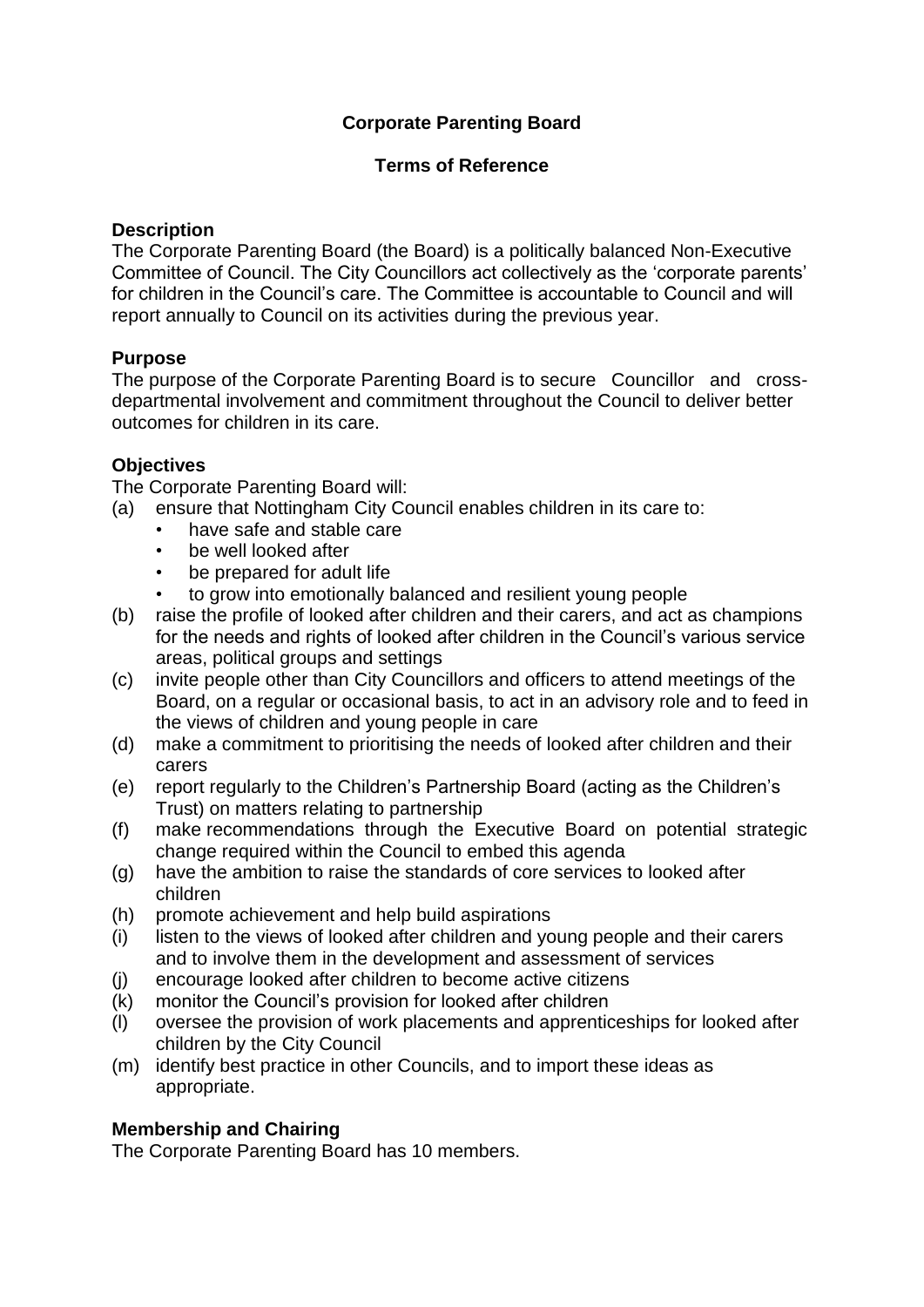The membership will include the Portfolio Holder with a remit covering Children or Early Years.

The Chair of the Board will be appointed by Full Council at its Annual General Meeting. If the Chair changes in year, the Board will appoint a Chair for the remainder of the Municipal Year at its next available meeting.

#### **Substitutes**

Substitute members are permitted for the Board.

### **Quorum**

The standard quorum for Council committees applies to the Board.

### **Frequency of Meetings**

The Corporate Parenting Board usually meets six times per year.

#### **Duration**

There is no limit on the lifespan of the Corporate Parenting Board.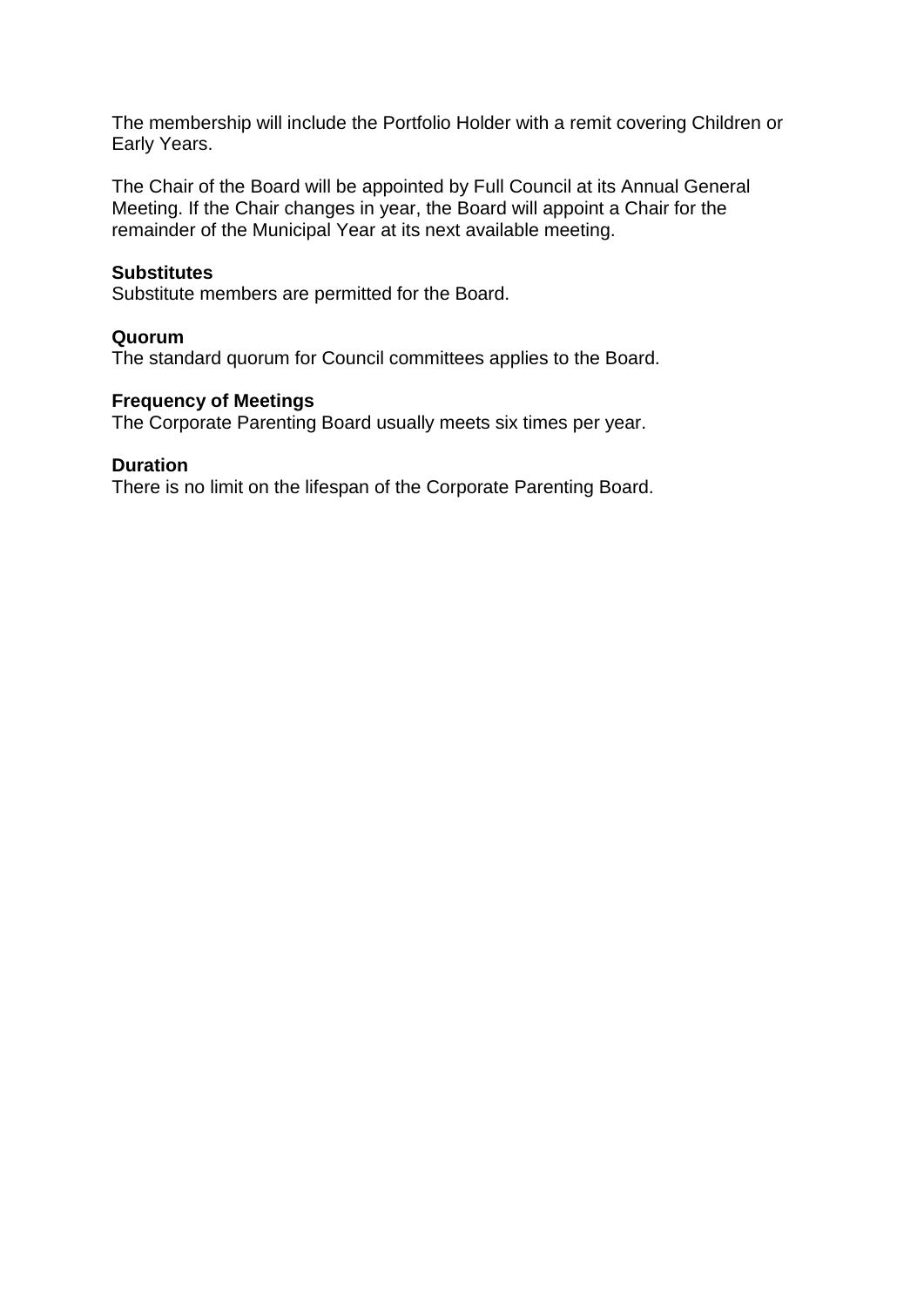## **Greater Nottingham Light Rapid Transit Advisory Committee Terms of Reference**

## **Description**

The Greater Nottingham Light Rapid Transit Advisory Committee (the Committee) is a statutory body established under the powers of The Nottingham Express Transit System Order 2009. It is a Non-Executive Committee, and there is no requirement for it to be politically balanced. The Committee is accountable to Council.

## **Purpose**

To provide advice to Nottingham City Council on the operation of the Nottingham Express Transit (NET) system.

## **Objectives**

The Greater Nottingham Light Rapid Transit Advisory Committee will:

- (a) be consulted by and advise the Council on the operation of the NET system
- (b) consider representations made to the Committee by members of the public in relation to the NET system
- (c) make representations or recommendations to the Council in relation to the operation of the NET system.

## **Membership and Chairing**

The Committee has 10 Councillor members - five Nottingham City Councillors and five Nottinghamshire County Councillors. Its membership shall also include one person appointed by each of the following groups representing users of the NET system:

- East Midlands Chamber of Commerce
- Nottingham City Disability Involvement Group
- Nottingham Federation of Small Businesses
- Nottingham Trent University
- Nottinghamshire Better Transport
- Pedals
- RideWise
- Travel Watch East Midlands

Members from the groups representing users of the NET system are appointed for a three-year term. The Committee may, with the agreement of the full Council, add additional groups representing users of the NET system to its membership, to support the effective delivery of its objectives.

The Chair and Vice Chair will be councillor members and will be appointed by the Committee on an annual basis at its first meeting of the municipal year.

It is expected that most decisions will be agreed by consensus but, where this is not possible, only those members who are councillors of Nottingham City Council and Nottinghamshire County Council may vote. Voting on all issues will be by show of hands. The Chair shall have a second (or casting) vote, in the event that a vote is tied.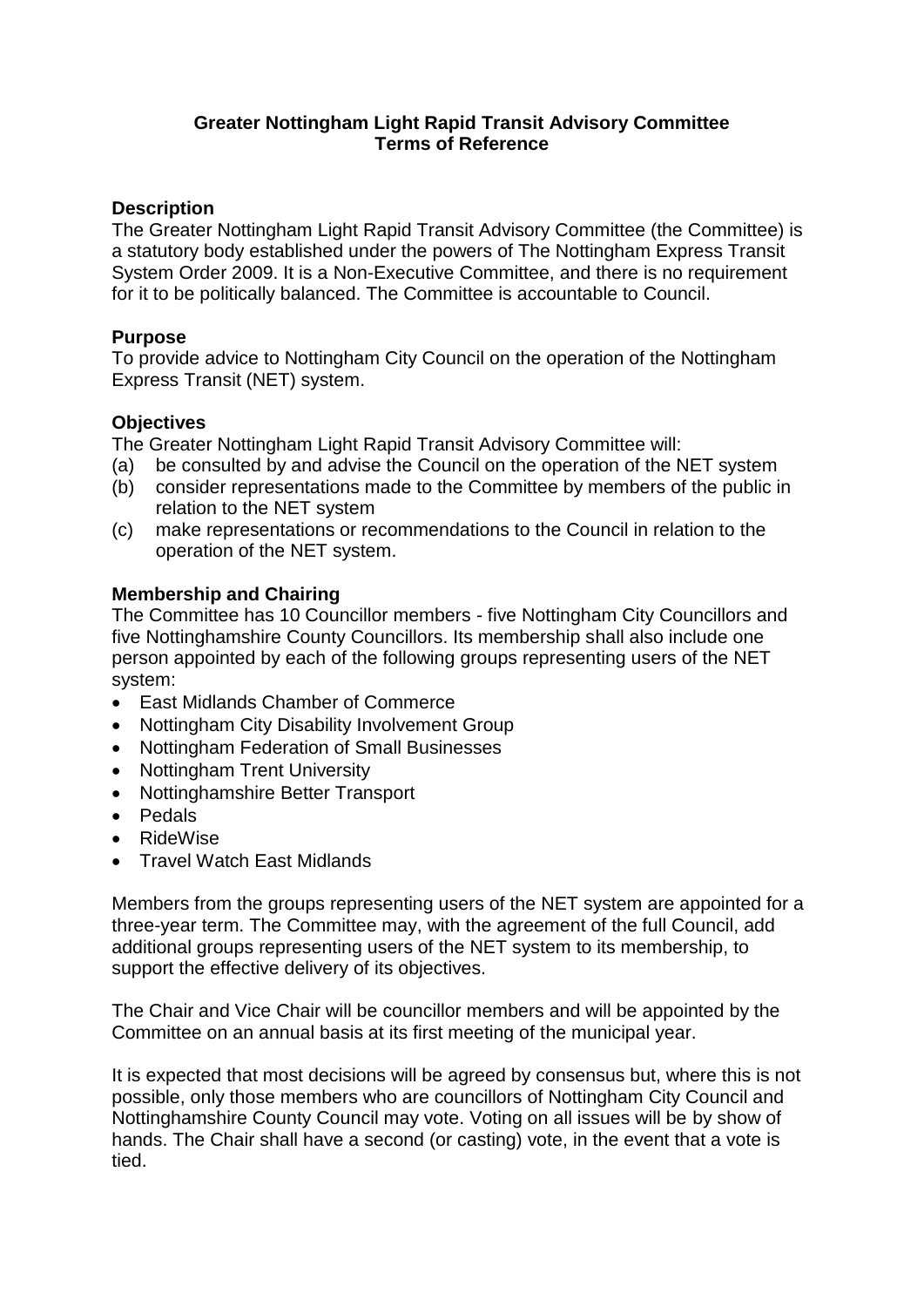Committee members who are not an elected councillor are known as 'co-opted' members, and must abide by the requirements of the Council's Co-opted Members Code of Conduct.

### **Substitutes**

Substitute members are permitted for this committee.

#### **Quorum**

The standard quorum for Council committees applies to this committee. They must be councillor members and must include at least one councillor from each Council.

### **Frequency of Meetings**

The Committee will meet four times per year.

### **Duration**

There is no limit on the lifespan of the Greater Nottingham Light Rapid Transit Advisory Committee.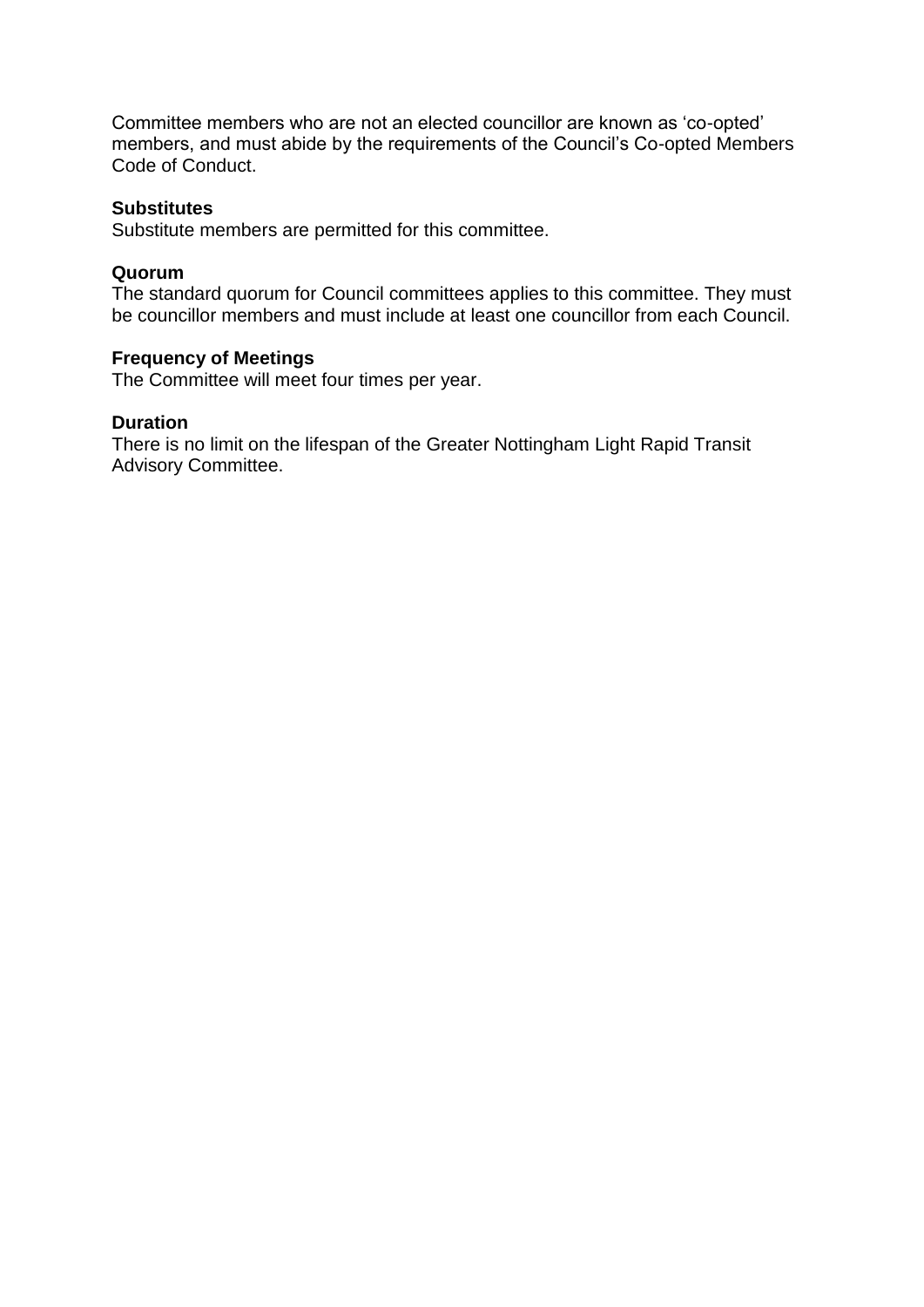# **Health and Adult Social Care Scrutiny Committee**

## **Terms of Reference**

## **Description**

The Health and Adult Social Care Scrutiny Committee (the Committee) is a politically balanced Non-Executive Committee of Council. It is established to discharge functions conferred by the Localism Act 2011 in relation to matters relating to adult social care and health; and the NHS Act 2006, as amended by the Health and Social Care Act 2012 and the Local Authority (Public Health, Health and Wellbeing Board and Health Scrutiny) Regulations 2013. The Committee is accountable to Council and will report annually to Council on its activities during the previous year.

The Committee will offer constructive review, feedback and challenge to the Council's Executive and other relevant local decision makers on their decisions, actions, policy, strategy and performance.

# **Purpose**

The purpose of the Health and Adult Social Care Scrutiny Committee is to:

- (a) hold local decision-makers, including the Council's Executive for matters relating to adult social care and public health and commissioners and providers of local health services, to account for their decisions, actions, performance and management of risk
- (b) review existing policies and strategies of the Council and other local decisionmakers where they impact on adult social care and/ or the health of Nottingham citizens
- (c) contribute to the development of new policies and strategies of the Council and other local decision makers where they impact on adult social care and/ or the health of Nottingham citizens
- (d) explore any matters relating to adult social care and/ or health affecting Nottingham and/or its citizens
- (e) make reports and recommendations to relevant local agencies with respect to the delivery of their functions, including the Council and its Executive and commissioners and providers of local health services
- (f) exercise the Council's statutory role in scrutinising health services for Nottingham City, in accordance with the NHS Act 2006, as amended and associated regulations and guidance
- (g) be part of the accountability of the whole health system and engage with commissioners and providers of health services and other relevant partners, such as the Care Quality Commission and Healthwatch.

## **Objectives**

The Health and Adult Social Care Scrutiny Committee will:

(a) develop and manage its work programme to ensure all statutory and other roles and responsibilities are fulfilled in relation to matters relating to adult social care and health to the required standard and which covers review and development of key issues, policies and strategies relevant to Nottingham and its residents, and which adds value through the examination of those issues of local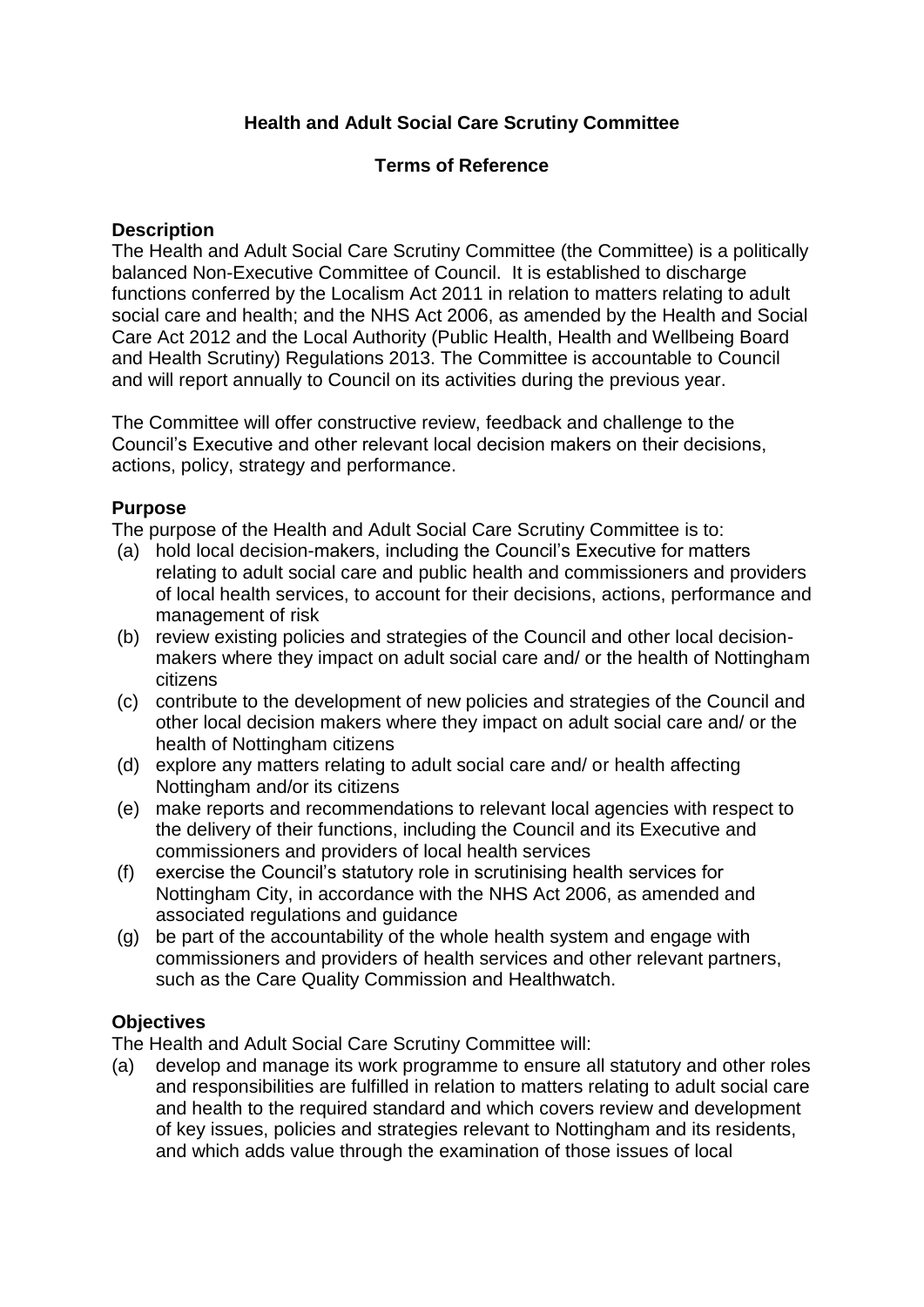importance and concern, in accordance with the scope and approach set out in Article 11 – Overview and Scrutiny,

- (b) to work with the other scrutiny committees to support effective delivery of a coordinated overview and scrutiny work programme.
- (c) monitor the effectiveness of its work programme and the impact of outcomes from overview and scrutiny activity
- (d) regularly review decisions, actions and performance of the Council's Executive and other relevant local decision makers, including the commissioners and providers of NHS and public health funded services
- (e) consider any relevant matter referred to it by any of its members and consider any relevant local government matter relating to adult social care or health referred to it by any Nottingham City Councillor.
- (f) engage with and respond to formal and informal consultations from commissioners and providers of local health services
- (g) hold the Health and Wellbeing Board to account for its work to improve the health and wellbeing of the population of Nottingham City and to reduce health **inequalities**
- (h) respond to referrals from, and make referrals to, Healthwatch Nottingham and Nottinghamshire as appropriate

The Health and Adult Social Care Scrutiny Committee has no decision making powers but has power to:

- (a) review any matter relating to the planning, provision and operation of health services in the area
- (b) require members of the Council's Executive, and representatives of commissioners and providers of NHS and public health funded services, to: provide information to the Committee, to attend meetings and answer questions posed by the Committee
- (c) invite other persons to attend meetings of the Committee to provide information and/ or answer questions
- (d) make recommendations and provide reports to relevant decision makers, including the Council's Executive and commissioners of NHS and public health funded services, on matters within their remits. The Council's Executive and commissioners of NHS and public health funded services have a duty to respond in writing to such recommendations
- (e) be consulted by commissioners of NHS and public health funded services when there are proposals for substantial developments or variations to services, and to make comment on those proposals. In certain circumstances, the Committee has the power to refer decisions about substantial developments or variations in health services to the Secretary of State.

Further detail on the rules and procedures relating to Overview and Scrutiny can be found in Article 11 – Overview and Scrutiny.

# **Membership and Chairing**

The Health and Adult Social Care Scrutiny Committee has 9 members.

Members of the Executive and members of the Health and Wellbeing Board are excluded from membership of the Committee.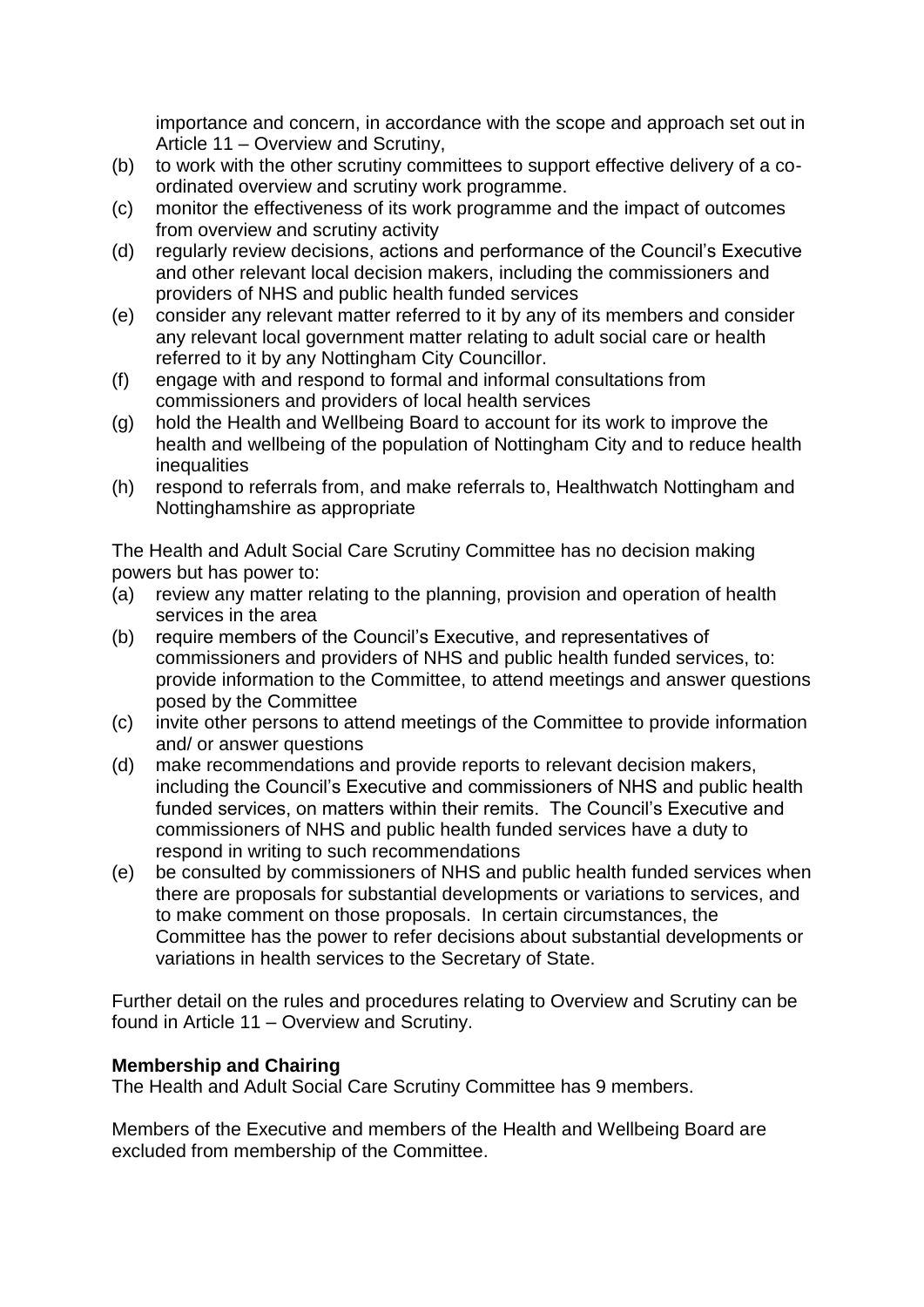Executive Assistants responsible for assisting on a Portfolio within the remit of this Committee are excluded from membership of this Committee.

The Chair of the Committee will be appointed by Full Council at its Annual General Meeting. The Chair cannot be a chair of the Board of any of the Council's Group of companies

The Health and Adult Social Care Scrutiny Committee may choose to appoint coopted members to the Committee. Voting arrangements for co-optees will be in accordance with the scheme of voting rights for co-opted member of overview and scrutiny committees set out in Article 11 – Overview and Scrutiny.

A representative of Healthwatch Nottingham and Nottinghamshire is invited to attend formal meetings of the Committee to provide evidence and insight on matters under the Committee's consideration.

#### **Substitutes**

Substitute members are permitted for this Committee.

#### **Quorum**

The standard quorum for Council Committees applies to this Committee.

#### **Frequency of Meetings**

The Committee meets once a month, with the exception of August.

#### **Duration**

There is no limit on the lifespan of the Health and Adult Social Care Scrutiny Committee.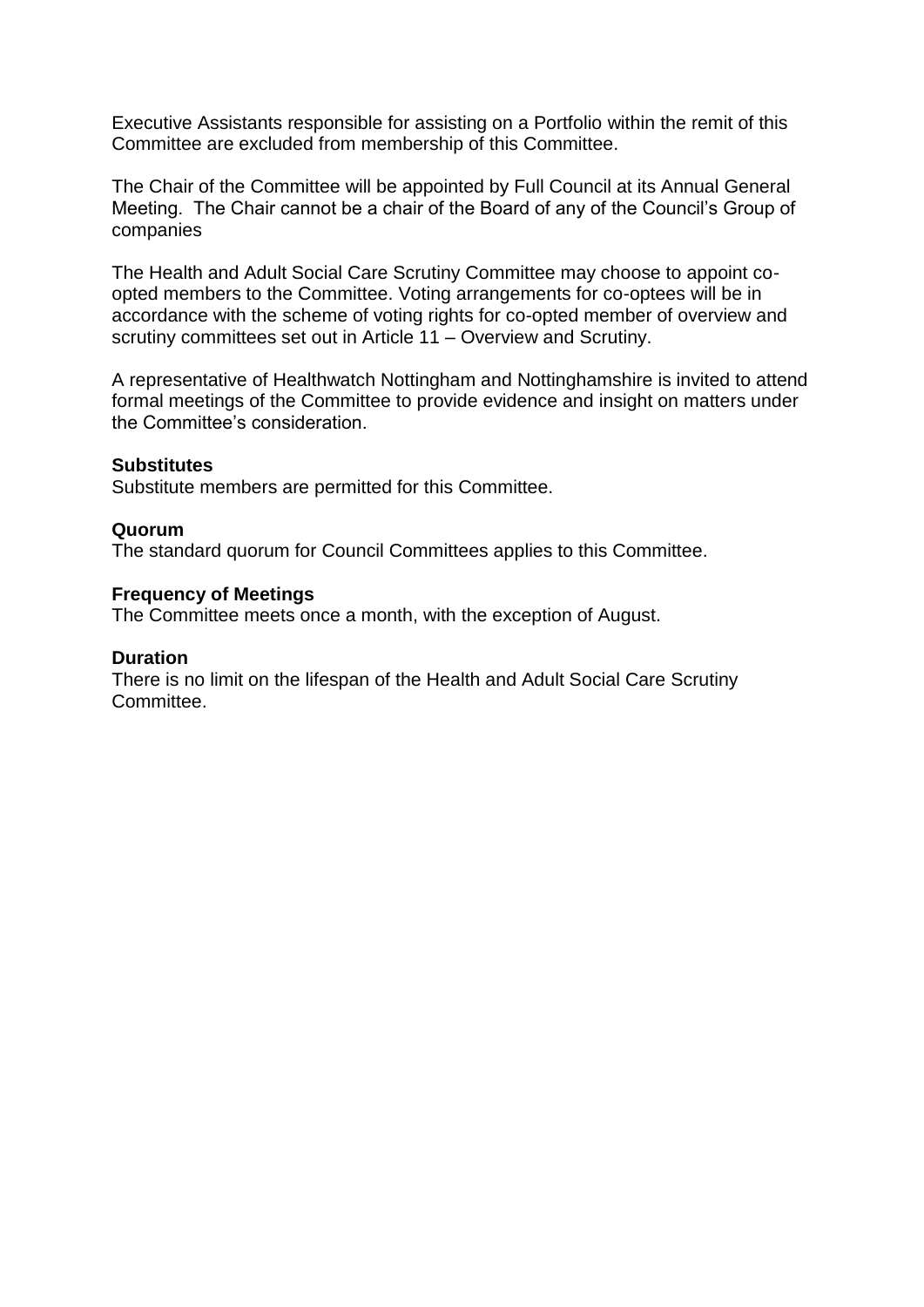# **Nottingham City Health and Wellbeing Board**

## **Terms of Reference**

## **Description**

The Nottingham City Health and Wellbeing Board (the Board) was established under the The Health and Social Care Act 2012 which requires upper-tier and unitary local authorities to establish a Health and Wellbeing Board to share leadership on the strategic approach to improving the health and wellbeing of local communities, and sets out a number of statutory functions.

The Local Authority (Public Health, Health and Wellbeing Boards and Health Scrutiny) Regulations 2013 set out the governance arrangements for the Board, which is established and treated as a 'section 102 committee' of the Council. However, the Regulations modify certain provisions of the Local Government Act 1972 relating to committees, including dis-applying the political proportionality requirements and enabling Council officers and other non-elected representatives of partner organisations to be voting or non-voting members. The Board is a nonexecutive committee, but it exercises certain executive functions.

## **Purpose**

The purpose of the Nottingham City Health and Wellbeing Board is to bring together key local leaders to improve the health and wellbeing of the population of Nottingham and reduce health inequalities through:

- (a) developing a shared understanding of the health and wellbeing needs of its communities from pre-birth to end of life, including the health inequalities within and between communities;
- (b) providing system leadership to secure collaboration to meet these needs more effectively;
- (c) having strategic influence over commissioning decisions across health, public health and social care, encouraging integration where appropriate;
- (d) recognising the impact of the wider determinants of health on health and wellbeing; and
- (e) involving patient and service user representatives, and councillors, in commissioning decisions.

# **Objectives**

The Nottingham City Health and Wellbeing Board will:

- (a) publish and refresh the Joint Strategic Needs Assessments (including the Pharmaceutical Needs Assessment), to provide an evidence base for future policy and commissioning decisions
- (b) produce a Joint Health and Wellbeing Strategy, to identify priorities and provide a strategic framework for future commissioning
- (c) consider local commissioning plans, to ensure that they are in line with the Joint Strategic Needs Assessment and Joint Health and Wellbeing Strategy, and specifically to consider the NHS Nottingham and Nottinghamshire Clinical Commissioning Group's commissioning plans, to ensure that they are in line with the Joint Health and Wellbeing Strategy, and to provide an opinion for publication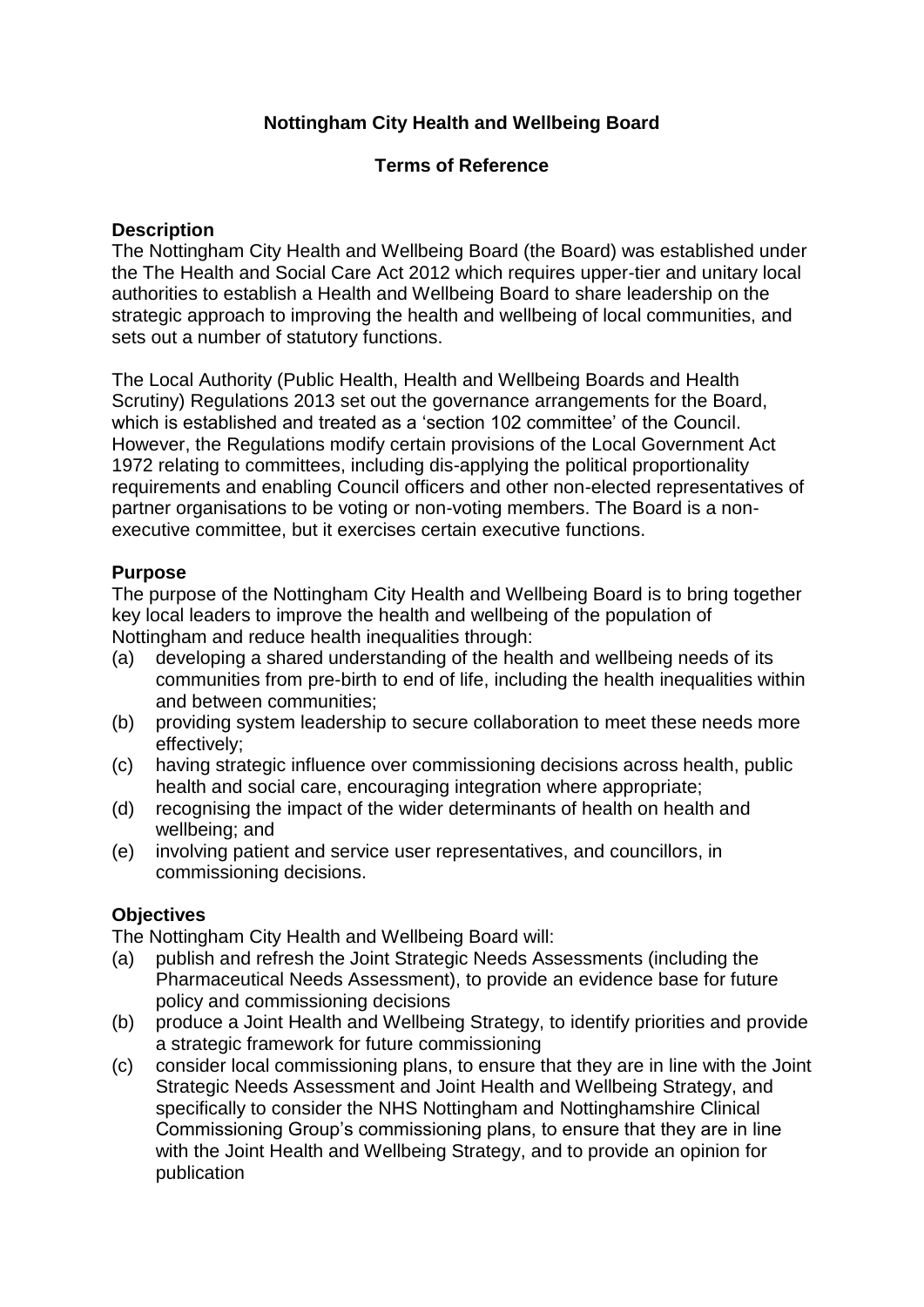- (d) liaise with NHS England and NHS Improvement as necessary on the Clinical Commissioning Group's annual assessment
- (e) encourage integrated working between health and social care commissioners including, where appropriate, supporting the development of arrangements for pooled budgets, joint commissioning and integrated delivery under Section 75 of the National Health Service Act 2006
- (f) oversee the Better Care Fund (given that some members of the Board represent service provider organisations, strategic funding decisions relating to the Better Care Fund are delegated to the Board's Commissioning Sub-Committee, which is a commissioner-only body)
- (g) encourage close working between health and social care commissioners and the Board itself
- (h) encourage close working between health and social care commissioners and those responsible for the commissioning and delivery of services related to the wider determinants of health
- (i) establish one or more sub-committees to carry out any functions delegated to it by the Board
- (j) delegate any of its functions to an officer
- (k) establish one or more time-limited task and finish groups to carry out work on behalf of the Board
- (l) carry out any other functions delegated to it by the Council under Section 196(2) of the Health and Social Care Act 2012.

All business of the Board shall be conducted in public, in accordance with Section 100A of the Local Government Act 1972 (as amended). When the Board considers exempt information, or when confidential information is provided to Board members in their capacity as members of the Board, all Board members must agree to respect the confidentiality of the information received and to not disclose it to third parties, unless required to do so by law or where there is a clear and overriding public interest in doing so.

The Board is subject to the same requirements of openness and transparency as other Council committees and, in the interests of public accountability and transparency, is subject to the statutory overview and scrutiny functions of the Council. All Board partner organisations must agree to provide information to, attend meetings of, and answer questions from the relevant Council overview and scrutiny committee about the planning, provision and operation of services within their area, as required by the committee to carry out its statutory scrutiny functions. However, partners will not be required to give:

- confidential information that relates to and identifies an individual, unless the information is disclosed in a form ensuring that individuals' identities cannot be ascertained, or an individual consents to disclosure;
- any information the disclosure of which is prohibited by or under any enactment; or
- any information the disclosure of which would breach commercial confidentiality.

# **Membership and Chairing**

# **Voting Members (13)**

Nottingham City Council's Portfolio Holder with a remit covering Health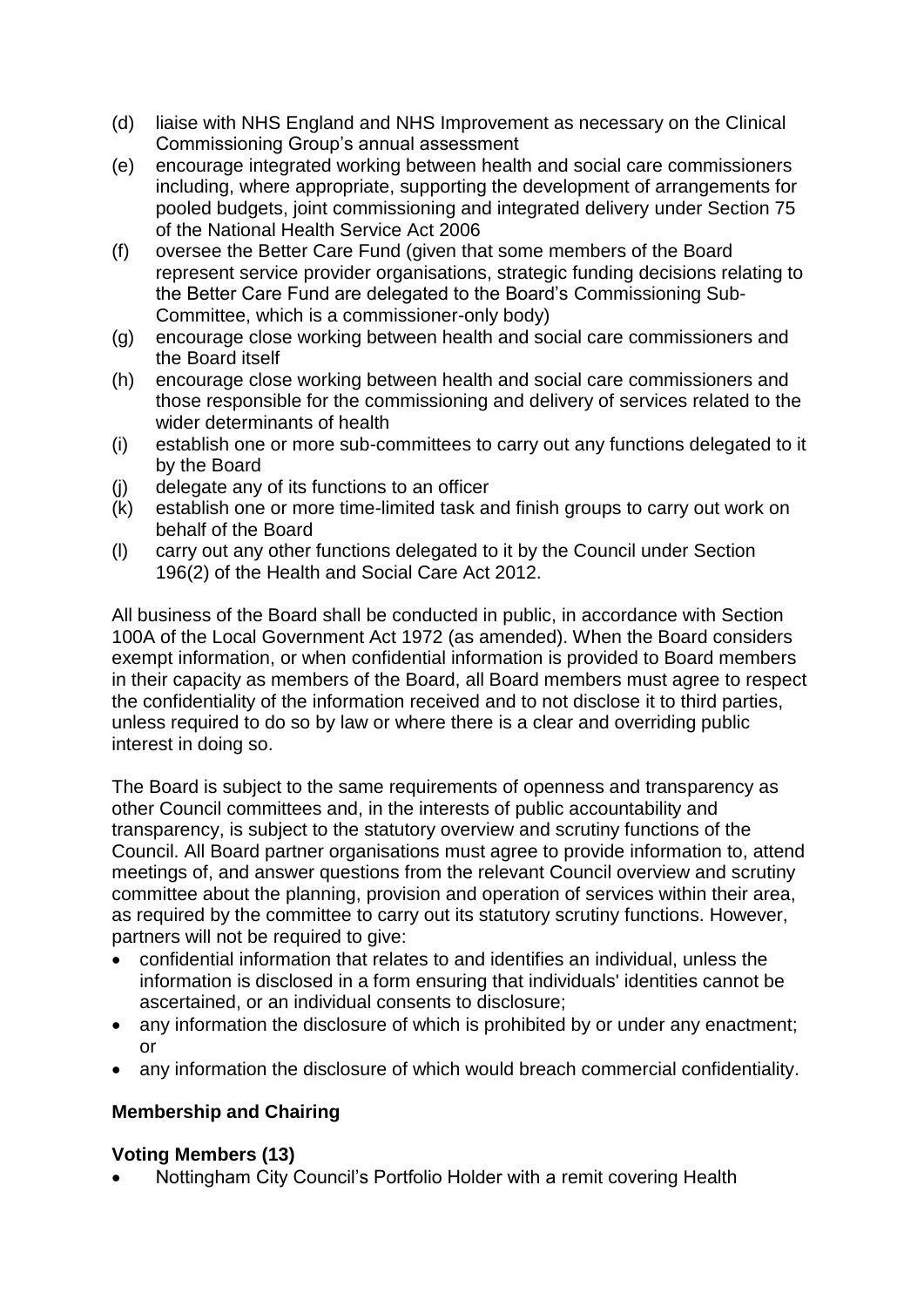- Nottingham City Council's Portfolio Holder with a remit covering Children's **Services**
- two further Nottingham City Councillors
- three representatives of the NHS Nottingham and Nottinghamshire Clinical Commissioning Group's Governing Body
- NHS Nottingham and Nottinghamshire Clinical Commissioning Group's Chief **Officer**
- Nottingham City Council's Corporate Director for People (Children and Adults)
- Nottingham City Council's Director of Adult Social Care
- Nottingham City Council's Director of Public Health
- one representative of the Healthwatch Nottingham and Nottinghamshire Board
- one representative of NHS England

## **Non-Voting Members (11)**

- one representative of the Nottingham University Hospitals NHS Trust
- one representative of the Nottinghamshire Healthcare NHS Foundation Trust
- one representative of the Nottingham CityCare Partnership
- one representative of Nottingham City Homes
- one representative of Nottinghamshire Police
- one representative of the Department for Work and Pensions
- one representative of the Nottingham Universities
- one representative of the Nottinghamshire Fire and Rescue Service
- up to two individuals representing the interests of the Third Sector
- Nottingham City Council's Chief Executive

The Board may, with agreement of the full Council, add additional voting or nonvoting members to support effective delivery of its responsibilities.

The Chair of the Board will be the Nottingham City Council Portfolio Holder with a remit covering Health. The Vice Chair of the Board is appointed by the Board and shall be one of the representatives of the Clinical Commissioning Group.

It is expected that most decisions will be agreed by consensus but, where this is not the case, only those members listed as voting members may vote. Voting on all issues will be by show of hands. At the Council, the statutory roles of Director of Children's Services and Director of Adult Social Services are held by the same Corporate Director. Therefore, the Director of Adult Social Services vote will be exercised by the Council's Director of Adult Social Care. The Chair shall have a second (or casting) vote, in the event that a vote is tied.

All members of the Board are accountable to the organisation or sector that appointed them. Each member has a responsibility to communicate the Board's business through their respective organisation or sector's own communication mechanisms. If a member of the Board misses three consecutive meetings without giving apologies, their continued membership of the Board will be reviewed with the organisation or sector that they represent.

Members of the Board who are not an elected councillor are known as 'co-opted' members, and must abide by the requirements of the Council's Co-opted Members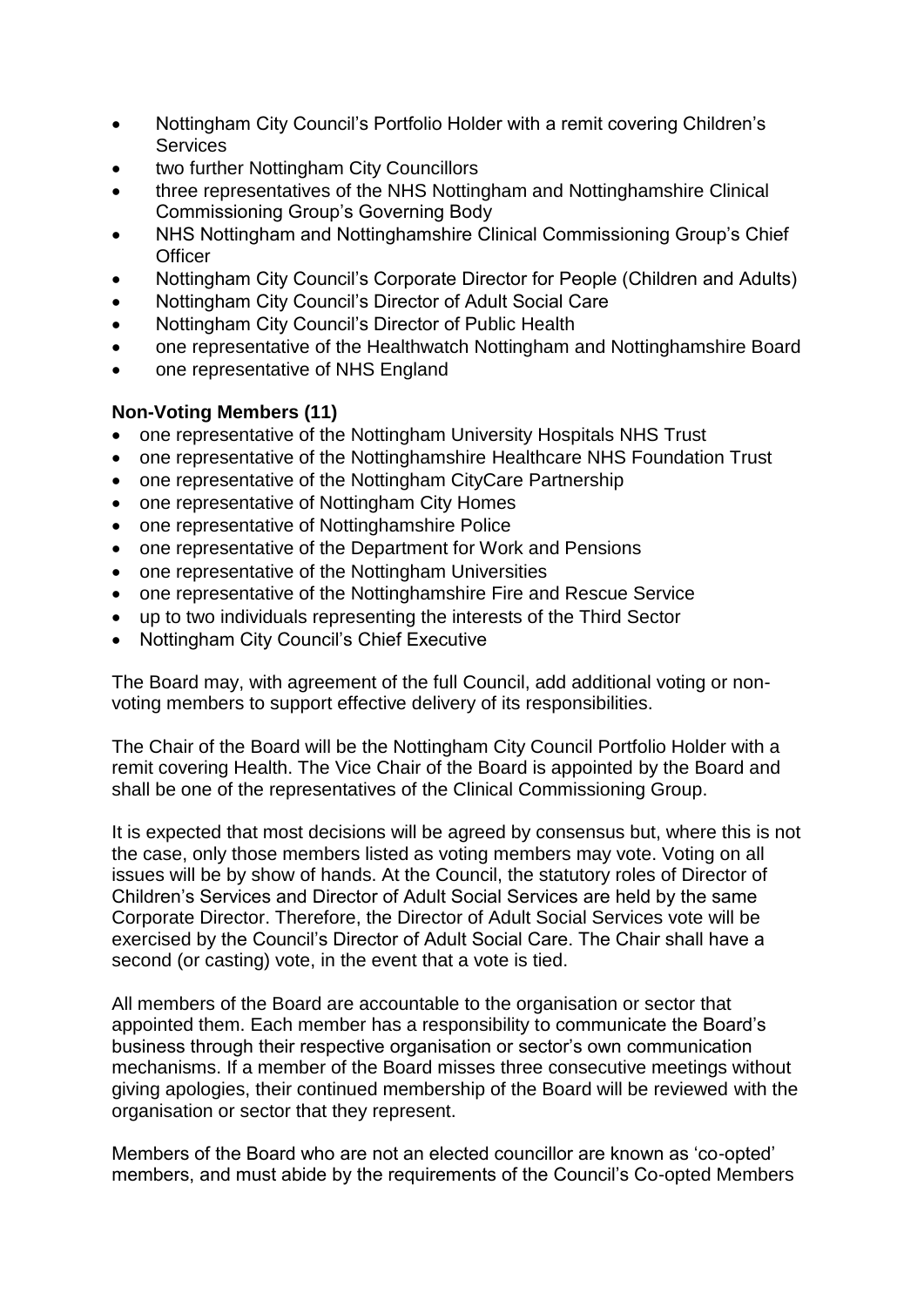Code of Conduct. There is a requirement upon the Council to hold an up-to-date record of the Disclosable Pecuniary Interests of elected councillors and co-opted Board members, and their spouses or civil partners, on a Register of Interests, and for them to declare any relevant Disclosable Pecuniary Interests or Other Interests at Board meetings. In addition, Board members may also be bound by a code of conduct or professional standards of the organisation or sector that they represent.

## **Substitutes**

Each Board member may nominate up to three substitutes, any one of whom may attend a Board meeting in their place. Substitutes must be from the same organisation or sector as the Board member and be of sufficient seniority to be empowered by the relevant organisation or sector to represent its views to the Board, so that they may be in a position to contribute to decision-making and to commit resources to the Board's business.

## **Quorum**

The quorum for Board meetings is three voting members, which must include at least one councillor from the Council and one representative of the Clinical Commissioning Group.

## **Frequency of Meetings**

The Board will meet six times per year. The Chair of the Board, in consultation with the Vice Chair, may convene special meetings of the Board, as required.

Where a decision is required before the next Board meeting, the Chair may act on recommendations of officers, in consultation with the Vice Chair, through the following process:

- (i) circulation of details of the proposed decision to all Board members for consultation; and
- (ii) there being clear reasons why the decision is urgent and should not wait until the next full Board meeting.

Any such decisions will be recorded and reported, along with the reasons for urgency, to the next full Board meeting.

## **Duration**

There is no limit on the lifespan on the Nottingham City Health and Wellbeing Board.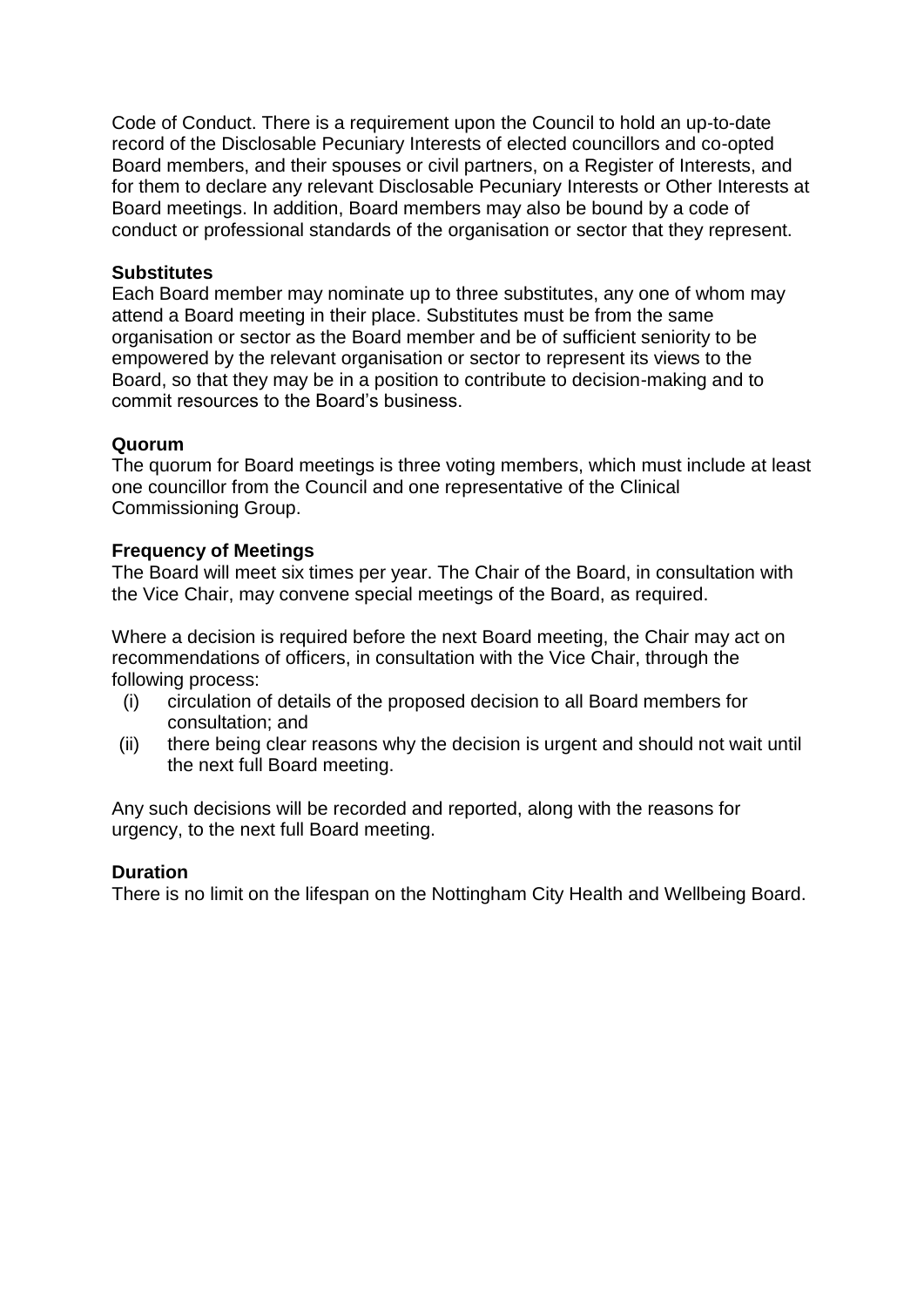# **Nottingham City Health and Wellbeing Board Commissioning Sub-Committee**

# **Terms of Reference**

## **Description**

The Nottingham City Health and Wellbeing Board Commissioning Sub-Committee (the Sub-committee) is a Sub-committee of the Nottingham City Health and Wellbeing Board. The Sub-committee is a Non-executive Committee, but does exercise certain executive functions, and is accountable to the Nottingham City Health and Wellbeing Board.

## **Purpose**

The purpose of the Nottingham City Health and Wellbeing Board Commissioning Sub-Committee is to support the Nottingham City Health and Wellbeing Board in bringing together key local leaders to improve the health and wellbeing of the population of Nottingham and reduce health inequalities. Given that some members of the Board represent service provider organisations, strategic funding decisions are delegated by the Board to the Sub-committee, which is a commissioner-only body.

## **Objectives**

The Nottingham City Health and Wellbeing Board Commissioning Sub-Committee will:

- (a) provide advice and guidance to the Board in relation to strategic priorities, joint commissioning and subsequent action plans, and commissioned spend and strategic direction
- (b) accept delegated actions from the Board and report back on progress and outcomes
- (c) performance-manage the Board's commissioning plan, and to agree changes to that plan based on monitoring and performance management considerations. This includes the ability to request detailed analysis to enable greater focus on specific areas
- (d) provide collective oversight, support and performance management to areas of work identified by the Sub-Committee as being of highest priority. Areas of focus will be jointly commissioned activity, or where there is significant system impact
- (e) carry out the following roles in line with the requirements of every Section 75 Agreement for which responsibility has been delegated by the Board to the Sub-Committee:
	- (i) to take funding decisions (including Key Decisions) on pooled budgets;
	- (ii) to take decisions on commissioning arrangements for jointly commissioned services; and
	- (iii) to have oversight to ensure that arrangements are properly managed with, as a minimum, annual reports from the relevant Agreement lead
- (f) have oversight of any other Council and Clinical Commissioning Group joint funding and joint commissioning arrangements, either in place now or in development for the future
- (g) establish one or more time-limited task and finish groups to carry out work on behalf of the Sub-Committee
- (h) delegate any of its functions to an officer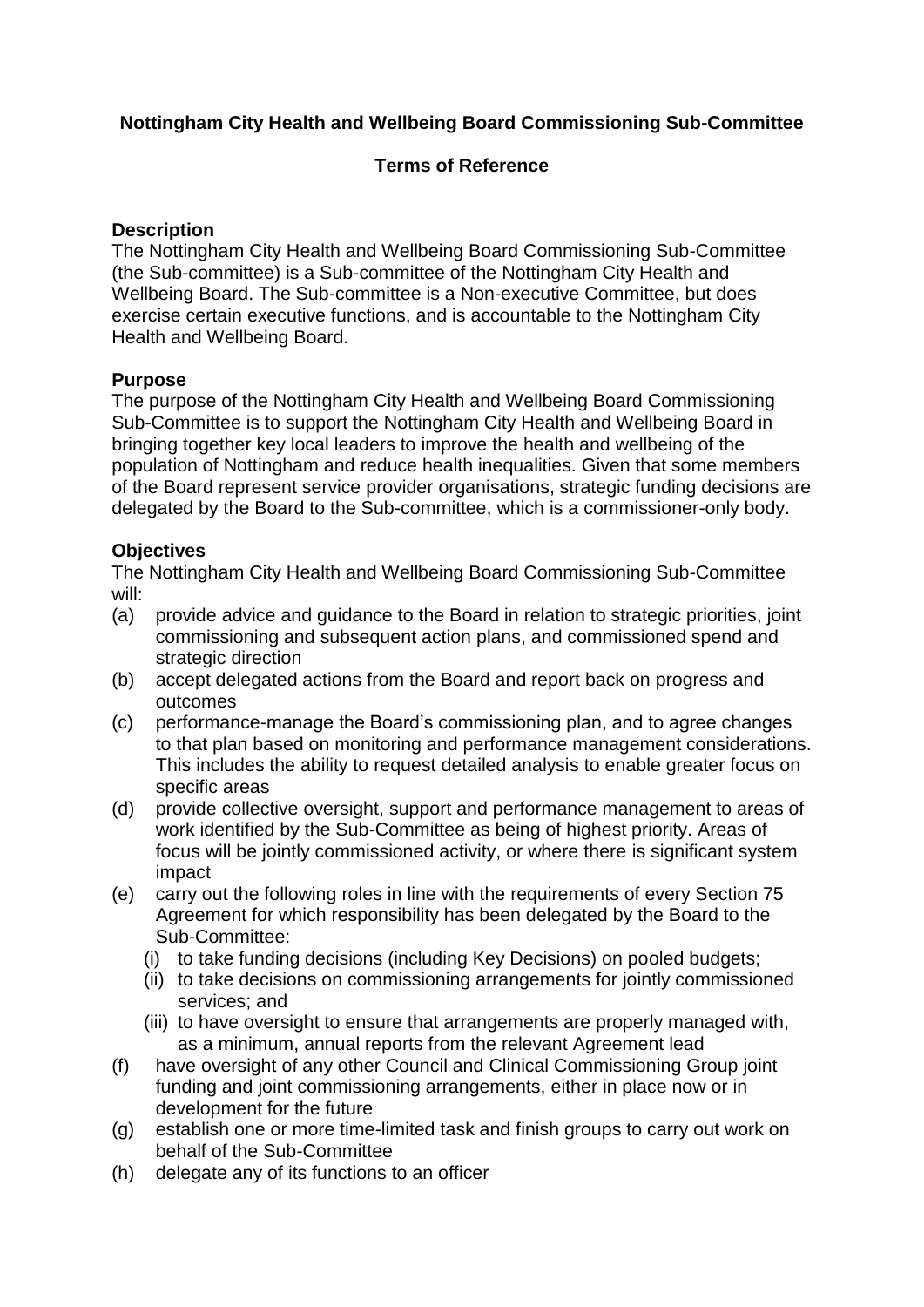(i) carry out any other functions delegated to it by the Board.

The Sub-committee's executive decisions are subject to the Council's normal call-in procedure, in accordance with the Overview and Scrutiny Procedure Rules.

The Board will be informed of the Sub-committee's decisions by the inclusion on its agenda of the minutes of the Sub-committee's meetings.

# **Membership and Chairing**

# **Voting Members (5)**

- Nottingham City Council's Portfolio Holder with a remit covering Health
- Nottingham City Council's Portfolio Holder with a remit covering Adult Social Care
- Director of Procurement and Children's Commissioning, Nottingham City Council
- Head of Joint Commissioning, NHS Nottingham and Nottinghamshire Clinical Commissioning Group
- GP Lead, NHS Nottingham and Nottinghamshire Clinical Commissioning Group

## **Non-Voting Members (7)**

- Director of Public Health, Nottingham City Council
- Director of Adult Social Care, Nottingham City Council
- Head of Commissioning, Nottingham City Council
- Head of Commercial Finance, Nottingham City Council
- Director of Children's Integrated Services, Nottingham City Council
- Assistant Director of Commissioning (Mental Health, Children and Families), NHS Nottingham and Nottinghamshire Clinical Commissioning Group
- one representative of Healthwatch Nottingham and Nottinghamshire

The meeting will be chaired in rotation by the Director of Procurement and Children's Commissioning (Nottingham City Council) and the Head of Joint Commissioning (NHS Nottingham and Nottinghamshire Clinical Commissioning Group). In the absence of both of these members, the Chair will pass to the voting member present from the body due to chair the meeting.

The Council and the Clinical Commissioning Group have one vote each, shared between their voting members. The Chair does not have a casting vote. In the event that consensus cannot be reached on a decision to be taken by the Sub-Committee, the decision will be referred for resolution to a further meeting of the Sub-Committee that will be convened within the next ten working days by the Council's Director of Legal and Governance.

Members of the Sub-committee who are not an elected councillor are 'co-opted' members.

## **Substitutes**

Substitute voting members are permitted for the Sub-committee, provided that the Chair is notified of the substitution in advance of the meeting, and that the substitution is to a named substitute. Substitutes must be from the same organisation or sector as the Sub-committee member and be of sufficient seniority to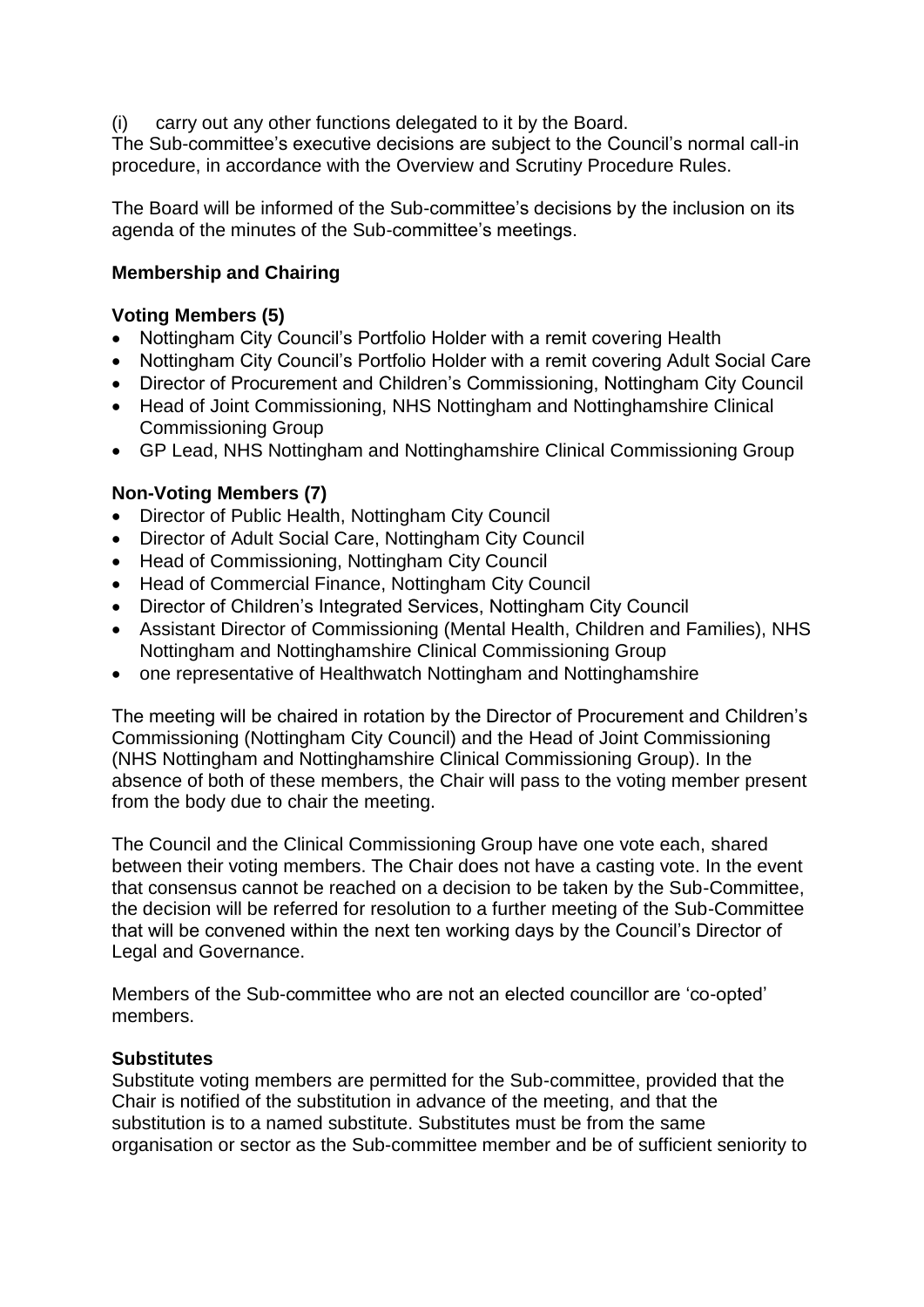be empowered by the relevant organisation or sector to represent its views to the Sub-Committee, so that they may be in a position to contribute to decision-making.

## **Quorum**

The quorum for Sub-committee meetings is two voting members, one of whom must represent the Council and one of whom must represent the Clinical Commissioning Group.

# **Frequency of Meetings**

The Sub-committee will meet six times per municipal year. An extraordinary meeting of the Sub-committee may be called by the agreement of two voting members (one of whom must represent the Council and one of whom must represent the Clinical Commissioning Group), if a decision is required urgently.

If an urgent decision is required that cannot wait for an extraordinary meeting to be called, then the Director of Procurement and Children's Commissioning (Nottingham City Council) and the Head of Joint Commissioning (NHS Nottingham and Nottinghamshire Clinical Commissioning Group), as the two Sub-committee Chairs, can act through the following process:

- (iii) circulation of details of the proposed decision to all Sub-committee members for consultation; and
- (iv) there being clear reasons why the decision is urgent and should not wait until the next full Sub-committee meeting.

Any such decisions will be recorded and reported, along with the reasons for urgency, to the next full Sub-committee meeting.

## **Duration**

There is no limit on the lifespan of the Nottingham City Health and Wellbeing Board Commissioning Sub-Committee.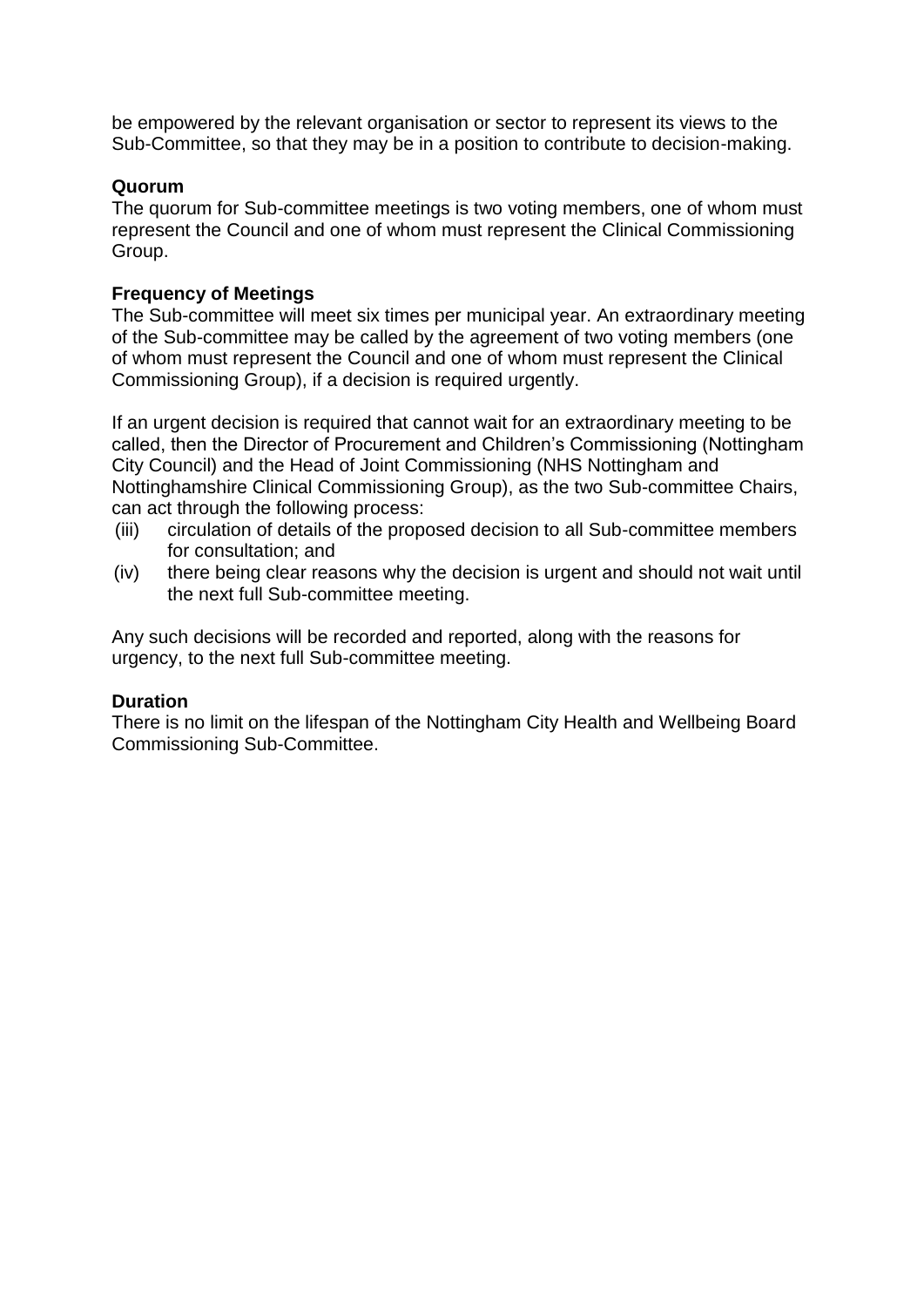# **Independent Panel**

## **Terms of Reference**

## **Description**

The Independent Panel (the Panel) is a Non-Executive Committee of Council, and is accountable to Council. It is not politically balanced as it is comprised of independent members. It is appointed under section 28(7) of the Localism Act 2011.

# **Purpose**

The purpose of the Independent Panel is to:

- (a) consider proposals for dismissal of the Chief Executive, Section 151 Officer or Monitoring Officer
- (b) offer advice, views or recommendations to Council on the proposal to dismiss.

## **Membership and Chairing**

The Independent Panel comprises two independent persons.

Invitations for membership of the Panel will be issued in accordance with the following priority order:

- i. an independent person who has been appointed by Nottingham City Council and is a local government elector within Nottingham City
- ii. any other Independent Person appointed by the Council
- iii. an independent person who has been appointed by another council.

## **Substitutes**

Substitute members are not permitted for the Panel.

#### **Quorum**

The quorum for the Panel is 2.

## **Frequency of Meetings**

The Independent Panel will meet as and when required.

## **Duration**

There is no limit on the lifespan of the Independent Panel.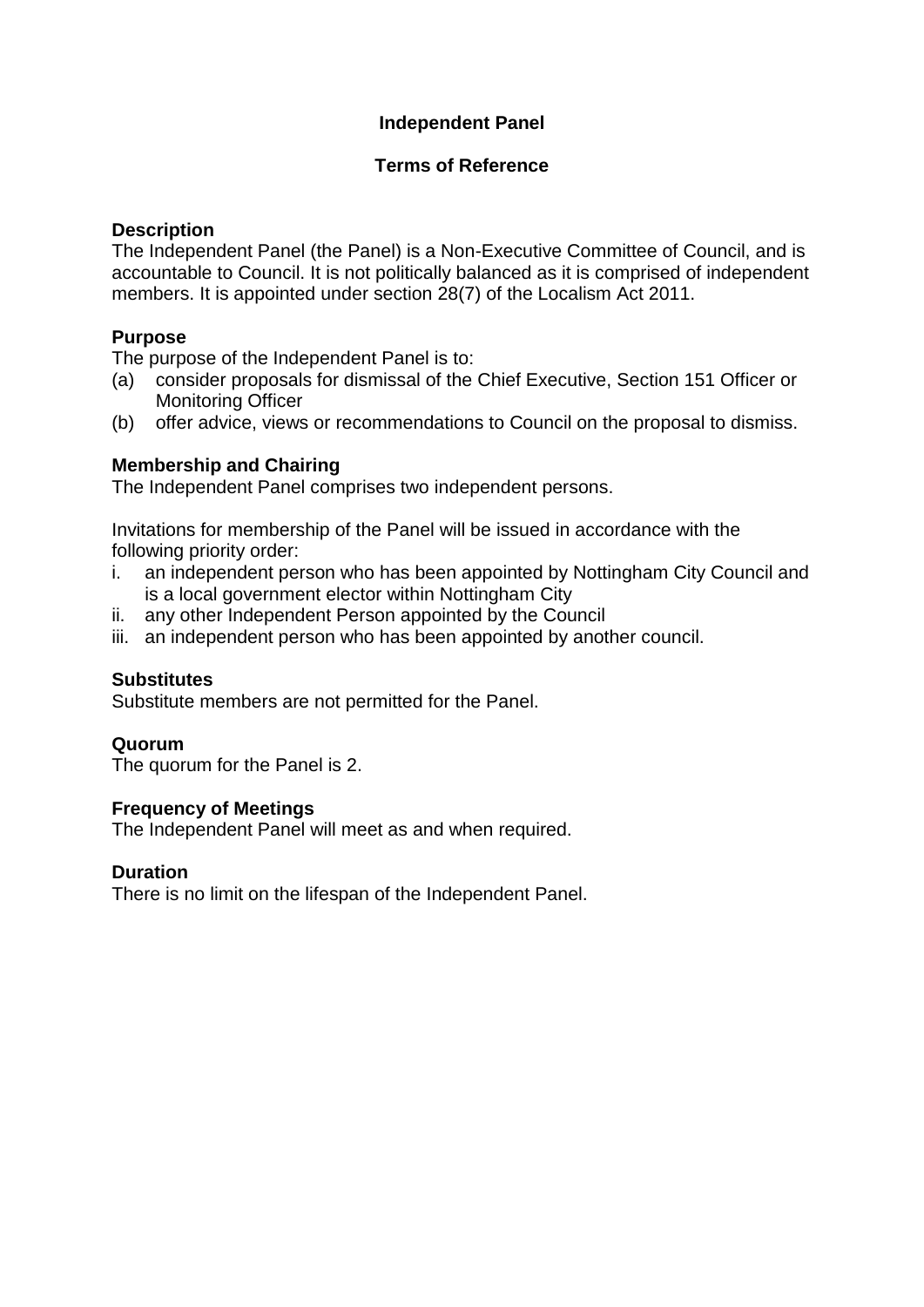# **Investigating and Disciplinary Committee**

## **Terms of Reference**

## **Description**

The Investigating and Disciplinary Committee (the Committee) is a politically balanced Non-executive Committee of Council, and is accountable to Council.

# **Purpose**

The purpose of the Investigating and Disciplinary Committee is to:

- (a) consider allegations against the Chief Executive, Section 151 Officer or Monitoring Officer (Statutory Officers) which may ultimately lead to his/ her dismissal, in accordance with the procedures agreed by Council
- (b) determine whether an allegation made against a Statutory Officer requires further investigation or other appropriate action
- (c) give informal, unrecorded oral warnings in appropriate cases where no further formal action is required
- (d) appoint an Independent Investigator, agree the terms of remuneration, provide the investigator with their terms of reference and working methods
- (e) take decisions on the suspension of the Chief Executive, Section 151 Officer or Monitoring Officer while investigations are undertaken (suspensions to be reviewed after two months in conjunction with the Independent Investigator)
- (f) consider the recommendations of the Independent Investigator
- (g) determine whether action(s) short of dismissal should be imposed
- (h) where dismissal is recommended, to refer matters to the Independent Panel for consideration, and
- (i) recommend dismissal to Full Council following the completion of the Executive Objections Procedure.

# **Membership and Chairing**

The Investigating and Disciplinary Committee has 5 members, one of whom must be an Executive member.

Members of this Committee cannot also be members of the Appeals Committee.

## **Substitutes**

Substitute members are permitted for this committee.

## **Quorum**

The standard quorum for Council committees applies to this committee, but one member must be an Executive member.

## **Frequency of Meetings**

The Investigating and Disciplinary Committee will meet as and when required.

## **Duration**

There is no limit on the lifespan of the Investigating and Disciplinary Committee.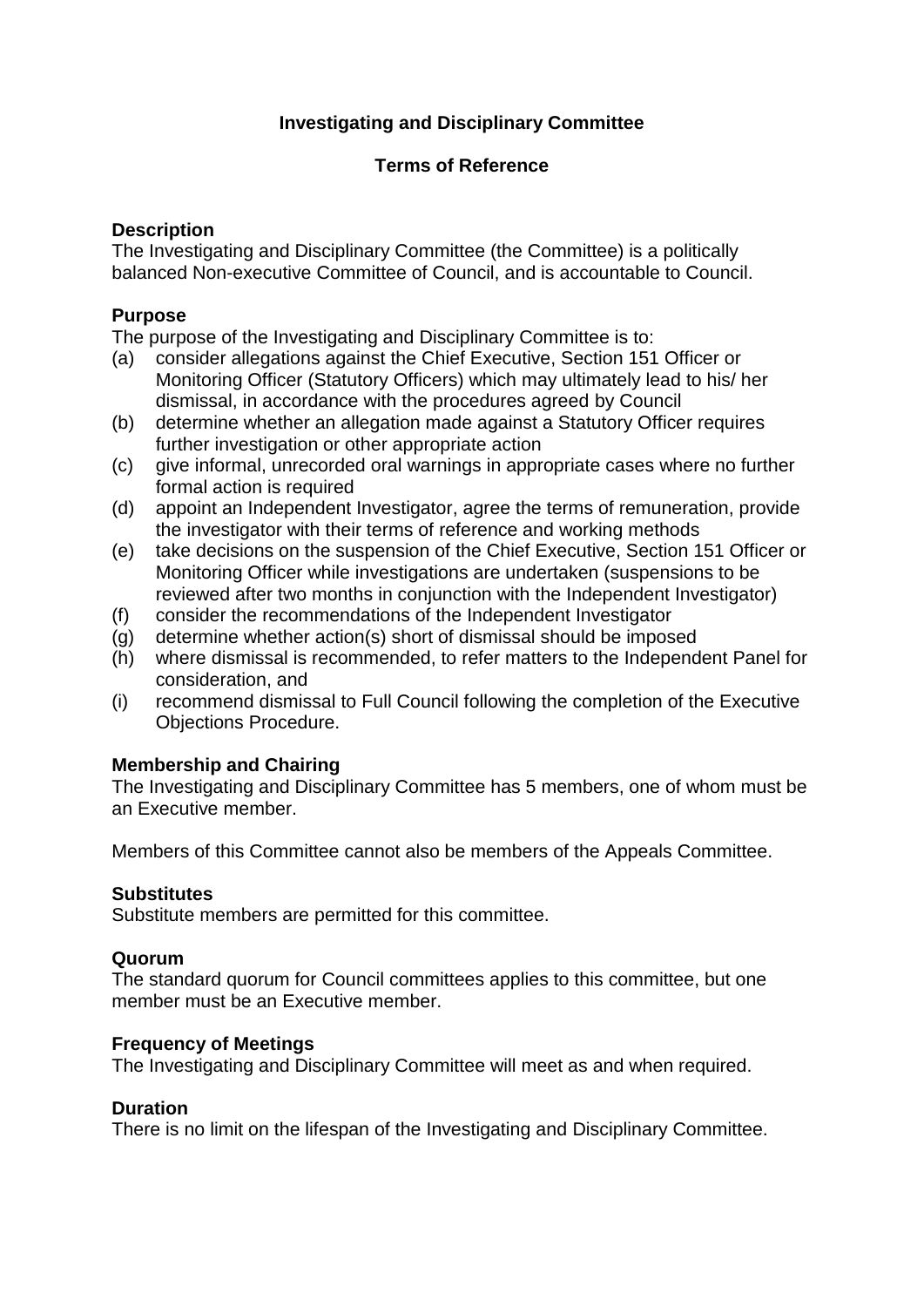# **Licensing Committee**

## **Terms of Reference**

## **Description**

The Licensing Committee (the Committee) is a Non-Executive Committee of Council, and is not required to be politically balanced. The Committee is established to carry out the Licensing Authority functions of the Council. The Committee is accountable to Council.

## **Purpose**

The purpose of the Committee is to undertake those functions of the Licensing Authority allocated to it by legislation including the Licensing Act 2003, the Gambling Act 2005 (including the power to prescribe fees under section 212), late night levy requirements under Chapter 2 Part 2 of the Police Reform and Social Responsibility Act 2011 and any Regulations or Orders made under those Acts.

## **Objectives**

The Committee will be responsible for the Councils Licensing Authority Functions as required by law and will have a consultory role in the formulation of Policy where functions are reserved to Council. In relation to the Licensing Act 2003, the Committee will determine:

- (a) applications for a premises licence/club premises certificate where there is a representation relating to Cumulative Impact other than in a designated Cumulative Impact Zone
- (b) applications for a provisional statement where there is a representation relating to Cumulative Impact other than in a designated Cumulative Impact Zone
- (c) applications to vary premises licence/club premises certificate (other than an application for a Minor Variation) where there is a representation relating to Cumulative Impact other than in a designated Cumulative Impact Zone
- (d) film classification.

# **Sub-Committees**

The Licensing Committee establishes Licensing Panels, including a Special Licensing Panel, to discharge some of its functions.

## **Membership and Chairing**

The Licensing Committee has between 10 and 15 members.

The Chair of the Committee will be appointed by Full Council at its Annual General Meeting. If the Chair changes in year, the Committee will appoint a Chair for the remainder of the Municipal Year at its next available meeting.

## **Substitutes**

Substitute members are permitted for this committee.

## **Quorum**

The standard quorum for Council committees applies to this committee.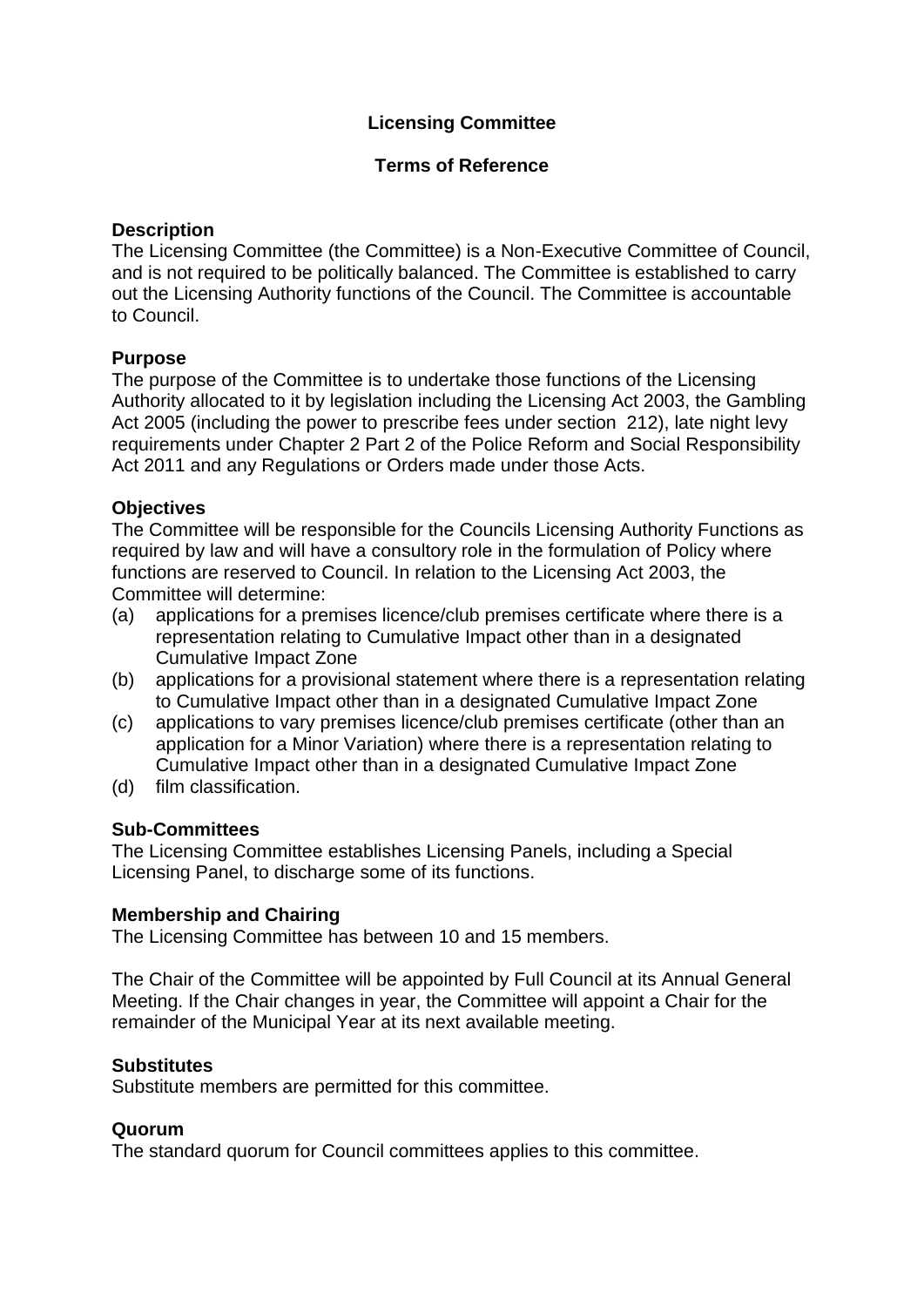# **Frequency of Meetings**

The Licensing Committee will meet as and when required.

# **Duration**

There is no limit on the lifespan of the Licensing Committee.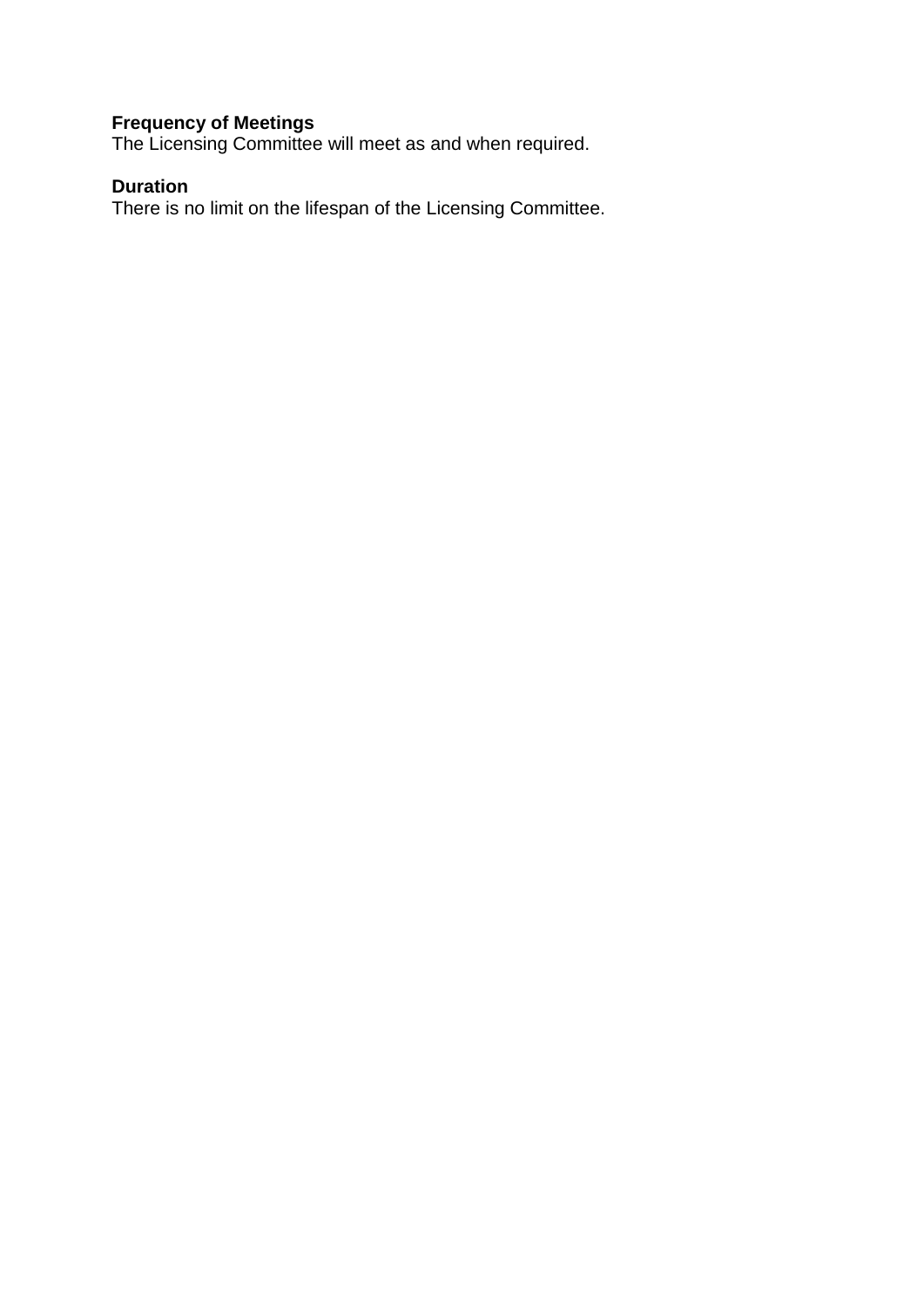# **Licensing Panels**

## **Terms of Reference**

# **Description**

Licensing Panels are sub-committees established by the Licensing Committee, and are not politically balanced. They are accountable to the Licensing Committee.

# **Purpose**

The purpose of Licensing Panels is to hear and determine contested applications and notifications, and to hear applications for licence reviews under the Licensing Act 2003 and Gambling Act 2005.

## **Objectives**

In relation to the Licensing Act 2003, Licensing Panels will hold hearings to determine various contested application, notices and reviews including the following:

- (a) applications for a personal licence with unspent convictions or an immigration penalty in all cases where an objection of immigration objection notice is served
- (b) review of a personal licence where the holder has been convicted of a relevant offence, foreign offence, or been required to pay an immigration penalty
- (c) applications for a premises licence/club premises certificate where a representation has been made
- (d) applications for a provisional statement where a representation has been made
- (e) applications to vary a premises licence/club premises certificate (other than an application for a Minor Variation) where a representation has been made
- (f) applications to vary a designated premises supervisor where a Police representation has been made
- (g) applications for the transfer of a premises licence where a Police representation has been made
- (h) applications for interim authority where a Police representation has been made
- (i) all cases for applications to review a premises licence/club premises certificate (including summary reviews)
- (j) all cases on a decision to object where the Local Authority is a consultee and not the relevant authority considering the application
- (k) all cases in determination of a representation to a temporary event notice.
- In relation to the Gambling Act 2005, Licensing Panels will determine:
- (l) applications for a premises licence, including applications for reinstatement under S195 of the Gambling Act where:
	- a representation is made and not withdrawn (S154 (4)(a)), and/or
	- where the Licensing Authority considers that a condition should be added to the licence under S169 (1)(a) or a default condition should be excluded under S169 (1)(b)
- (m) applications to vary a premises licence where:
	- a representation is made and not withdrawn (S154 (4)(b)), and/or
	- where the Licensing Authority considers that a condition should be added to the licence under S169 (1)(a) or a default condition should be excluded under S169 (1)(b)
- (n) applications for the transfer of a premises licence where a representation is made and not withdrawn (S154 (4)(c))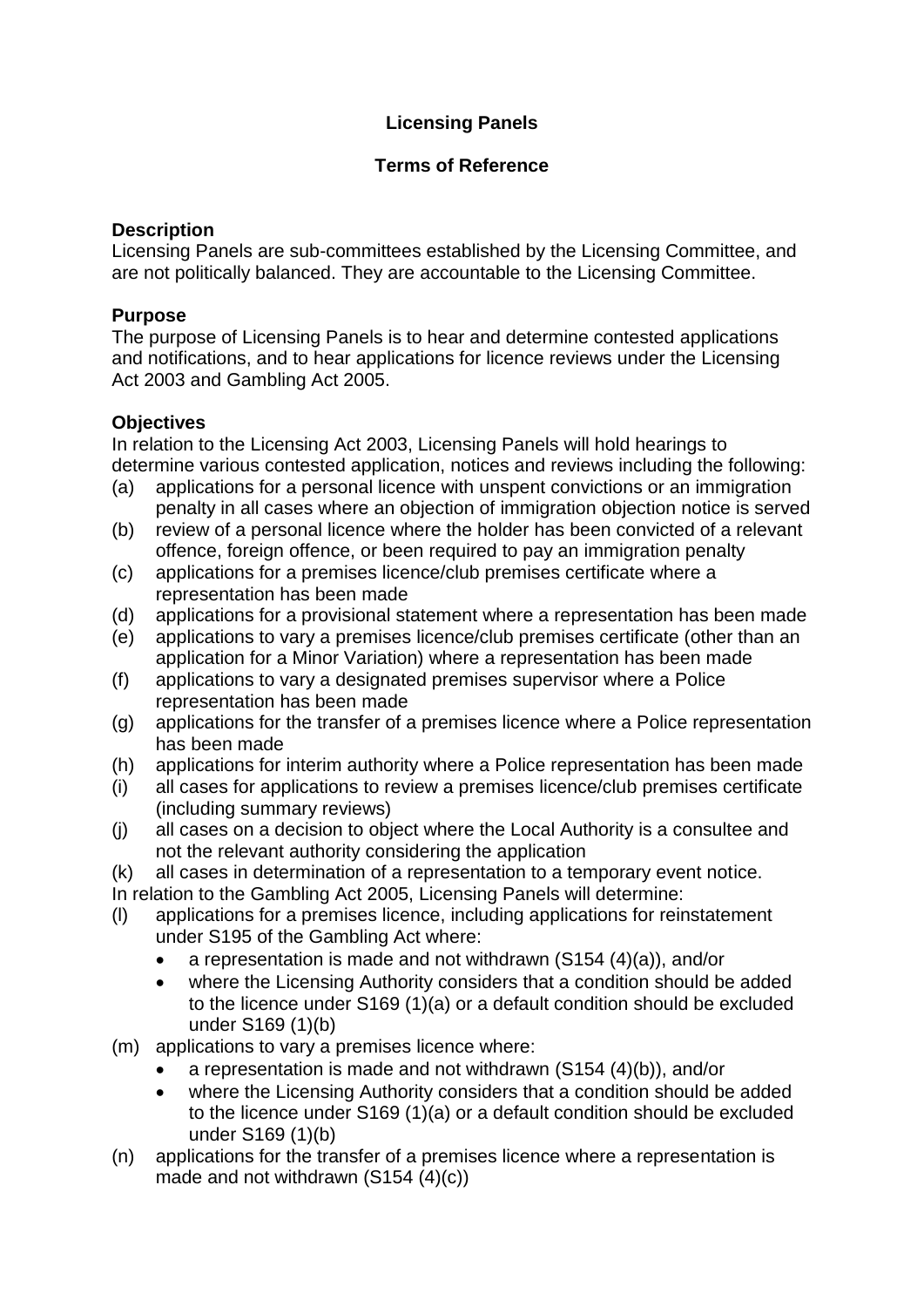- (o) applications for a provisional statement where:
	- a representation is made and not withdrawn (S154 (4)(d)), and/or
	- where the Licensing Authority considers that a condition should be added to the licence under S169 (1)(a) or a default condition should be excluded under S169 (1)(b)
- (p) all cases for reviews of a premises licence
- (q) all cases for temporary use notices (including notices modified under section 223) where:
	- an objection notice has been received
	- a counter notice may be required
- (r) applications for club gaming/club machine permits, renewals and variations (including those leading to cancellation of a permit) under Schedule 12 paragraph 15 where:
	- an objection is made and not withdrawn (Schedule 12 paragraph 28(2))
	- refusal of a permit is proposed on the grounds listed in Schedule 12 paragraph 6(1)(a)-(d), or paragraph 10(3) as applicable
- (s) cancellation of club gaming/club machine permits under Schedule 12 paragraph 21 where a permit holder requests a hearing under paragraph 21(2) or makes representations
- (t) cancellation an variation of licensed premises gaming machine permits under Schedule 13 paragraph 16 where the permit holder requests a hearing under paragraph 16(2) or makes representations
- (u) grant permits in respect of premises with amusement machines
- (v) register societies wishing to promote lotteries.

## **Membership and Chairing**

Licensing Panels have 3 members derived from the membership of the Licensing **Committee** 

They are chaired by the Chair or Vice-Chair of the Licensing Committee.

## **Substitutes**

Substitute members are not permitted for Licensing Panels.

## **Quorum**

By law a Licensing Panel must consist of 3 members.

# **Frequency of Meetings**

Licensing Panels meet as and when required.

## **Duration**

There is no limit on the lifespan of the Licensing Panels.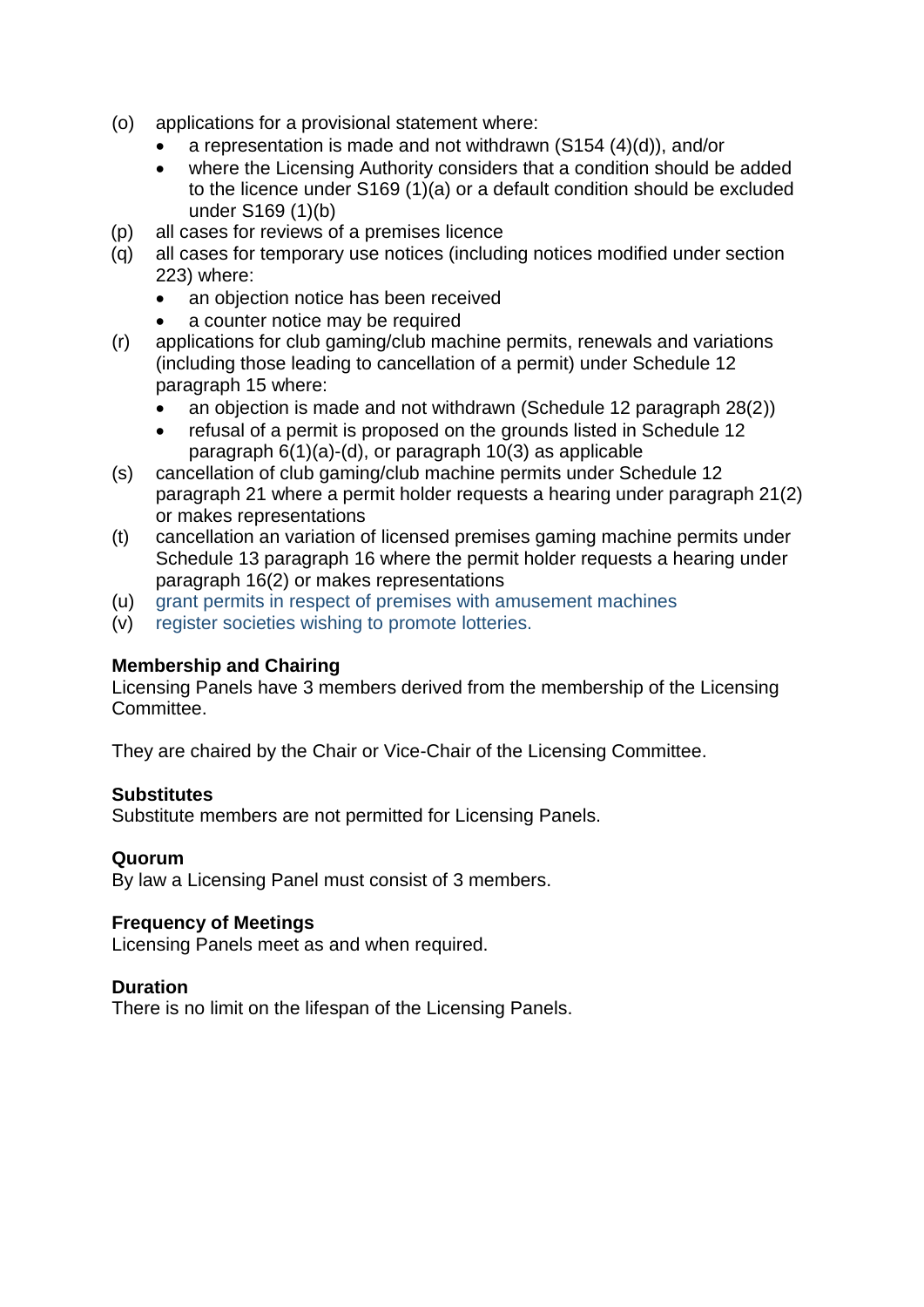# **Special Licensing Panel**

### **Terms of Reference**

### **Description**

The Special Licensing Panel is a sub-committee of the Licensing Committee and is not politically balanced. It is accountable to the Licensing Committee.

### **Purpose**

The purpose of the Special Licensing Panel is to determine complex or contentious licensing applications and to determine reviews of licences in accordance with the allocation procedure agreed by the Licensing Committee, and referred to it by the Licensing Officer/Manager following consultation with the Chair and Vice-Chair of the Licensing Committee.

### **Membership and Chairing**

The Special Licensing Panel has 3 members – the Chair and Vice-Chair of the Licensing Committee, and one other member to be drawn from the membership of the Licensing Committee.

### **Substitutes**

Substitute members are permitted for the Special Licensing Panel.

### **Quorum**

By law a Licensing Panel must consist of 3 members.

## **Frequency of Meetings**

The Special Licensing Panel meets as and when required.

## **Duration**

There is no limit of the lifespan of the Special Licensing Panel.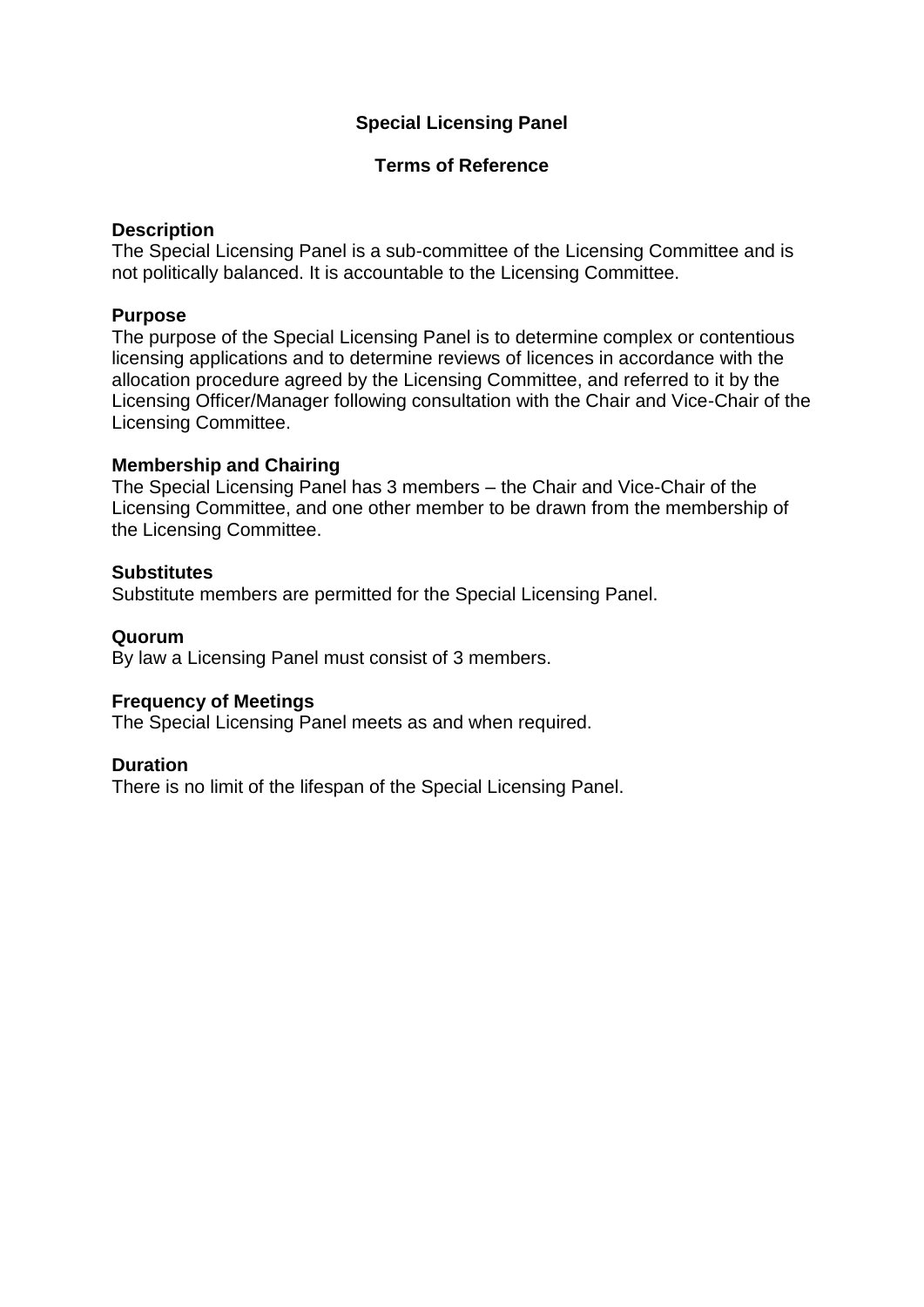# **Overview and Scrutiny Committee**

### **Terms of Reference**

### **Description**

The Overview and Scrutiny Committee (the Committee) is a politically balanced Non-Executive Committee of Council. While the Council operates an Executive form of governance the establishment of an Overview and Scrutiny Committee is a statutory requirement in order to discharge the functions conferred by the Localism Act 2011 and other relevant legislation. The Committee is accountable to Council and will report annually to Council on its activities during the previous year.

The Committee will offer constructive review, feedback and challenge to the Council's Executive and other relevant local decision makers on their decisions, actions, policy, strategy and performance.

## **Purpose**

The purpose of the Overview and Scrutiny Committee is to:

- (f) hold local decision-makers, including the Council's Executive and the Boards of the Council's group of companies, to account for their decisions, actions, performance and management of risk
- (g) review existing policies and strategies of the Council and other local decisionmakers where they impact on Nottingham citizens
- (h) contribute to the development of new policies and strategies of the Council and other local decision-makers where they impact on Nottingham citizens
- (i) explore any matters affecting Nottingham and/ or its citizens
- (j) make reports and recommendations to relevant local agencies with respect to the delivery of their functions, including the Council and its Executive
- (k) review decisions made but not yet implemented by the Council's Executive in accordance with the Call-in Procedure.

## **Objectives**

The Overview and Scrutiny Committee will:

- (f) develop and manage a work programme to ensure all statutory and other roles and responsibilities are fulfilled for matters not within the remit of the other scrutiny committees to the required standard and which covers review and development of key strategic issues, policies and strategies relevant to Nottingham and its residents, and which adds value through the examination of issues of local importance and concern, in accordance with the scope and approach set out in Article 11 – Overview and Scrutiny.
- (g) to work with the other scrutiny committees to support effective delivery of a coordinated overview and scrutiny work programme
- (h) monitor the effectiveness of its work programme and the impact of outcomes from overview and scrutiny activity
- (i) regularly review the decisions, actions and performance of the Council's Executive and other relevant local decision makers, including the Council's group of companies, in order to fulfil its role in holding those decision makers to account. This role will be co-ordinated with those of the Audit Committee and the Companies Governance Executive Committee.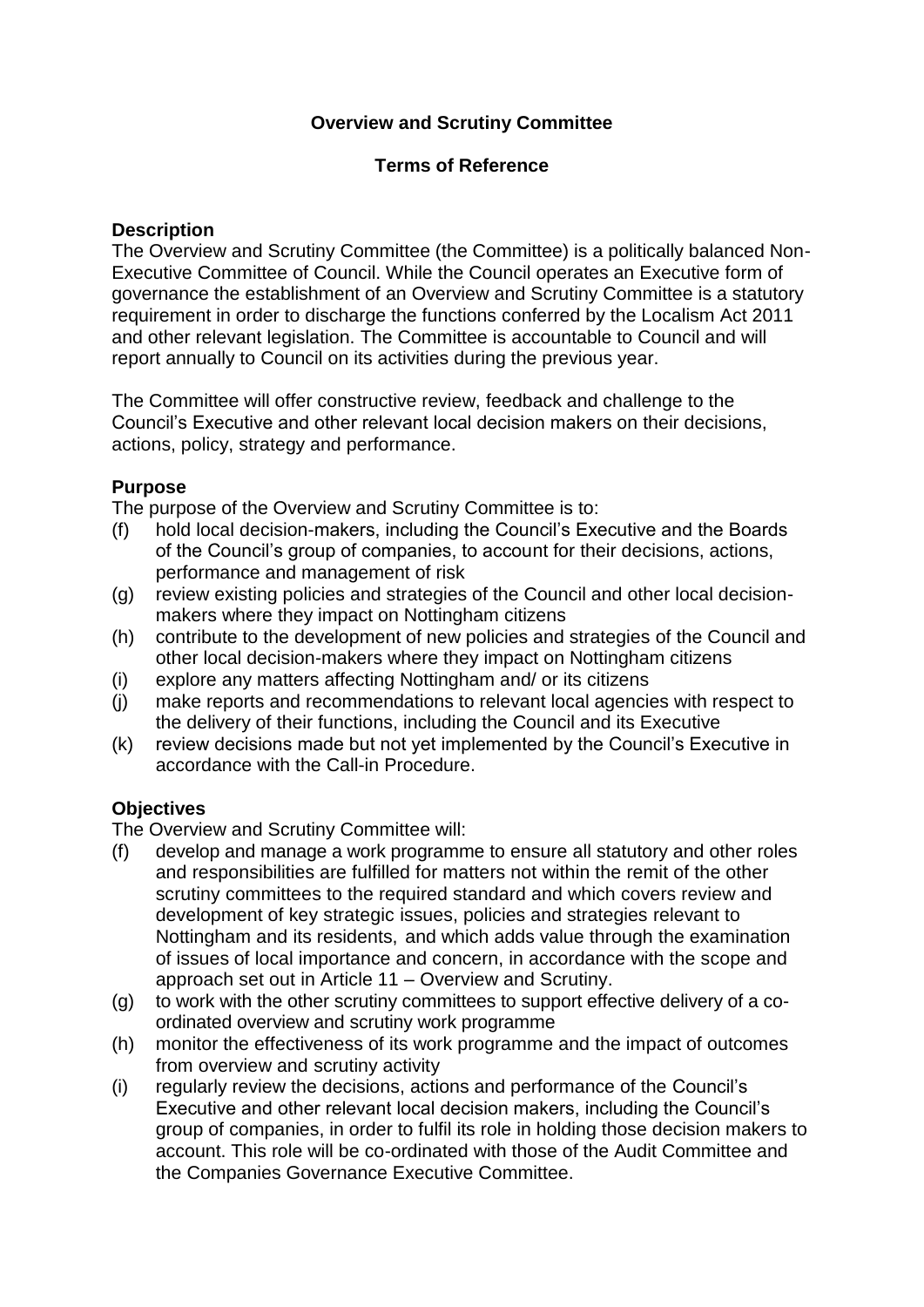- (j) receive petitions in accordance with the Council's Petitions Scheme
- (k) consider any relevant matter referred to it by any of its members and consider any relevant local government matter referred to it by any Nottingham City Councillor.

The Overview and Scrutiny Committee has no decision making powers but has the power to:

- (d) require members of the Council's Executive, and certain other local decision makers, to: provide information to the Committee, to attend meetings, and answer questions posed by the Committee in relation to their Executive role
- (e) invite other persons to attend meetings of the Committee to provide information and/ or answer questions
- (f) make recommendations and provide reports to relevant decision makers, and in particular the Council's Executive, on matters within their remits. The Council's Executive and other relevant decision makers have a duty to respond in writing to such recommendations within two months of receipt.

The Overview and Scrutiny is required to consider Crime and Disorder matters at least once every Municipal Year:

Further detail on the rules and procedures relating to Overview and Scrutiny, including the Call-in Procedure, can be found in Article 11 – Overview and Scrutiny.

#### **Sub-Committees**

An Overview and Scrutiny Call-in Sub-Committee will be established to review decisions taken but not yet implemented by the Council's Executive in accordance with the Call-in procedure outlined in Article 11 – Overview and Scrutiny.

Note: Separate committees are established by Council for the scrutiny of health and social care and the scrutiny of issues related to children and young people. These are not sub-committees this Committee.

#### **Membership and Chairing**

The Overview and Scrutiny Committee has 12 members.

Members of the Executive are excluded from membership of the Committee

Executive Assistants responsible for assisting on a Portfolio within the remit of this Committee are excluded from membership of the Committee.

The Chair of the Committee will be appointed by Full Council at its Annual General Meeting. The Chair cannot be a Chair of the Board of any of the Council's Group of companies.

The role of Vice Chair will be held jointly by the Chair of the Health and Adult Social Care Scrutiny Committee and the Chair of the Children and Young People Scrutiny Committee.

The Overview and Scrutiny Committee may choose to appoint co-opted members to the Committee. Voting arrangements for co-optees will be in accordance with the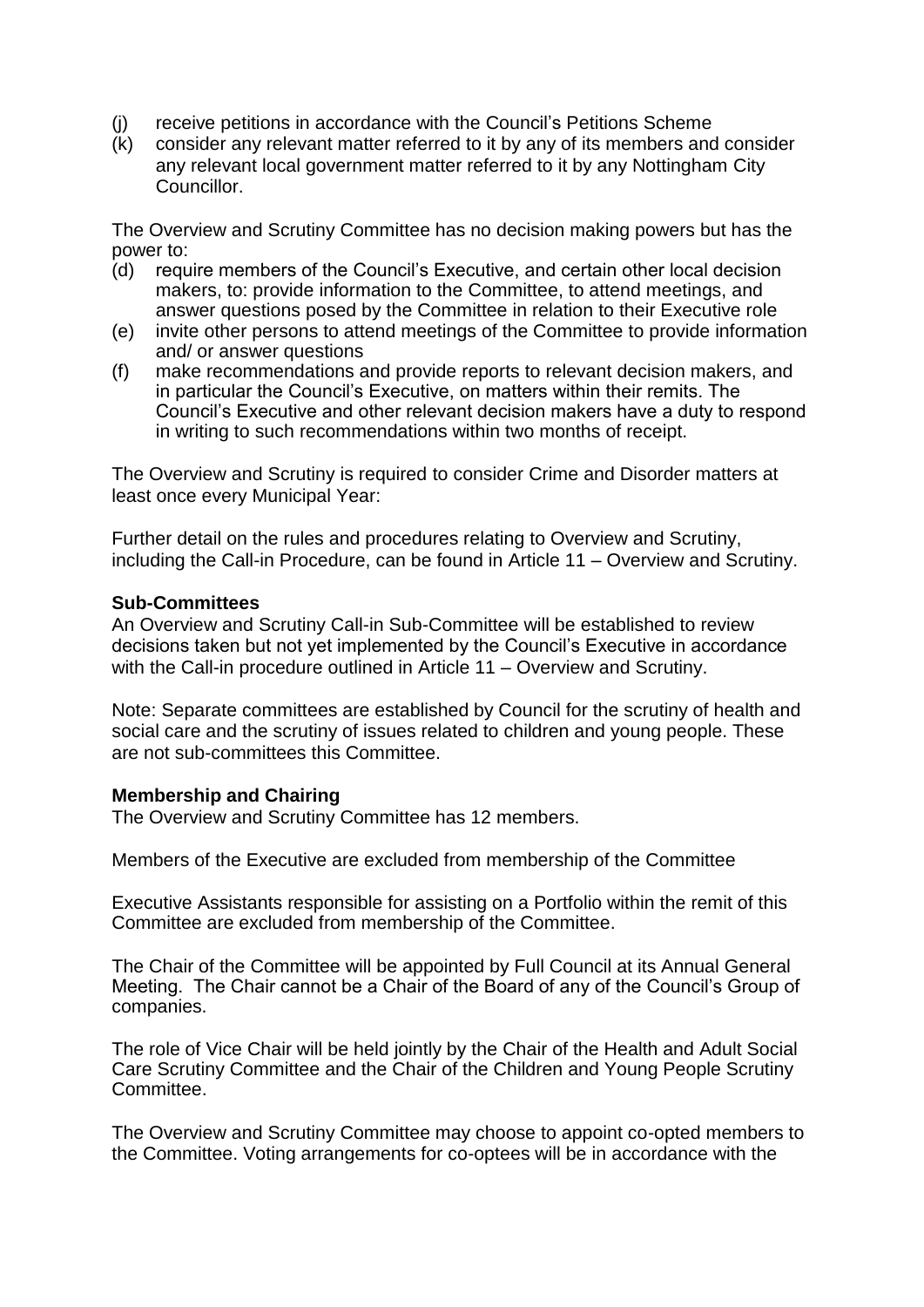scheme of voting rights for co-opted member of overview and scrutiny committees set out in Article 11 – Overview and Scrutiny.

## **Substitutes**

Substitute members are permitted for this committee.

### **Quorum**

The standard quorum for Council committees applies to this committee.

### **Frequency of Meetings**

The Overview and Scrutiny Committee will meet a minimum of three times per year. The usual frequency of meetings will be once a month, with the exception of August.

### **Duration**

There is no limit on the lifespan of the Overview and Scrutiny Committee.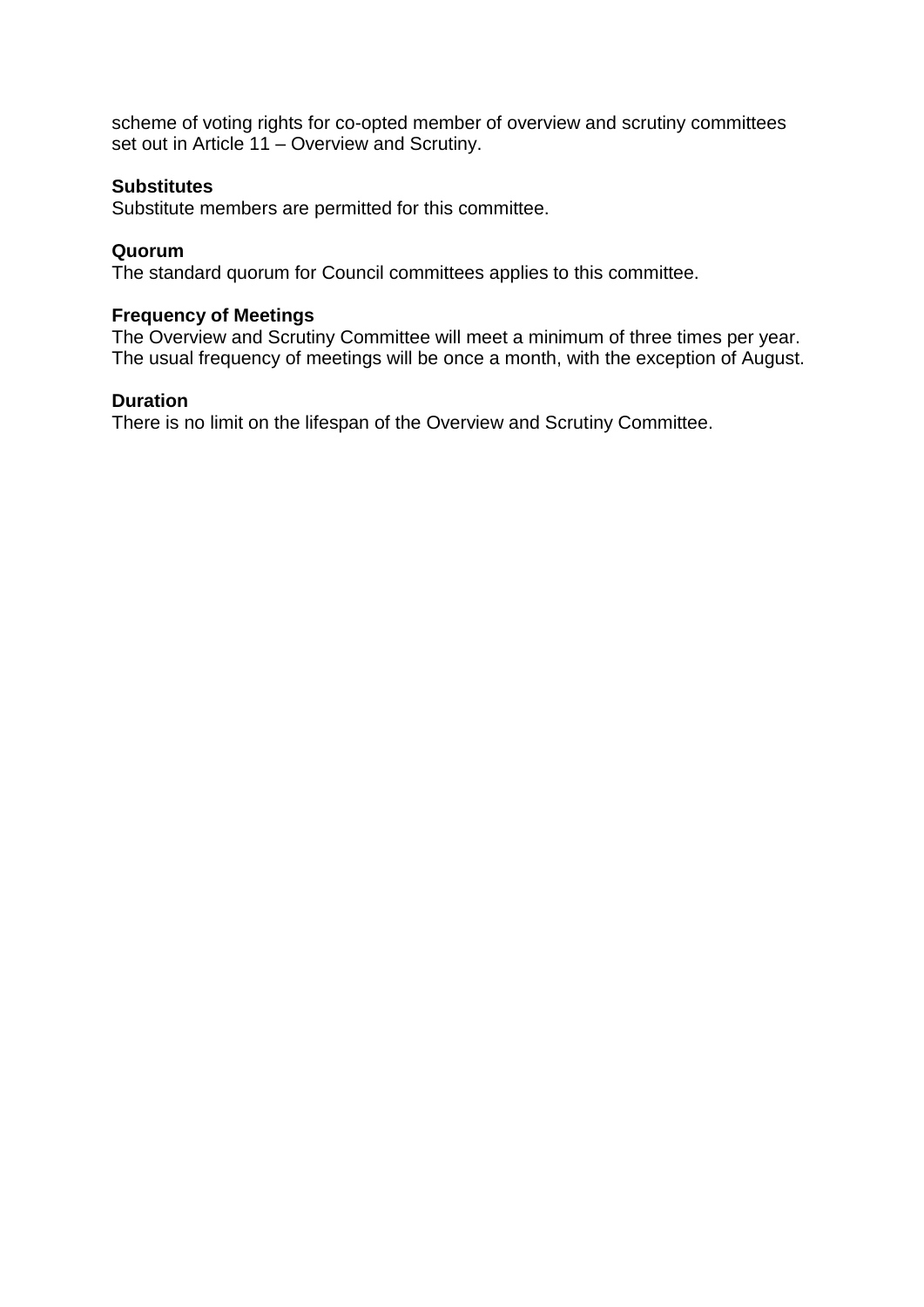# **Overview and Scrutiny Call-in Sub-Committee**

## **Terms of Reference**

### **Description**

The Call-in Sub-Committee (the Sub-Committee) is a politically balanced subcommittee of the Overview and Scrutiny Committee. The Sub-Committee is Non-Executive and is accountable to Council and will report annually to Council on its activities during the previous year.

### **Purpose**

The purpose of the Sub-Committee is to review decisions taken but not yet implemented by the Council's Executive.

### **Objectives**

Following receipt of a request to call in an Executive decision, the Sub-Committee will:

- (a) determine the validity of a request to call-in an Executive decision; and for valid requests:
- (b) consider the decision and the issues raised in the call in request form
- (c) determine whether
	- a. the decision should be referred back to the decision maker or, in certain cases to Council, and make recommendation(s) as to what should be taken into consideration; or
	- b. the decision can be now implemented.

## **Membership and Chairing**

The Sub-Committee has 9 members, drawn from the membership of the scrutiny committees.

The Chair of the Overview and Scrutiny Committee will chair the Call-in Sub-Committee. The Overview and Scrutiny Committee Vice-Chairs will also be the Vice-Chairs of the Call-in Sub-Committee.

### **Substitutes**

Substitute members are permitted for the Sub-Committee.

#### **Quorum**

The standard quorum for Council committees applies to the Sub-Committee.

#### **Frequency of Meetings**

The Call-in Sub-Committee will meet as and when required.

#### **Duration**

There is no limit on the lifespan of the Overview and Scrutiny Call-in Sub-Committee.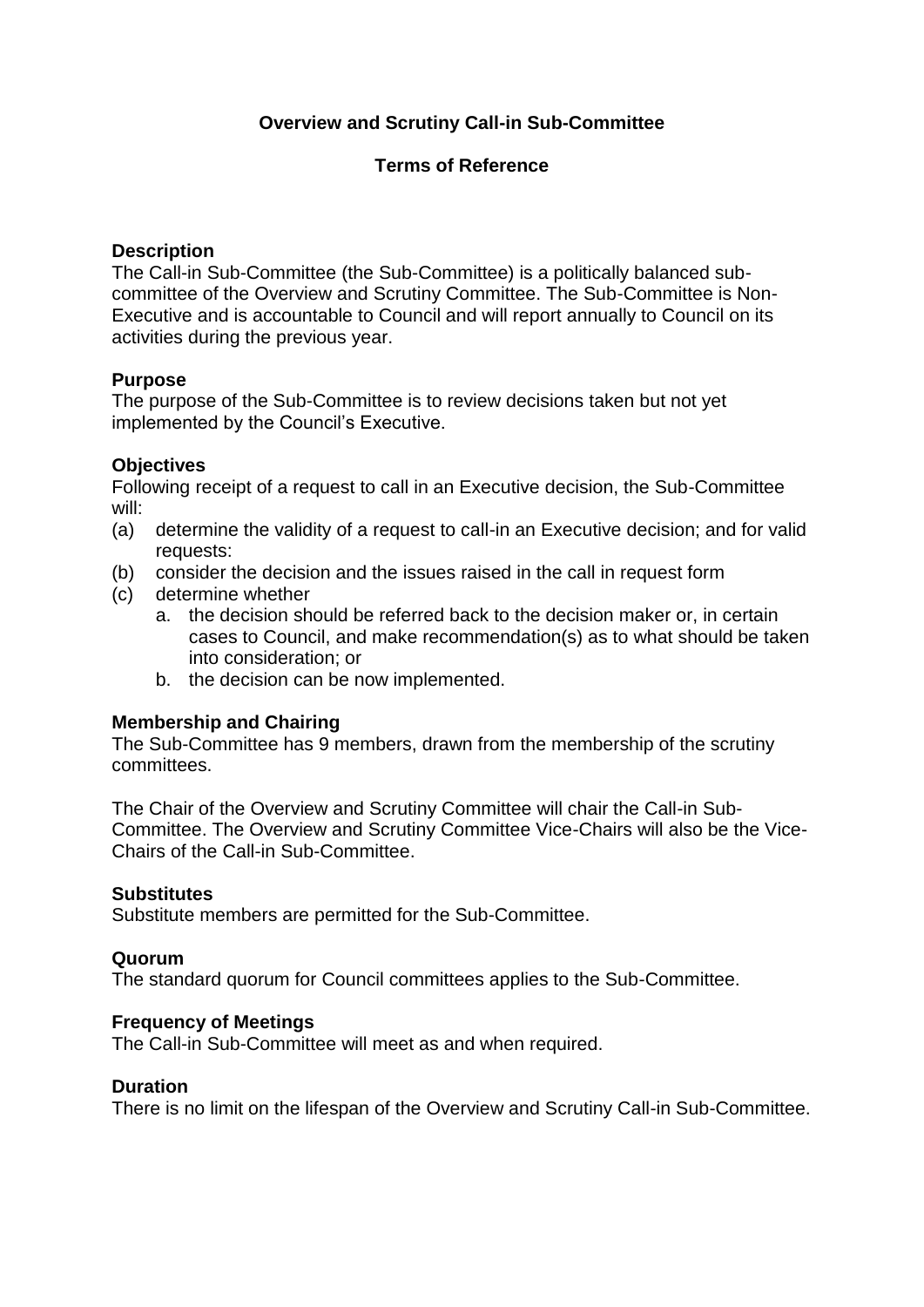# **Planning Committee**

## **Terms of Reference**

## **Description**

The Planning Committee (the Committee) is a politically balanced Non-Executive Committee of Council, which discharges all non- executive functions of the Council as a Local Planning Authority and Highway Authority. The Committee is accountable to Council.

# **Purpose**

The purpose of the Planning Committee is to discharge all Non-Executive functions of the Council as a Local Planning and Highway Authority, except for matters reserved to, or solely within the remit of full Council or Executive Board. Some functions are delegated to officers.

# **Objectives**

The Planning Committee will:

- (a) exercise the Council's functions in respect of town and country planning and development control set out in Part A of Schedule 1 of the Functions Regulations and the powers relating to the protection of hedgerows and preservation of trees in Part I
- (b) exercise the functions of the Council relating to the regulation of the use of highways, street works and rights of way as set out in Parts B and I of Schedule 1 of the Functions Regulations (including all powers of enforcement)
- (c) be consulted, and provide comments to Executive Board, on draft Local Development Documents
- (d) exercise the Council's functions in relation to the registration of town and village greens and common land set out in Parts B and I of Schedule 1 of the Functions Regulations
- (e) determine all applications where the decisions would:
	- (i) result in the granting of planning permission that would be a significant departure from the adopted Development Plan; or
	- (ii) result in the approval of an application for a similar scheme, on the same site, that has been previously refused by the Committee; or
	- (iii) directly conflict with the recommendation of any external statutory consultee unless those concerns will be overcome by condition or planning obligation
- (f) determine any application which gives rise to complex or sensitive issues, such as:
	- an application that has generated significant public interest that is contrary to the officer recommendation
	- a major application on a prominent site, where there are important landuse, design or heritage considerations
	- an application for the conversion of family housing to a house in multiple occupation (HMO) in an area where there is already a high concentration of HMOs, and where the recommendation would conflict with adopted planning policies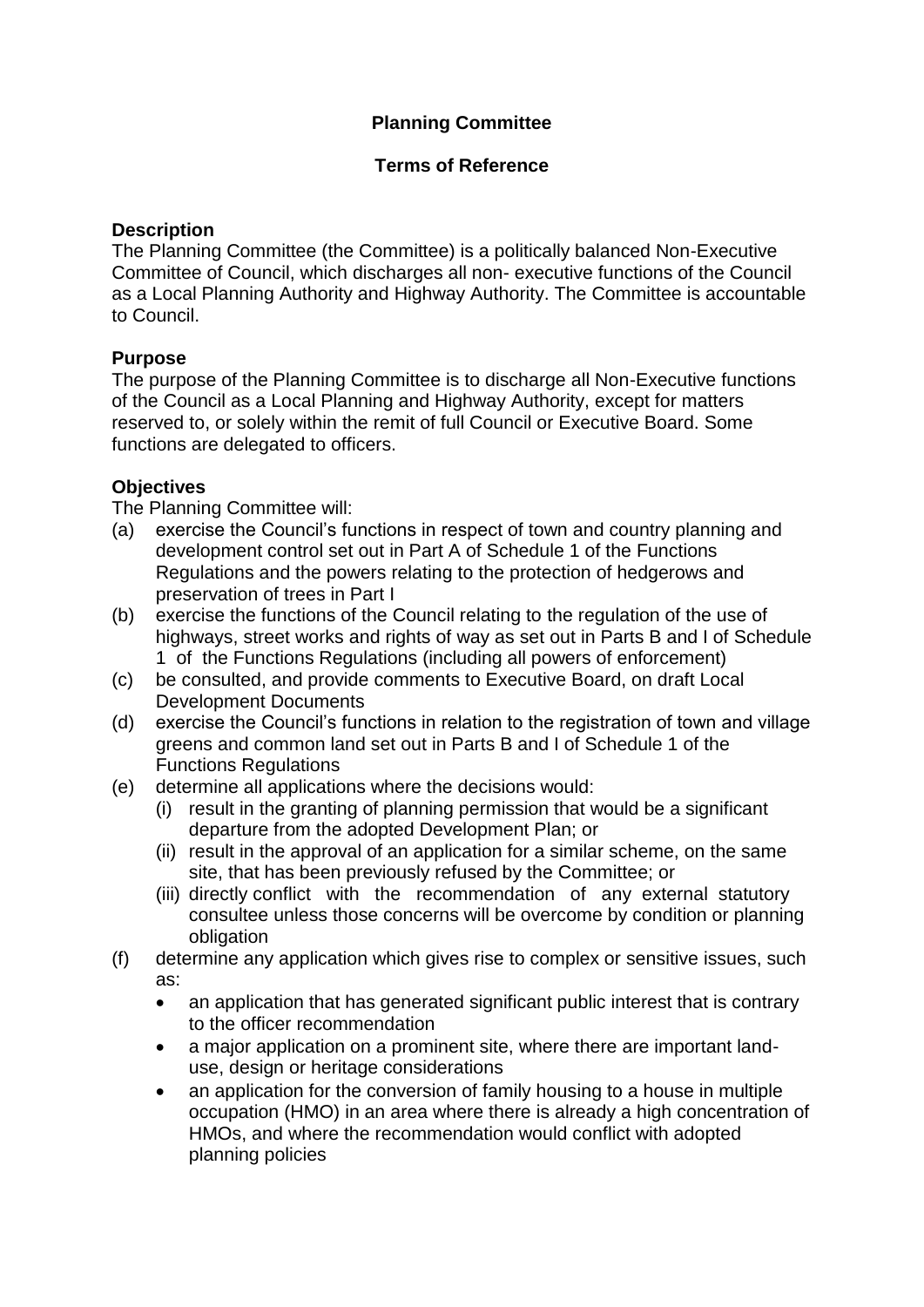- an application in relation to which a Nottingham City Councillor has submitted a written request (giving valid planning reasons), within the statutory consultation period, for the application to be determined by **Committee**
- where an application has been submitted by a Nottingham City Councillor or on behalf of a Nottingham City Councillor
- an application that is recommended for approval, but where any planning obligations are proposed to be waived, or are substantially less than typically required by adopted planning policies.

## **Membership and Chairing**

The Planning Committee has 16 members.

The Chair of the Committee will be appointed by Full Council at its Annual General Meeting. If the Chair changes in year, the Committee will appoint a Chair for the remainder of the Municipal Year at its next available meeting.

## **Ward Councillor Speaking Rights**

Subject to prior arrangement with the Chair of the Committee, Ward Councillors may address the Committee on Planning Applications which are within their ward and being considered by the Committee. Ward Councillors will not however be permitted to take part in any debate or vote on that application.

Where the Ward Councillor concerned is a member of the Planning Committee, they shall withdraw from the meeting room immediately after speaking and prior to any debate on the application. The Councillor will not take part in any consideration of that application at either that or any other meeting of the Planning Committee.

Ward councillors can address the committee for no more than 5 minutes per Ward Councillor. Subject to the approval of the Chair more than one Ward Councillor may address the Committee on the same application.

## **Substitutes**

Substitute members are permitted for this committee.

## **Quorum**

The standard quorum for Council committees applies to this committee.

## **Frequency of Meetings**

The usual frequency of meetings will be once a month.

## **Duration**

There is no limit on the lifespan of the Planning Committee.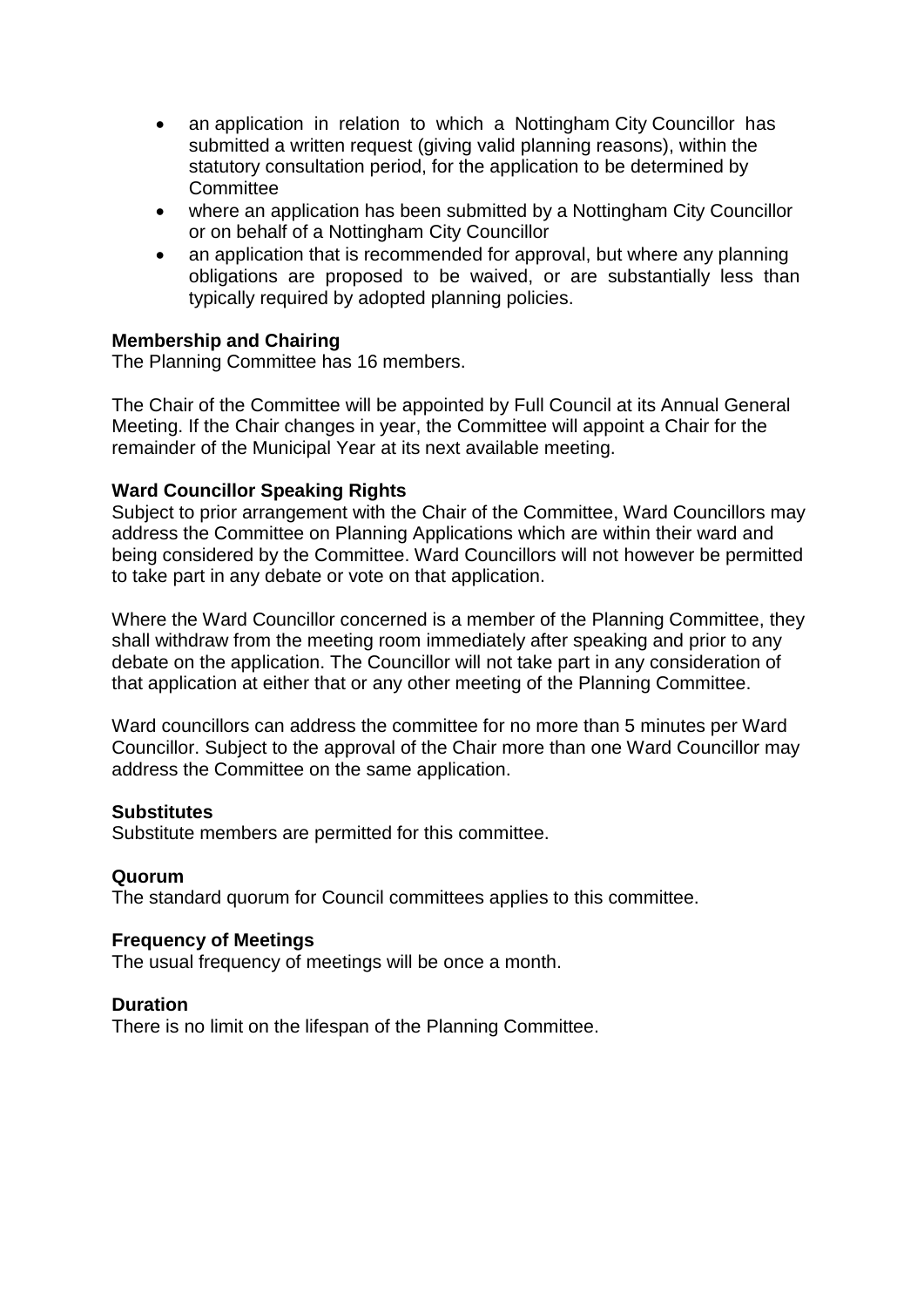# **Regulatory and Appeals Committee**

## **Terms of Reference**

## **Description**

The Regulatory and Appeals Committee is a politically balanced Non-Executive Committee of Council, and discharges various Council functions contained in Schedule 1 of the Functions Regulations, the Nottinghamshire County Council Act 1985, and the Nottingham City Council Acts 2003 and 2013. The Committee is accountable to Council.

## **Purpose**

The purpose of the Regulatory and Appeals Committee is primarily to deal with applications for local licences and registrations, (excluding matters which are statutorily the responsibility of the Licensing Committee and other functions which are within the remit of the Planning Committee), to determine plans and strategy relating the Committees licensing and registration functions (unless specifically catered for elsewhere), to administer the Council's non-executive functions in relation to Health and Safety at Work and Smoke-free premises, and to hear appeals.

## **Objectives**

The Regulatory and Appeals Committee will administer the Council's functions in relation to:

- (a) applications for local licences and registrations of various kinds including:
	- (i) those licensing and registration functions contained in Part B of Schedule 1 of the Functions Regulations (except for those which are within the remit of the Planning Committee);
	- (ii) functions relating to health and safety at work which are contained in Part C of Schedule 1 of the Functions Regulations
	- (iii) the Nottinghamshire County Council Act 1985;
	- (iv) regulation, under the Nottingham City Council Act 2003, of occasional sales and dealers in second-hand goods
- (b) to deal with all powers relating to smoke free premises listed in Part FA of Schedule 1 of the Functions Regulations
- (c) to provide individual case panels selected by the Corporate Director with responsibility for Finance and Resources and the Chief Finance Officer from a wider group of Regulatory and Appeals Committee members to constitute an Appeals Panel to hear and determine:
	- (i) appeals relating to housing rents and homelessness;
	- (ii) appeals relating to the refusal / revocation of registration under the Council's Control Scheme for Houses in Multiple Occupation;
	- (iii) day care and childminding representations;
	- (iv) access to personal files appeals;
	- (v) representations under the Data Protection Act 1998;
	- (vi) Approved Premises (Marriages) Appeals;
	- (vii) statutory complaints concerning education matters
- (d) to exercise all powers and duties conferred on Nottingham City Council by the Nottingham City Council Act 2013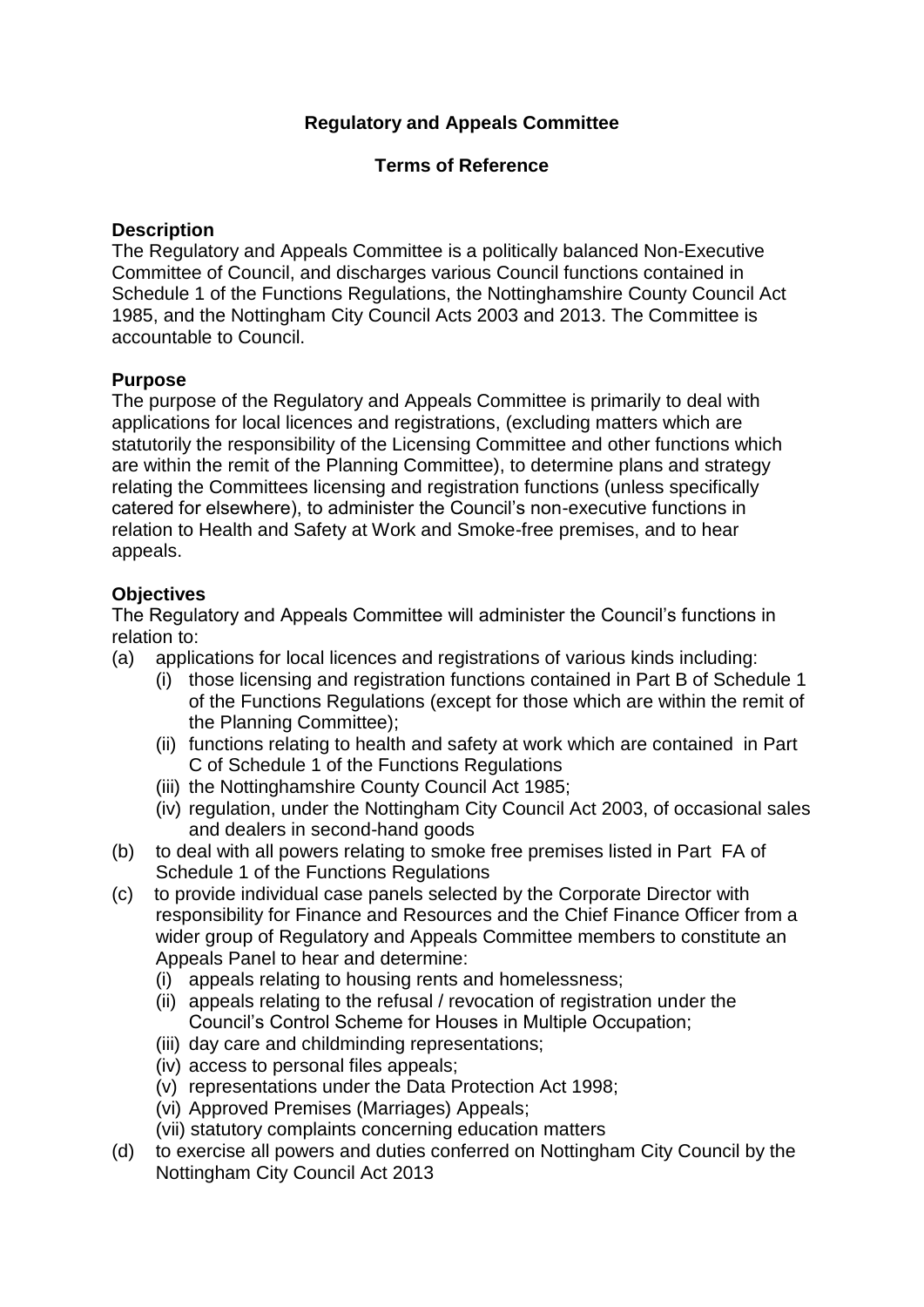- (e) unless specifically catered for elsewhere, the adoption or approval of any plan or strategy relating to the Licensing and Regulatory functions listed in Part B of Schedule 1 of the Functions Regulations 2000
- (f) imposing any conditions, limitation or other restriction on any approval, consent, licence, permission or registration granted in the exercise of any of the above functions and determining any other terms to which any such approval, consent, licence, permission or registration is subject
- (g) determining whether, and in what manner, to enforce:
	- (a) any contravention or failure to comply with an approval, consent, licence, permission or registration granted as mentioned above; or
	- (b) any failure to comply with a condition, limitation or term to which any such approval, consent, licence, permission or registration is subject.
- (h) amending, modifying or varying any such approval, consent, licence, permissions or registration as is mentioned above, or any conditions, limitation or term to which it is subject
- (i) revoking any such approval, consent, licence, permission or registration
- (j) determining:
	- (a) whether a charge should be made for any approval, consent, licence, permit or registration as is mentioned above; and
	- (b) where a charge is made for any such approval, consent, licence, permit or registration, the amount of the charge
- (k) the power to enforce byelaws.

## **Membership and Chairing**

The Regulatory and Appeals Committee has 14 members.

The Chair of the Committee will be appointed by Full Council at its Annual General Meeting. If the Chair changes in year, the Committee will appoint a Chair for the remainder of the Municipal Year at its next available meeting.

#### **Substitutes**

Substitute members are permitted for this committee.

#### **Quorum**

The standard quorum for Council committees applies to this committee.

#### **Frequency of Meetings**

The Regulatory and Appeals Committee will meet as and when required.

## **Duration**

There is no limit on the lifespan of the Regulatory and Appeals Committee.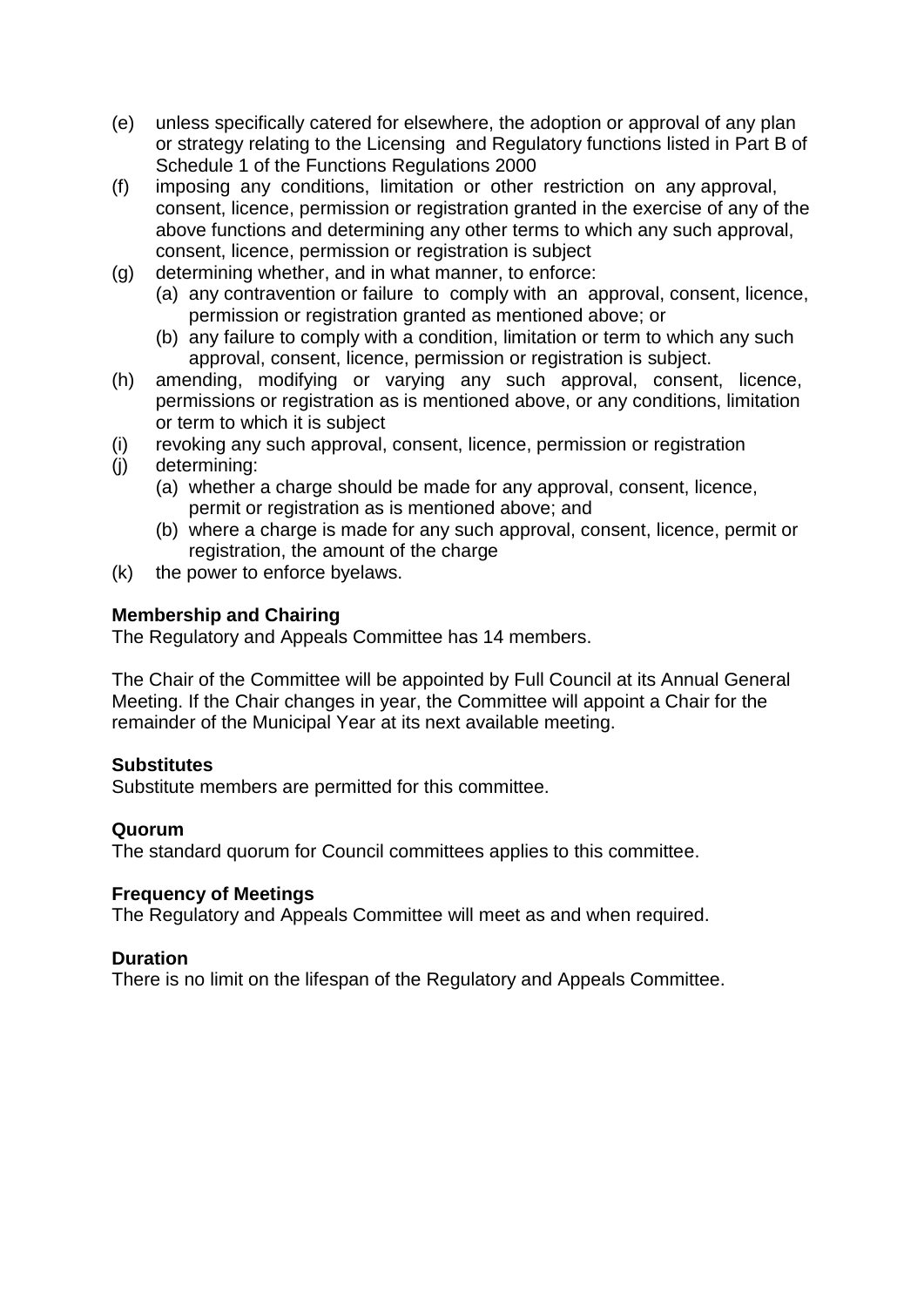# **Standards and Governance Committee**

## **Terms of Reference**

## **July 2021**

### **Description**

The Standards and Governance Committee is a politically balanced, non-executive, ordinary committee of Council. It is accountable to Council and is responsible for promoting high standards of conduct amongst councillors and co-opted members and high standards of governance across the Council. It will report to Council when necessary, particularly when recommending non-Executive amendments to the Constitution.

## **Purpose**

The purpose of the Committee is to:

- ensure the Council's governance arrangements, in particular its Constitution and Governance Framework documents, are fit for purpose and support the council in effective, well-informed and accountable decision making
- make recommendations to Council on non-executive amendments to the **Constitution**
- promote high standards of conduct amongst Councillors and co-opted members through maintaining an appropriate Code of Conduct and complaints management process
- monitor the effectiveness of governance and standards arrangements through regular monitoring reports.

## **Objectives**

The Standards and Governance Committee will:

- a) oversee proposed and actual changes to the Council's policies and procedures pertaining to standards of conduct and governance, including making recommendations to Council on non-executive amendments to the Constitution, including the Councillor and Co-opted Member Code of Conduct
- b) receive regular monitoring reports on standards of conduct and constitutional arrangements including the following:
	- i. Complaints received about Councillors and co-opted members under the Code of Conduct, the Confidential Reporting Code and any other matters relating to conduct and propriety
	- ii. Exemptions from standard decision-making processes including call-in and Executive notices

Making recommendations to Council and/ or the Leader if the Committee considers constitutional or procedural changes are required based upon the monitoring information provided.

- c) agree the local arrangements for the investigation of allegations that the Code of Conduct has been breached, and arrangements under which decisions on allegations can be made
- d) advise on training and advice arrangements for Councillors and co-opted members on matters relating to the Council's Code of Conduct, and related probity issues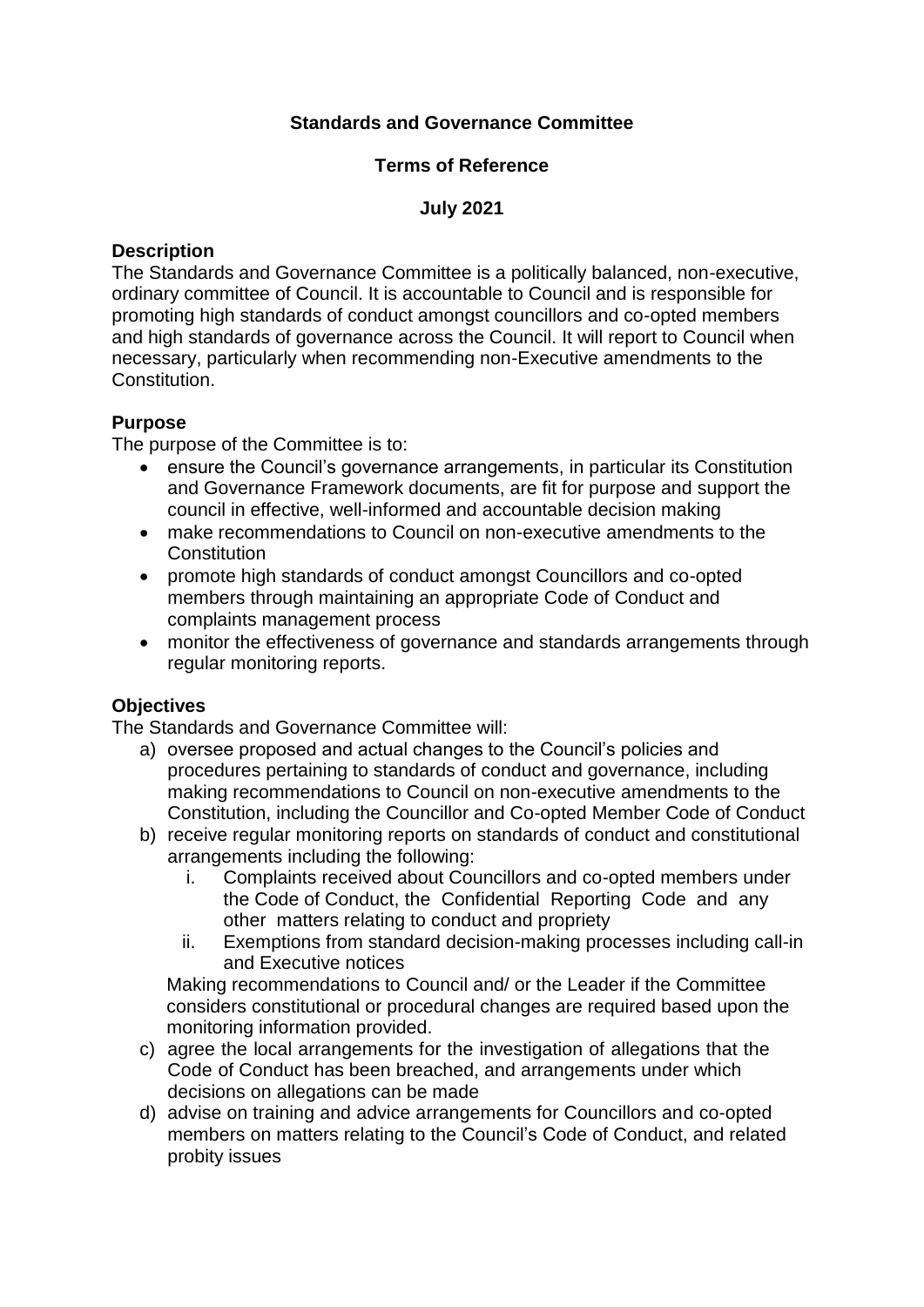- e) consider reports and recommendations from the External Auditor relevant to the Code of Conduct and related probity issues
- f) hear cases under the Council's procedure for dealing with complaints about Councillors' and co-opted members' conduct
- g) grant dispensations to Councillors and co-opted members in relation to the Code of Conduct, as permitted by legislation
- h) review the operation of the Council's Confidential Reporting Code and make recommendations for any changes to it
- i) respond to consultation exercises carried out by government and other agencies on issues related to the work of the Committee
- j) consider any other matters referred to it by the Monitoring Officer
- k) grant and supervise exemptions from political restriction.

## **Membership and Chairing**

The Standards and Governance Committee has 8 Councillor members.

In addition to the 8 Councillor members, one Independent Person will be appointed by Full Council to support the Committee with Standards matters. The Independent Person will not be a member of the committee but has a standing invitation to attend and speak at committee meetings, including during exempt discussions.

The Chair of the Committee will be appointed by Full Council at its Annual General Meeting. If the Chair changes in year, the Committee will appoint a Chair for the remainder of the Municipal Year at its next available meeting.

### **Substitutes**

Substitute members are permitted for this committee.

#### **Quorum**

The standard quorum for Council committees applies to this committee.

#### **Frequency of Meetings**

The Committee will meet at least once every six months.

#### **Duration**

There is no limit on the lifespan of the Standards and Governance Committee.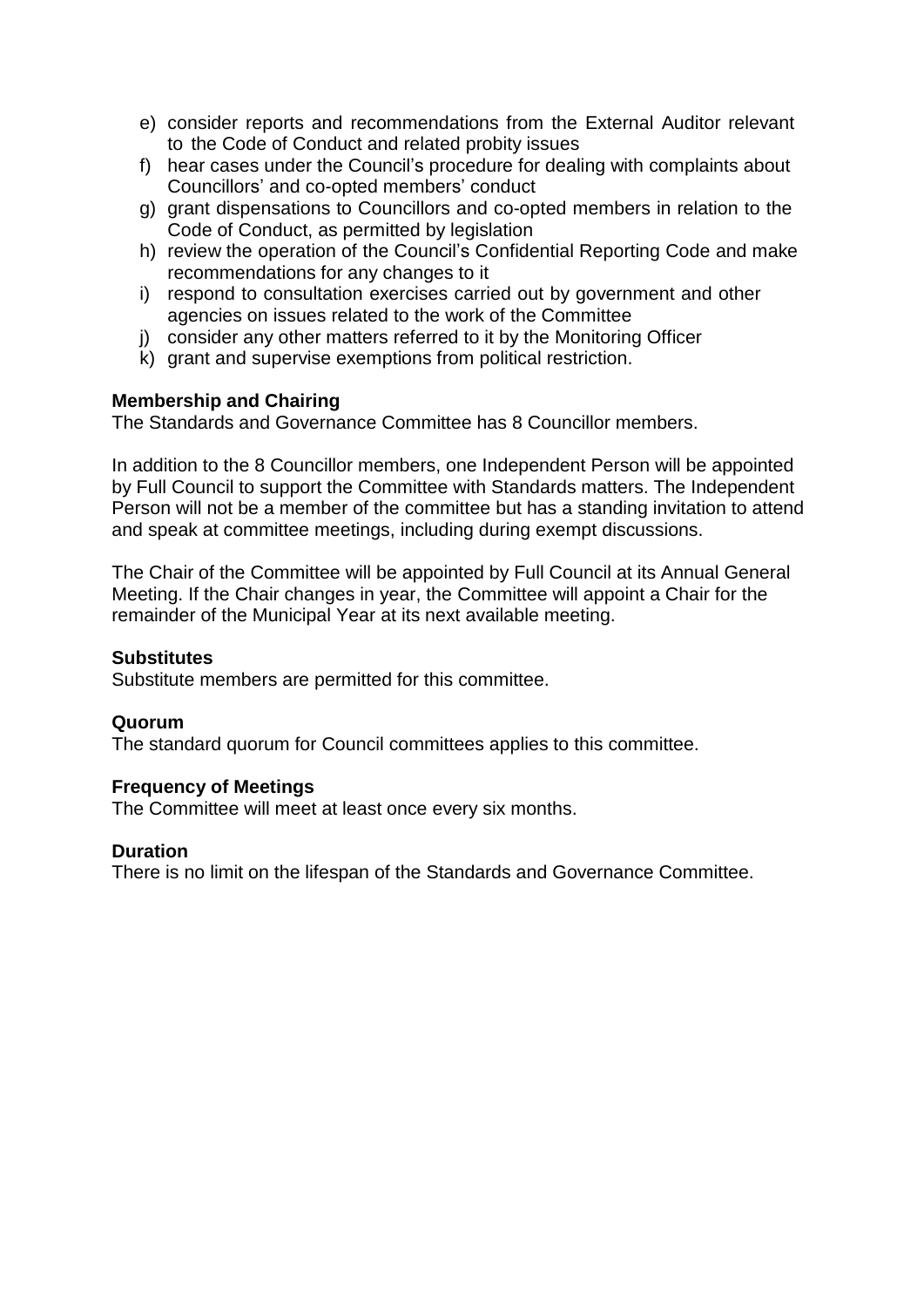## **Standards Hearings Sub-Committee**

### **Terms of Reference**

### **Description**

The Standards Hearings Sub-Committee (the Sub-Committee) is a non-executive politically balanced sub-committee of the Standards Committee. It is accountable to the Standards Committee.

## **Purpose**

The purpose of the Standards Hearings Sub-Committee is to:

- (a) hear cases in accordance with the Council's procedure for dealing with complaints about Councillors' and co-opted members' conduct;
- (b) decide whether to uphold complaints made against Councillors and Co-opted Members having first considered the views of the Council's Appointed Independent Person
- (c) to determine what action to take based upon the outcome of the hearing.

### **Hearings**

If a single case is heard over more than one meeting, the same Sub-Committee members must be present at all meetings. If exceptional circumstances mean this is not possible the Monitoring Officer will decide how to proceed.

#### **Membership and Chairing**

The Standards Hearings Sub-Committee has 5 members, who must be members of the Standards Committee.

#### **Substitutes**

Substitute members are permitted for the Sub-Committee.

## **Quorum**

The standard quorum for Council committees applies to the Sub-Committee.

#### **Frequency of Meetings**

The Standards Hearings Sub-Committee will meet as and when required.

#### **Duration**

There is no limit on the lifespan of the Standards Hearings Sub-Committee.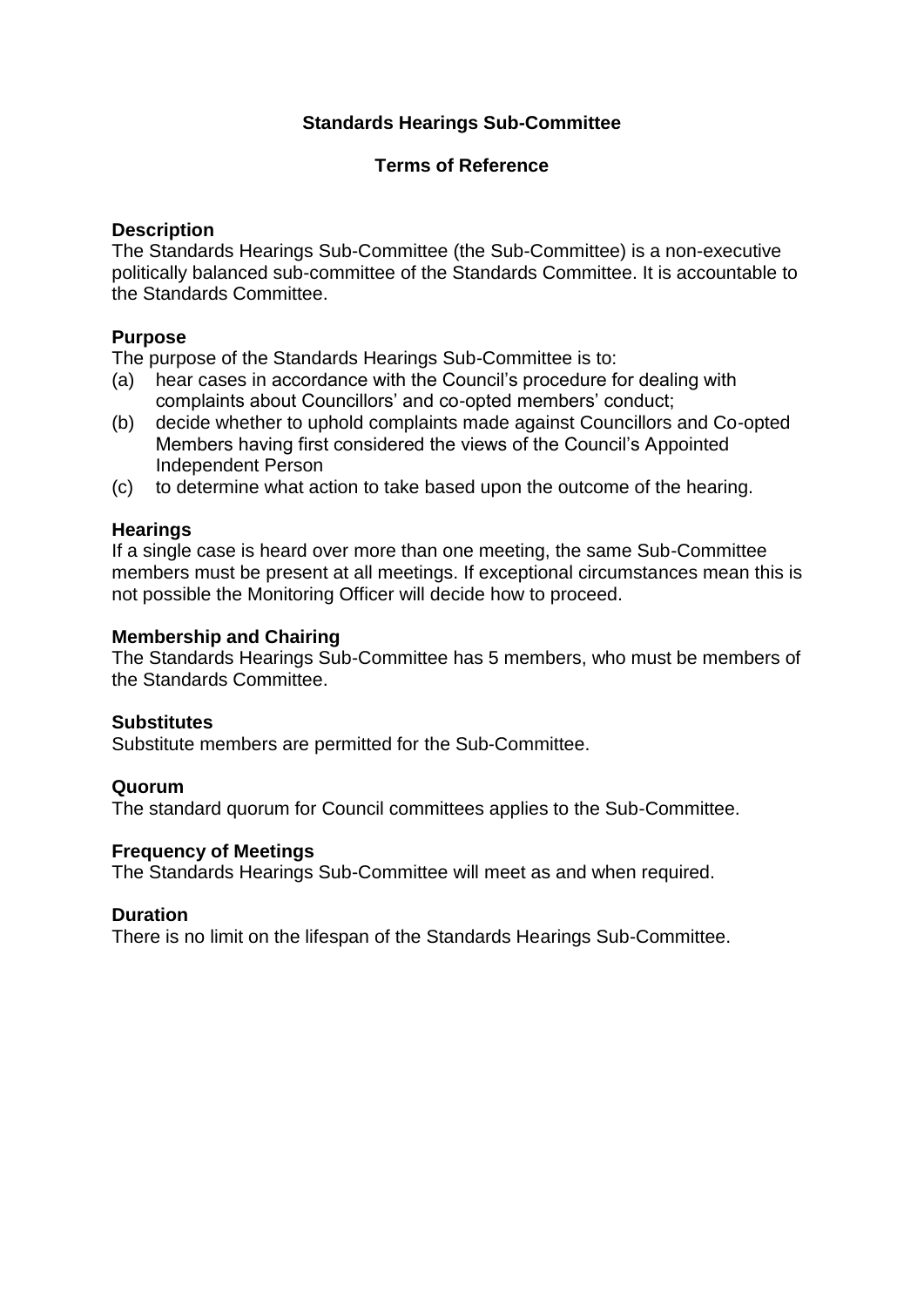# **Trusts and Charities Committee**

## **Terms of Reference**

### **Description**

The Trusts and Charities Committee (the Committee) is a politically balanced Non-Executive Committee of Council. The Committee is accountable to Council as the sole Trustee of the Trusts and Charities it serves.

The Committee must act all times in the best interests of the Council in its capacity as sole Trustee in delivering its core objectives.

### **Purpose**

The Committee is responsible for carrying out the Council's administrative powers and duties in relation to the Trusts and Charities for which the Council is the sole Trustee. The three main Trusts are:

- (a) the **Bridge Estate** Trust (Charity No. 220716), which provides for the maintenance and repair of Trent Bridge; providing a new bridge as may be necessary or desirable and applying the reside of its income to the Council as it think best for the improvement of the City of Nottingham;
- (b) the **Harvey Hadden Stadium** Trust (Charity No. 522271), which provides for the provision of public sport and recreation for the people of Nottingham forever;
- (c) the **Highfields Leisure Park** Trust (Charity No.1006603), which provides public recreation and pleasure grounds for the people of Nottingham forever.

The Committee also oversees several other small charities**.**

#### **Objectives and Obligations**

The Trusts and Charities Committee must act at all times in the best interests of the Council in its capacity as sole trustee in furthering the objectives of the Trusts. Decisions and actions will be taken in line with the Committee's agreed Scheme of Delegation (Governance Framework Document H – Trust and Charities Scheme of delegation) and with Articles 17 – Financial Regulations and Article 18 – Contract Procedure Rules.

The Committee will:

- (a) exercise the administrative powers of the "Council as Trustee" in accordance with the relevant governing documents of each trust and Charity Commission Scheme(s)
- (b) upon receipt from officers, administer and approve annual reports and accounts;
- (c) approve Charity Commission returns and all other regulatory documents;
- (d) respond to enquiries from Auditors or Independent Examiners as required;
- (e) inquire of and respond to the Charity Commission and any other regulatory bodies as required;
- (f) manage the Trusts and Charities that fall within the remit of the Committee and be authorised to take all necessary administrative decisions, with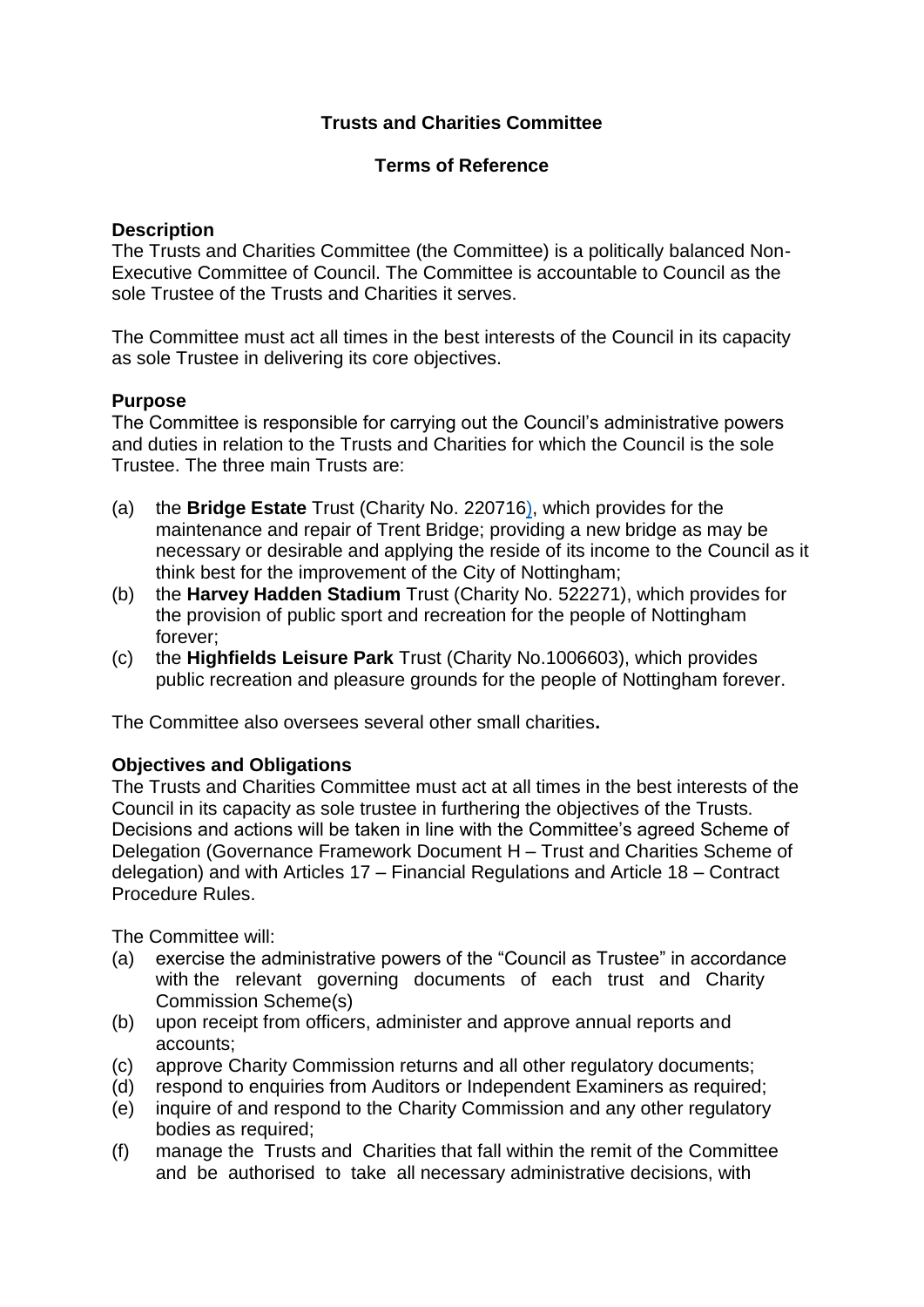assistance from the Corporate Director for Finance and Resources, Director for Legal and Governance and/or Director for Economic Property and Development and/or other relevant colleagues, as appropriate;

(g) take any other action deemed appropriate or necessary to ensure the proper management and administration of all Trusts and Charities.

### **Urgent Decisions**

Wherever possible, and not formally delegated elsewhere, the functions of the Committee will be discharged by the Committee. However, the Corporate Director of Growth and City Development (or in his/her absence his/her nominated deputy) has the authority to discharge any function of the Committee which he/she considers is urgent and cannot be delayed until the next meeting of the Committee. These decisions can only be taken after, wherever possible, consultation with the Chair or Vice-Chair and with the main minority party spokesperson has taken place. These decisions must be recorded in accordance with current corporate requirements and open to public inspection unless the decision falls within the rules relating to exempt and confidential information as set out in Article 13 – Access to Information procedure Rules.

A report on any urgent decisions taken in accordance with this procedure, together with a summary of the consultations and the reasons for urgency, will be submitted to the next meeting of the Committee.

#### **Membership and Chairing**

The Trusts and Charities Committee has 9 members.

Councillors are appointed as members of the Committee to manage its business but are not individually Trustees.

The Chair of the Committee will be appointed by Full Council at its Annual General Meeting. If the Chair changes in year, the Committee will appoint a Chair for the remainder of the Municipal Year at its next available meeting.

#### **Substitutes**

Substitute members are permitted for this Committee.

#### **Quorum**

The standard quorum for Council committees applies to this Committee.

#### **Frequency of Meetings**

The Trusts and Charities Committee usually meets 4 times per year.

#### **Duration**

There is no limit on the lifespan of the Trusts and Charities Committee.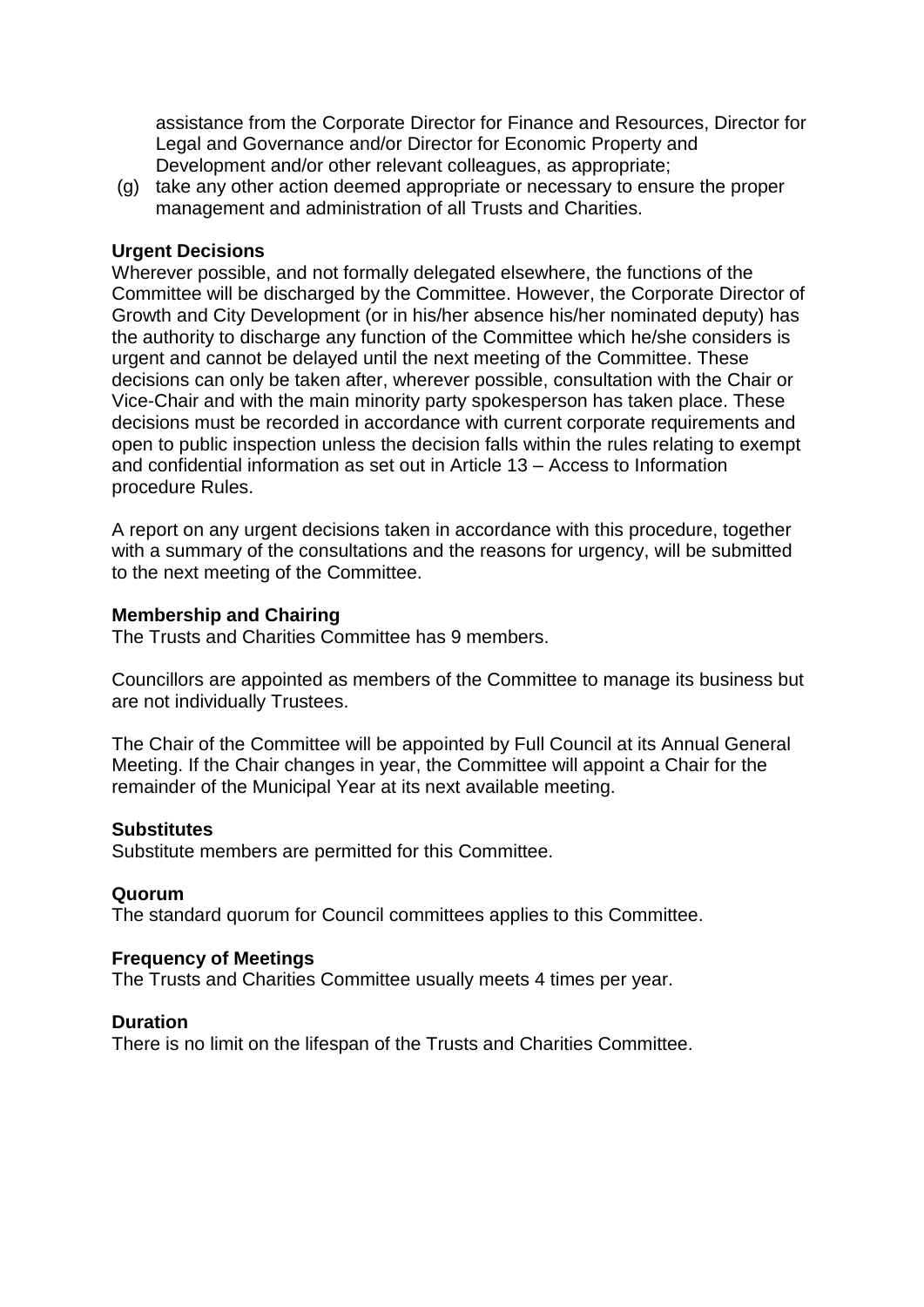# **Joint Committee on Strategic Planning and Transport**

# **Terms of Reference**

- 1. Nottinghamshire County Council and Nottingham City Council established a Joint Committee between the two Authorities to advise on strategic planning and transport matters in Greater Nottingham in April 1998.
- 2. This protocol agreed between the two Authorities on the establishment and operation of the Joint Committee requires a two yearly review, to ensure it remains relevant to the needs of the Joint Committee.

## **Role**

3. The role of the Joint Committee is to advise the County Council and City Council on strategic planning and transport matters of mutual concern in order to facilitate the sustainable development and growth of Greater Nottingham and to assist in meeting the Duty to Cooperate (S110 of the Localism Act).

## **Responsibilities**

- 4. The Joint Committee will be responsible for providing advice on strategic planning and transport matters, including advice in relation to the following:
	- (a) The preparation of coordinated and aligned Local Plans to provide a coherent and consistent planning framework across Greater Nottingham, including consideration of significant evidence base studies, such as Strategic Housing Market Assessments and Economic/Employment Land reports;
	- (b) Local Plans/Development Plan Documents and Strategies prepared by other Local Planning Authorities;
	- (c) The approach to, and use of, planning contributions arising from development in Greater Nottingham where this is of strategic importance;
	- (d) Liaison with statutory bodies;
	- (e) Liaison with the D2N2 Local Enterprise Partnership and Local Nature Partnership;
	- (f) Co-ordination of policies and management for minerals and waste matters, including the Local Aggregates Assessment and the joint Replacement Waste Local Plan ;
	- (g) The provision of infrastructure, including transport, social and green infrastructure, to support future growth, particularly where this has cross boundary implications;
	- (h) Nottinghamshire Local Transport Plan (2011 2026);
	- (i) Nottingham Local Transport Plan (2011 2016);
	- (j) Strategic issues arising from the management of the Traffic Control Centre;
	- (k) Strategic issues arising from public transport operations, including rail services and High Speed 2, Bus Quality Partnerships and the development of the Nottingham Express Transit;
	- (l) Strategic issues arising from air quality reviews and assessments within or impacting on Greater Nottingham.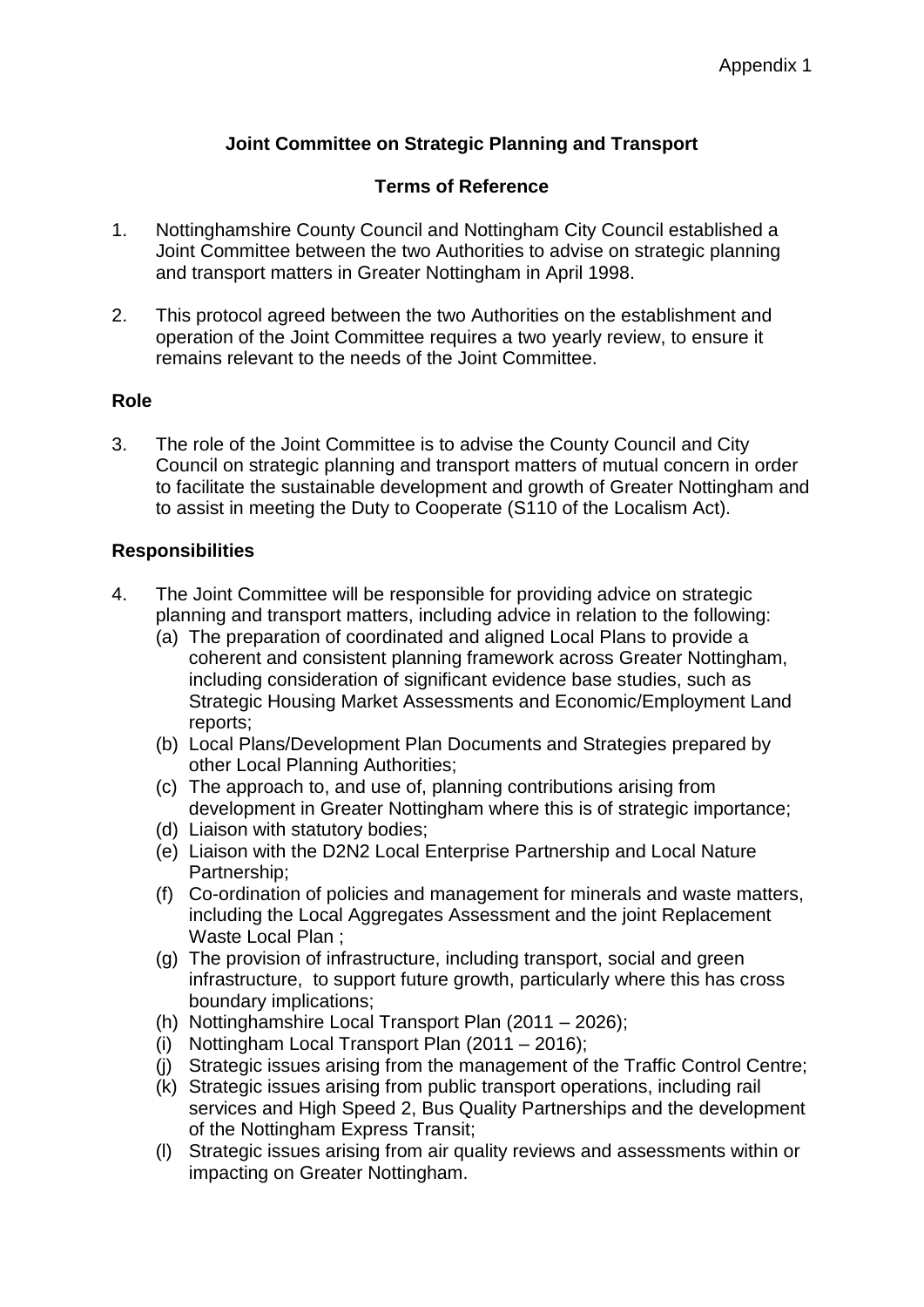- 5. To assist the Joint Committee in carrying out the responsibilities in paragraph 4 above, they shall be entitled to receive information and to comment where they deem appropriate on other relevant matters including:
	- (a) Planning applications within and adjacent to Greater Nottingham subject to the statutory timetable;
	- (b) Major development proposals in areas within and surrounding Greater Nottingham:
	- (c) Significant developments in the highway and transport networks;
	- (d) Major strategic initiatives of either Authority in Greater Nottingham e.g. tackling climate change.
	- (e) Economic strategies for Greater Nottingham;
	- (f) Government legislation, regulations, guidance and initiatives affecting strategic planning and transport matters.
- 6. The Joint Committee will have regard to the views and resolutions of the Greater Nottingham Joint Planning Advisory Board**.**

## **Area of Responsibility**

7. The Joint Committee will be responsible for advising on strategic planning and transport matters across the whole area known as Greater Nottingham. Greater Nottingham is defined as the Nottingham Core Housing Market Area and Hucknall. It comprises the local authority areas of Broxtowe, Erewash, Gedling, Nottingham City and Rushcliffe, plus the Hucknall part of Ashfield and the relevant parts of Derbyshire and Nottinghamshire County Councils, however, the remit of this Committee excludes Erewash Borough in Derbyshire.

## **Relationship to Parent Authorities**

8. The views of the Joint Committee will be communicated to the appropriate Executive or other body or bodies of the County and City Councils as soon as possible following a resolution by the Joint Committee. Where the Joint Committee has expressed a view on particular matters that is the subject of a report to any of the parent executive bodies, the recommendation of the Joint Committee will be included in the report.

## **Membership**

- 9. The Joint Committee will be composed of four members from each authority. Member substitutes are allowed.
- 10. With the agreement of the Chair and Vice Chair, advisory members may be invited to the Committee from time to time to assist the Joint Committee in carrying out the responsibilities in paragraphs 4 to 7 above. Such members will not have voting rights.
- 11. The appropriateness of advisory members will be reviewed in accordance with paragraph 12.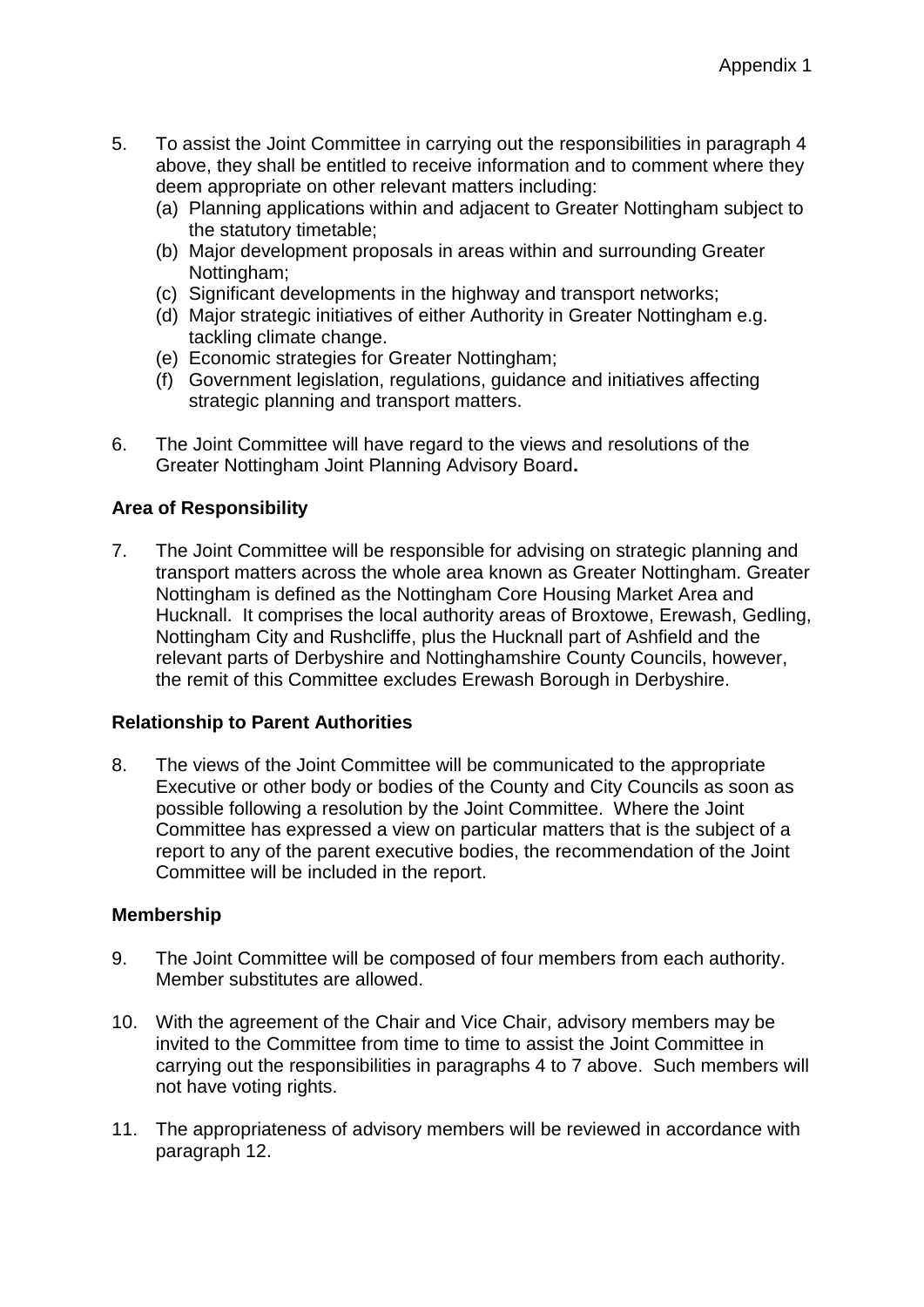## **Chair and Vice Chair**

12. The Chair and Vice Chair will be appointed every two years and alternate between each Authority. The Vice Chair will always be appointed by the Authority not holding the Chair.

## **Frequency of Meetings**

13. The Joint Committee will meet at least 4 times a year.

## **Organisation and Conduct of Meetings**

14. Notice of meetings, circulation of papers, conduct of business at meetings and voting arrangements will follow the Standing Orders of the Authority which holds the Chair, or such Standing Orders which may be approved by the parent Authorities. Meetings will be open to members of the public.

## **Officer Support**

15. The secretariat of the Joint Committee will alternate every two years between the two Authorities with the Chair. The costs of operating the Joint Committee will be met by the Council providing the secretariat services. The work of the Joint Committee will be serviced by a Joint Officer Steering Group which will assist the Chair and Vice Chair in setting agendas and brief them prior to meetings. They will also be responsible for communicating the views of the Joint Committee.

## **Disagreement Between the two Authorities**

- 16. Where the members of the Joint Committee cannot arrive at a view on a particular issue which enjoys the support of the majority of members, that issue should be referred back to the relevant executive bodies of the two Councils.
- 17. Participation in the Joint Committee will not deter either Authority from expressing a dissenting opinion on any specific issue. The right to make representations at any consultation stage in the development plan making process or at an Examination in Public will not in any way be curtailed by membership of the Joint Committee.

#### **Review**

18. The role and operation of the Joint Committee will be kept under review, with a further complete review of its responsibilities and workings to be carried out not later than two years from the adoption of this revised protocol.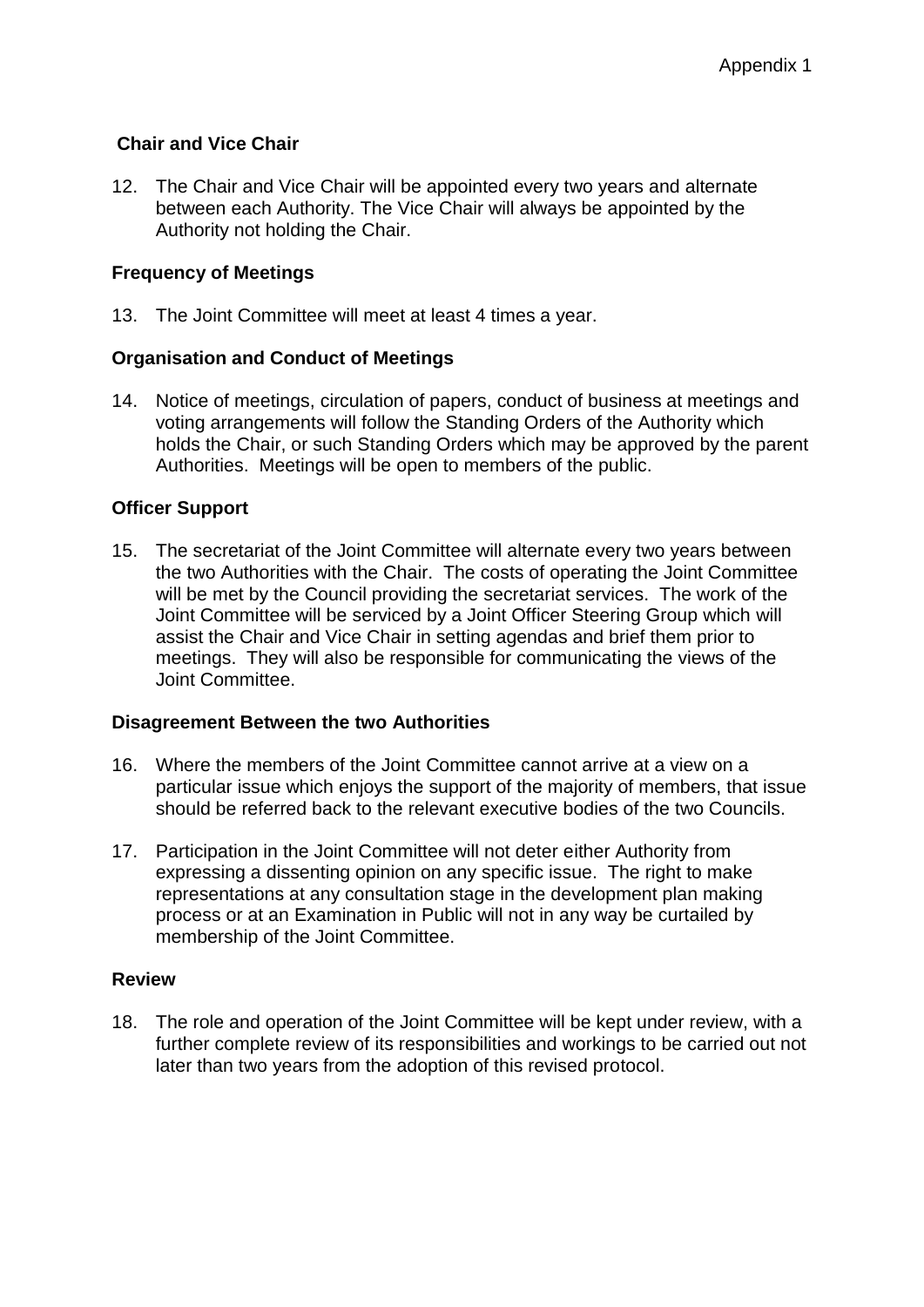# **Police and Crime Panel**

## **Terms of Reference**

The terms of reference of the Panel are as follows:

- 1. to review and submit a report or recommendation on the draft police and crime plan, or draft variation, given to the Panel by the Police and Crime Commissioner;
- 2. to review the annual report and put questions regarding the report to the Police and Crime Commissioner at a public meeting, and submit a report or recommendation as necessary;
- 3. to hold a confirmation hearing and review, submit a report, and recommendation as necessary in respect of proposed senior appointments made by the Police and Crime Commissioner (Chief Constable, Chief Executive, Chief Finance Officer and Deputy Police and Crime Commissioner);
- 4. to review and submit a report and recommendation as necessary on the proposed precept;
- 5. to review or scrutinise decisions made or other action taken by the Police and Crime Commissioner in connection with the discharge of the Commissioner's functions;
- 6. to submit reports or recommendations to the Police and Crime Commissioner with respect to the discharge of the Commissioner's functions;
- 7. to support the effective exercise of the functions of the Police and Crime Commissioner;
- 8. to fulfil functions in relation to complaints in accordance with the Panel's responsibilities under the Police Reform and Social Responsibility Act 2011 (the Act);
- 9. to appoint an Acting Police and Crime Commissioner if necessary;
- 10. to suspend the Police and Crime Commissioner if it appears to the Panel that the Commissioner has been charged with a relevant offence;
- 11. to exercise any other functions delegated to police and crime panels under the Police Reform and Social Responsibility Act 2011 as required.

## **Operating Arrangements**

12. The Panel is a joint committee of the county, city, borough and district councils in Nottinghamshire;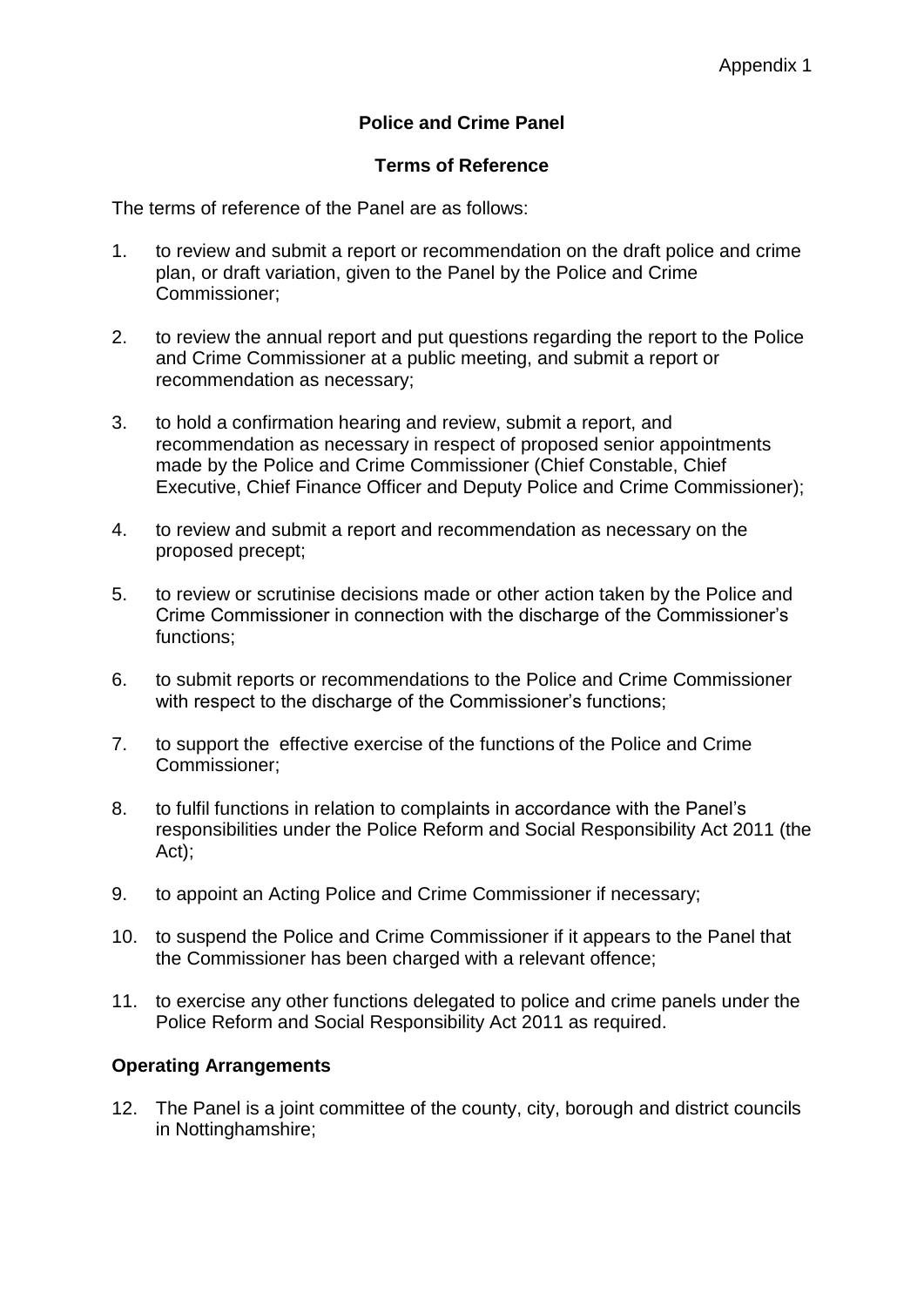- 13. Nottinghamshire County Council will be the Host Authority in establishing and maintaining the Panel and will arrange the administrative, secretarial and professional support necessary to enable the Panel to fulfil its functions;
- 14. the Panel will be comprised of 10 Councillors and a minimum of two coopted independent members. Councillor membership can be increased by coopting additional members with the unanimous agreement of the Panel, and any proposal for an increase in membership would be subject to the approval of the Secretary of State;
- 15. all Members of the Panel may vote in proceedings;
- 16. the local authorities will co-operate to provide the Panel with additional officer support for research, training and development, or where particular expertise would be of assistance;
- 17. the local authorities will co-operate to ensure that the role of the Panel is promoted internally and externally and that members and officers involved in the work of the Panel are given support and guidance in relation to the Panel's functions;
- 18. the Panel must have regard to the Policing Protocol issued by the Home Secretary in carrying out its functions.

## **Financial Arrangements**

- 19. The funding provided by the Home Office to support the work of the Panel will be received by the County Council as Host Authority. The Panel will seek to operate within the limit of the Home Office funding;
- 20. the Home Office funding includes a specified sum per member per annum to cover their expenses. Each local authority will be allocated the appropriate sum and will pay the expenses of its own representatives;
- 21. each authority has discretion to pay its representatives an allowance including any special responsibility allowance if they are appointed Chairman or Vice Chairman.

## **Membership – Appointed Members**

- 22. Appointment of elected members to the Panel will be made by each local authority at its annual meeting or as soon as possible afterwards, in accordance with its procedures. Appointments will be made with a view to ensuring that the "balanced appointment objective" is met so far as is reasonably practicable, i.e. to:
	- a. represent all parts of the police area;
	- b. represent the political make-up of the relevant authorities and the Police Force area overall;
	- c. have the skills, knowledge and experience necessary for the Panel to discharge its functions effectively;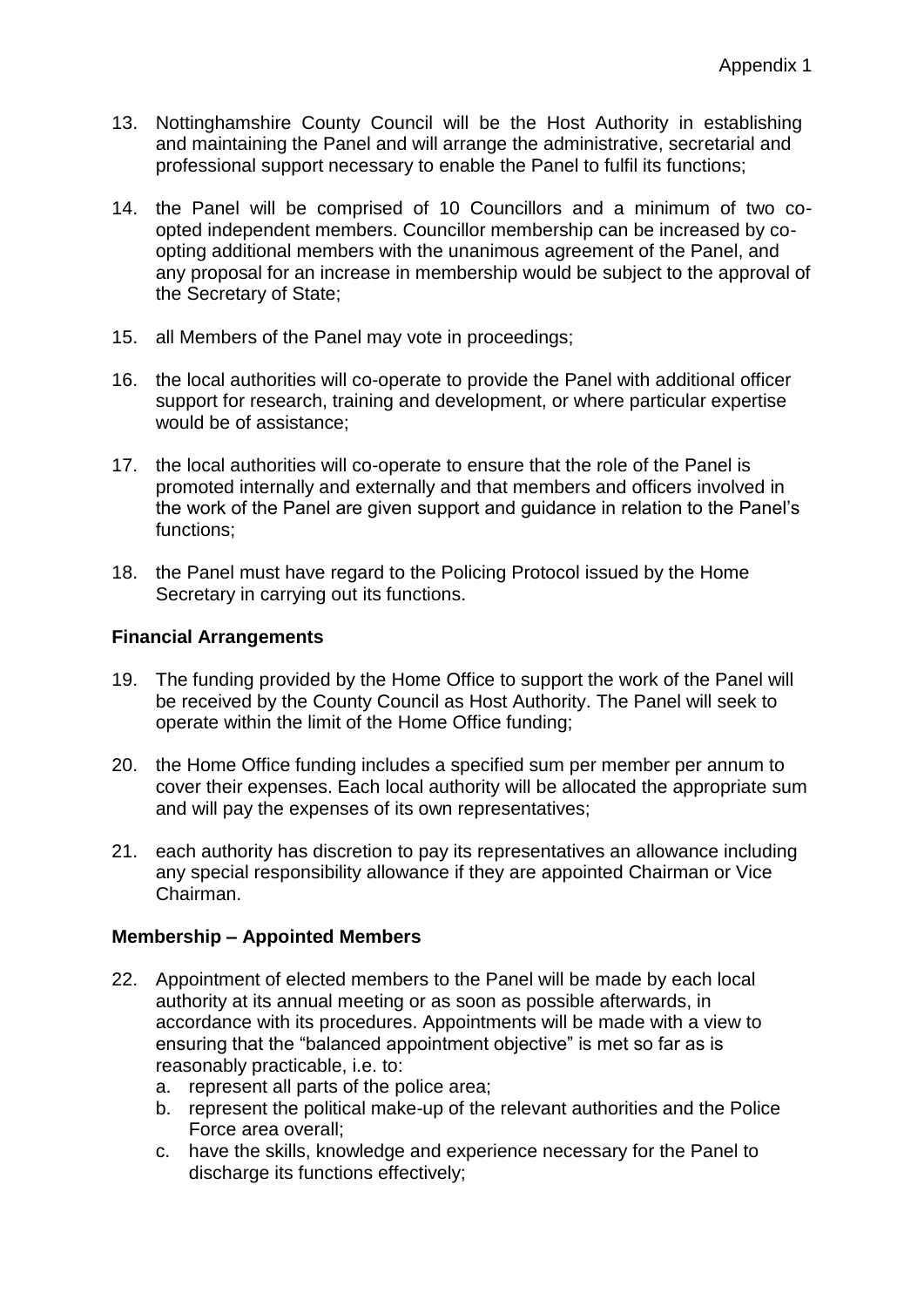- 23. the Panel's membership will be one Councillor appointed by each authority plus one additional Councillor appointed by Nottingham City Council;
- 24. it is for each council to decide whether to appoint executive or non-executive members (if applicable), however where there is an executive mayor they must be nominated as an authority's representative (although they are not under a duty to accept the nomination);
- 25. the Panel will review at its annual meeting whether or not the balanced appointment objective is being met and if it concludes that it is not, the Panel will determine what action is needed to meet the objective.

## **Membership – Co-opted Members**

- 26. The Panel will co-opt two independent members in accordance with the eligibility criteria set out in the Act;
- 27. the Panel will invite nominations and will make arrangements for appointment;
- 28. independent members will be appointed for a term of 2 years. There will be no restriction on the overall time period that an independent member can serve on the Panel.

## **Conduct of Panel Members**

29. Members appointed by authorities will be subject to their own authority's code of conduct. Independent co-optees will be subject to the Host Local Authority's code of conduct.

## **Vacancies**

30. Each council will fill vacancies for elected members in accordance with the arrangements in its constitution. Vacancies for independent members will be filled in accordance with the selection process agreed by the Panel.

## **Resignation of Members**

31. Members of the Panel who wish to resign should do so in writing to their appointing council (as applicable) who will in turn notify the Host Local Authority as soon as possible.

## **Removal of Appointed Members**

32. Each local authority will have the right to change its appointed member at any time but must give notice to the Host Local Authority and ensure that replacement does not affect the political balance requirement.